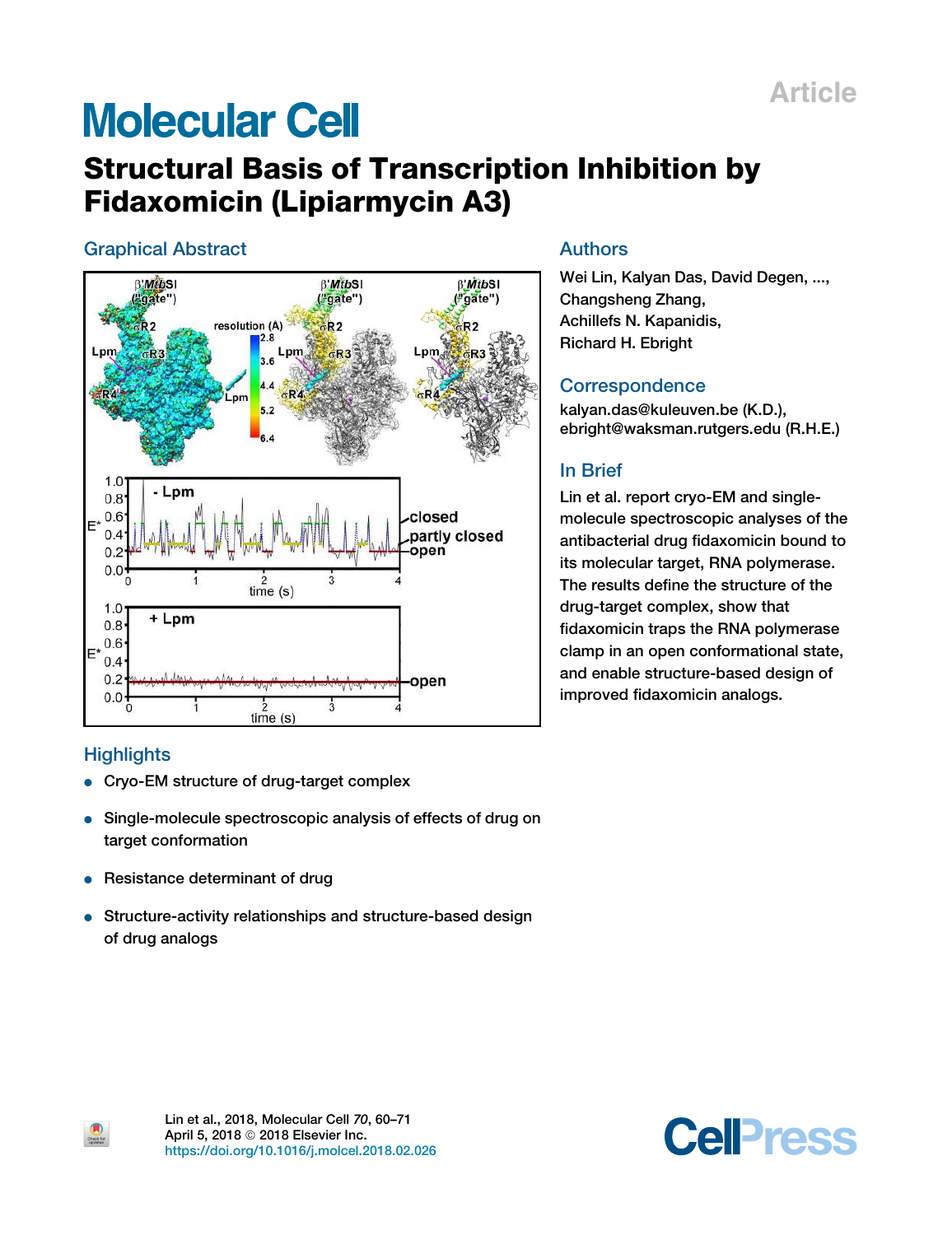

## Structural Basis of Transcription Inhibition by Fidaxomicin (Lipiarmycin A3)

Wei Lin,<sup>1,8</sup> Kalyan Das,<sup>2,8,\*</sup> David Degen,<sup>1,8</sup> Abhishek Mazumder,<sup>1</sup> Diego Duchi,<sup>3</sup> Dongye Wang,<sup>1</sup> Yon W. Ebright,<sup>1</sup> Richard Y. Ebright,<sup>1</sup> Elena Sineva,<sup>1</sup> Matthew Gigliotti,<sup>1</sup> Aashish Srivastava,<sup>1</sup> Sukhendu Mandal,<sup>1</sup> Yi Jiang,<sup>1</sup> Yu Liu,<sup>1</sup> Ruiheng Yin,<sup>1</sup> Zhening Zhang,<sup>4</sup> Edward T. Eng,<sup>4</sup> Dennis Thomas,<sup>5</sup> Stefano Donadio,<sup>6</sup> Haibo Zhang,<sup>7</sup> Changsheng Zhang,<sup>7</sup> Achillefs N. Kapanidis,<sup>3</sup> and Richard H. Ebright<sup>1,9,\*</sup>

<sup>1</sup>Waksman Institute and Department of Chemistry, Rutgers University, Piscataway, NJ 08854, USA

<sup>2</sup>Rega Institute and Department of Microbiology and Immunology, KU Leuven, 3000 Leuven, Belgium

<sup>3</sup>Department of Physics, University of Oxford, Oxford OX1 3PU, UK

<sup>4</sup>The National Resource for Automated Molecular Microscopy, Simons Electron Microscopy Center, New York Structural Biology Center, New York NY 10027, USA

<sup>5</sup>Center for Integrative Proteomics, Rutgers University, Piscataway, NJ 08854, USA

<sup>6</sup>NAICONS Srl., 20139 Milan, Italy

<sup>7</sup>South China Sea Institute of Oceanology, Chinese Academy of Sciences, Guangzhou 510301, China

<sup>8</sup>These authors contributed equally

<sup>9</sup>Lead Contact

\*Correspondence: kalyan.das@kuleuven.be (K.D.), ebright@waksman.rutgers.edu (R.H.E.) https://doi.org/10.1016/j.molcel.2018.02.026

## **SUMMARY**

Fidaxomicin is an antibacterial drug in clinical use for treatment of Clostridium difficile diarrhea. The active ingredient of fidaxomicin, lipiarmycin A3 (Lpm), functions by inhibiting bacterial RNA polymerase (RNAP). Here we report a cryo-EM structure of Mycobacterium tuberculosis RNAP holoenzyme in complex with Lpm at 3.5-A resolution. The structure shows that Lpm binds at the base of the RNAP ''clamp.'' The structure exhibits an open conformation of the RNAP clamp, suggesting that Lpm traps an open-clamp state. Single-molecule fluorescence resonance energy transfer experiments confirm that Lpm traps an open-clamp state and define effects of Lpm on clamp dynamics. We suggest that Lpm inhibits transcription by trapping an open-clamp state, preventing simultaneous interaction with promoter  $-10$  and  $-35$  elements. The results account for the absence of cross-resistance between Lpm and other RNAP inhibitors, account for structure-activity relationships of Lpm derivatives, and enable structure-based design of improved Lpm derivatives.

## INTRODUCTION

Fidaxomicin is an antibacterial drug in clinical use for treatment of *Clostridium difficile* diarrhea (Lancaster and Matthews, 2012; Venugopal and Johnson, 2012). The active pharmaceutical ingredient of fidaxomicin, lipiarmycin A3 (Lpm; Kaufmann et al., 2015; Serra et al., 2017; Figure S1A), is a macrocyclic antibiotic with bactericidal activity against Gram-positive bacteria and

efflux-deficient strains of Gram-negative bacteria (Lancaster and Matthews, 2012; Venugopal and Johnson, 2012; Srivastava et al., 2011). Lpm functions by inhibiting bacterial RNA polymerase (RNAP; Talpaert et al., 1975; Sonenshein et al., 1977; Sonenshein and Alexander, 1979). Lpm exhibits no cross-resistance with the classic RNAP inhibitor rifampin (Rif; Sonenshein et al., 1977; Ebright, 2005) and inhibits transcription initiation at an earlier step than Rif (Sonenshein et al., 1977; Ebright, 2005; Tupin et al., 2010; Artsimovitch et al., 2012), suggesting that the binding site and mechanism of Lpm differ from those of Rif. Efforts spanning more than a decade to obtain structural information on RNAP-Lpm by use of X-ray crystallography have been unsuccessful.

## RESULTS AND DISCUSSION

## **Structure of Mtb RNAP-Lpm**

Structural information on RNAP is available for three bacterial genera: the Gram-positive bacterial genus *Mycobacterium* (Hubin et al., 2017; Lin et al., 2017), the Gram-negative bacterial genus *Escherichia* (Murakami, 2013), and the *Thermus/Deinococcus*-clade bacterial genus *Thermus* (Zhang et al., 1999; Vassylyev et al., 2002). Lpm potently inhibits RNAP from genus *Mycobacterium* and genus *Escherichia* (concentrations resulting in 50% inhibition  $[IC_{50}] = 0.3 \mu M$  and 8  $\mu M$ , respectively; Talpaert et al., 1975; Kurabachew et al., 2008; Figure S1B) but only poorly inhibits RNAP from genus *Thermus* ( $IC_{50} = 200 \mu M$ ; Figure S1B). Accordingly, efforts in our laboratory to obtain structural and functional information on RNAP-Lpm focused on RNAP from genus *Mycobacterium* and genus *Escherichia*.

We first sought to obtain structural information on RNAP-Lpm by use of X-ray crystallography. However, we were unable to prepare crystals of RNAP-Lpm, despite numerous attempts at crystal soaking (assessing all reported crystal forms of RNAP from genus *Mycobacterium* and genus *Escherichia*) and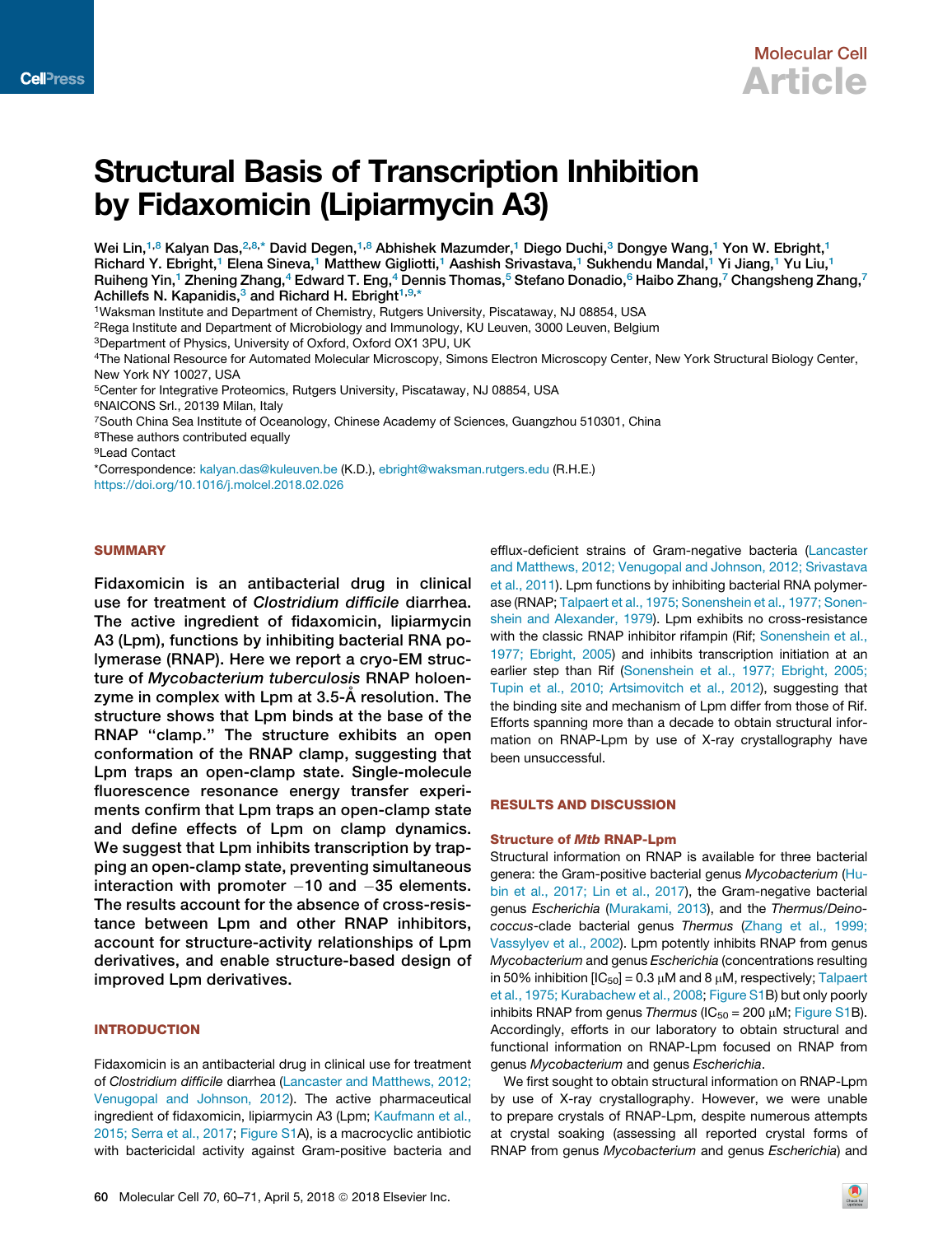

## Figure 1. Structure of Mtb RNAP-Lpm

(A) Density map for *Mtb* RNAP-Lpm (left) and Lpm (right), colored by local resolution.

(B) Density and atomic model for *Mtb* RNAP-Lpm. Gray, RNAP core other than  $\beta' MtbSI$ ; green,  $\beta' MtbSI$ ; yellow, o; cyan, Lpm; violet sphere, RNAP activecenter Mg<sup>2+</sup>.

(C) Atomic model for *Mtb* RNAP-Lpm. Colors are as in (B).

(D) RNAP-Lpm interactions (residues numbered as in *Mtb* RNAP and, in parentheses, as in *Escherichia coli* RNAP). Gray ribbons, RNAP backbone; gray sticks, RNAP carbon atoms; green mesh, density map for Lpm; cyan sticks, Lpm carbon atoms; red, blue, and green sticks, oxygen, nitrogen, and chlorine atoms, respectively; dashed lines, H-bonds.

(E) Summary of RNAP-Lpm interactions. Blue arcs, van der Waals interactions; red dashed lines, H-bonds. See also Figures S1–S4.

co-crystallization (assessing crystallization conditions for all reported crystal forms of RNAP from genus *Mycobacterium* and genus *Escherichia*, and assessing more than 10<sup>4</sup> additional crystallization conditions by robotic screening).

We then sought to obtain structural information on RNAP-Lpm by use of cryo-electron microscopy (cryo-EM) with single-particle reconstruction (Merino and Raunser, 2017; Boland et al., 2017). Pilot experiments suggested that cryo-EM particle-orientation distributions using RNAP from genus *Mycobacterium* were more favorable for high-resolution structure determination than cryo-EM particle-orientation distributions using RNAP from genus *Escherichia.* Accordingly, our cryo-EM analysis focused on RNAP from genus *Mycobacterium.*

We determined a structure of *Mycobacterium tuberculosis* (Mtb) RNAP o<sup>A</sup> holoenzyme in complex with Lpm by use of cryo-EM with single-particle reconstruction (Merino and Raunser, 2017; Boland et al., 2017; Figures 1 and S1–S3; Table 1). The cryo-EM density map shows unambiguous density for RNAP, including the taxon-specific, *Mycobacterium*-specific sequence insertion (β'*Mtb*SI or "gate"; Lin et al., 2017), for σ conserved regions 2, 3, and 4 ( $\sigma$ R2,  $\sigma$ R3, and  $\sigma$ R4, respectively), and for Lpm. The mean resolution of the structure is 3.5 Å (Figure S1F). Local resolution ranges from  ${\sim}$ 2.5–3.8 Å in central parts of the structure, including RNAP residues close to Lpm, to  $\sim$ 5–6.5 Å in peripheral parts of the structure, including  $\beta' M t b S I$  and  $\sigma R4$  (Figures 1A and S1G and S2A). Local B-factors range from  $\sim$ 8–100  $\AA^2$  in central regions to  $\sim$ 300–400 Å $^2$  in peripheral regions (Figure S2B). The map shows clear density for backbone and side-chain atoms of RNAP and individual functional groups of Lpm (Figures S2C and S2D).

The cryo-EM structure shows that the Lpm binding site is located at the base of the RNAP clamp (Landick, 2001; Cramer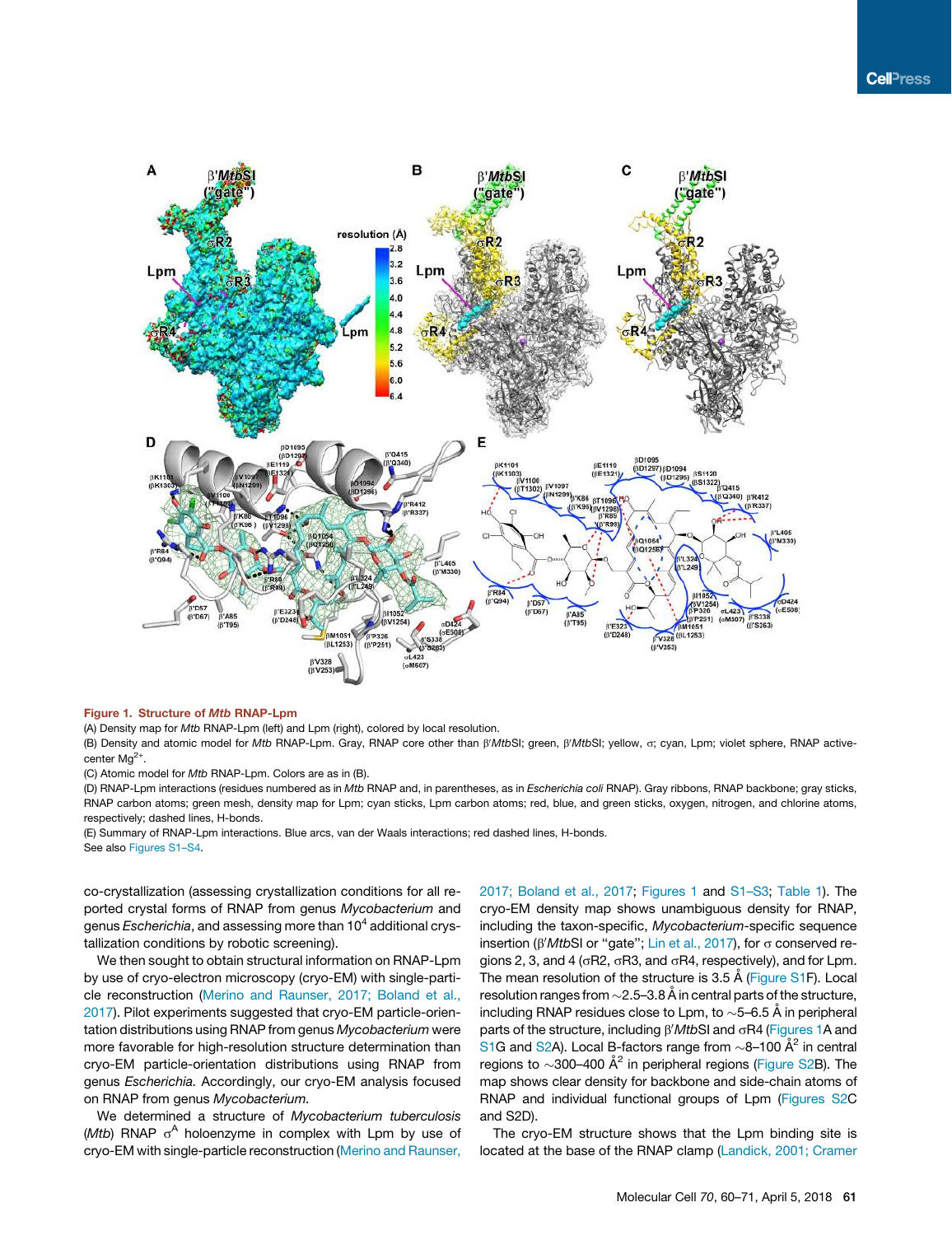| Table 1. Cryo-EM Data Collection and Data Analysis Statistics          |                          |           |
|------------------------------------------------------------------------|--------------------------|-----------|
| <b>Structure</b>                                                       | Mtb RNAP-Lpm             |           |
| <b>EMDB and PDB Codes</b>                                              | <b>EMDB: 4230</b>        | PDB: 6FBV |
| Data Collection                                                        |                          |           |
| Number of grids used                                                   | $\overline{2}$           |           |
| Grid type                                                              | lacey carbon             |           |
| Microscope/detector                                                    | Titan Krios/<br>Gatan K2 |           |
| Voltage (kV)                                                           | 300 kV                   |           |
| Magnification                                                          | 130,000×                 |           |
| Recording mode                                                         | counting mode            |           |
| Dose rate (e-/s)                                                       | 8                        |           |
| Pixel size (A/pix)                                                     | 1.061                    |           |
| Total dose (e- $/\AA^2$ )                                              | 72.05                    |           |
| Number of frames/movie                                                 | 50                       |           |
| Total exposure time (s)                                                | 10                       |           |
| Defocus range $(\mu m)$                                                | $1.0 - 2.0$              |           |
| Data processing                                                        | grid I                   | grid II   |
| Number of micrographs                                                  | 1,238                    | 1,029     |
| Number of particles picked                                             | 452,912                  | 366,594   |
| Number of particles                                                    | 126,977                  | 97,412    |
| after 2D/3D                                                            |                          |           |
| <b>Combined Dataset</b>                                                |                          |           |
| Particles used for final map<br>calculation                            | 68,895                   |           |
| Map resolution (FSC 0.143; A)                                          | 3.52                     |           |
| Map resolution (ResMap<br>median; A)                                   | 3.5                      |           |
| Structure/Map Fitting                                                  |                          |           |
| Resolution (Å)                                                         | 3.5                      |           |
| Map sharpening B factor $(\hat{A}^2)$                                  | $-109$                   |           |
| Experimental map/model<br>correlation                                  | 0.83                     |           |
| Experimental map/2Fo-Fc<br>correlation                                 | 0.98                     |           |
| Average B factor $(\AA^2)$                                             | 95.3                     |           |
| Total number of atoms                                                  | 25,156                   |           |
| Clash Score                                                            | 13                       |           |
| Ramachandran Plot                                                      |                          |           |
| Favored (%)                                                            | 94.5                     |           |
| Outliers (%)                                                           | 0.03                     |           |
| Root-mean-square deviations (RMSDs)                                    |                          |           |
| Bond length (A)                                                        | 0.006                    |           |
| Bond angle (°)                                                         | 1.027                    |           |
| Structure factors are from the cryo-EM map, and the 2Fo-Fc map is from |                          |           |
| the final model.                                                       |                          |           |

et al., 2001; Chakraborty et al., 2012) and encompasses RNAP clamp  $\alpha$  helices  $\beta$ a16 $\alpha$ 1 and  $\beta'$ a4 $\alpha$ 1 and RNAP switch-region (Cramer et al., 2001; Srivastava et al., 2011) switches SW2, SW3, and SW4 (Figures 1 and S3). Lpm binds to RNAP in a fully extended conformation similar to conformations in crystal structures of Lpm alone (Figure S3A; Ihle et al., 2000; Serra et al., 2017). All five structural moieties of  $Lpm-$ isobutyryl,  $\beta$ -D-noviosyl, macrocycle, b-D-rhamnosyl, and homodichloro-orsellinyl interact with RNAP (Figures 1D and 1E and S1A, S3B, and S3C). Lpm makes H-bonds with six RNAP residues:  $\beta$ T1096 (V1298), βK1101 (K1303), β'R84 (Q94), β'R89 (R99), β'E323 (D248), and  $\beta'$ R412 (R337) (residues numbered as in *Mtb* RNAP [UniProtKB: P9WGY9, UniProtKB: P9WGY7] and, in parentheses, as in *Escherichia coli* RNAP [UniProtKB: P0A8V2, UniProtKB: P0A8T7]). Alanine substitutions of five of these RNAP residues result in Lpm resistance, confirming that the interactions are functionally relevant (Figure S3D).

Sequence alignments show that residues of RNAP that contact Lpm are conserved in Gram-positive and Gram-negative bacterial RNAP, but are not conserved in human RNAP I, II, and III (Figures S4A and S4B), accounting for the ability of Lpm to inhibit both Gram-positive and Gram-negative bacterial RNAP but not human RNAP I, II, and III (Figure S4C).

The cryo-EM structure accounts for structure-activity relationships of Lpm analogs produced by metabolism (Babakhani et al., 2011), precursor feeding (Hochlowski et al., 1997), mutasynthesis (Xiao et al., 2011; Niu et al., 2011), and semi-synthesis (Figures 1D and 1E and S3B, S3C, and S5). The structure accounts for structure-activity relationships indicating functional importance of the Lpm isobutyryl moiety ("b1" versus Lpm), β-D-noviosyl moiety (''c1'' versus ''b2'' and ''a6''); macrocycle and C25 hydroxyl therein ("a5" versus Lpm),  $\beta$ -D-rhamnosyl moiety and C6' methyl therein ("e1" versus "d1" and "a7"; "a6" versus Lpm), and homodichloro-orsellinyl moiety and C8'' methyl, C3'' chlorine, and C5'' chlorine therein (''d1'' versus Lpm; ''a2'' to "a4" versus Lpm; "a8" versus "a6"). The observation that the Lpm C4'' hydroxyl is exposed to solvent at the exterior of RNAP (Figures S3B and S3C) predicts that substituents, including large substituents, may be introduced at the C4'' hydroxyl oxygen without eliminating the ability to inhibit RNAP, provided the H-bond-acceptor character of the oxygen is maintained. Validating this prediction, we have prepared a Lpm analog having a large substituent, benzyl, appended at the C4'' hydroxyl oxygen by semi-synthesis from Lpm and have found the analog to retain high activity in inhibiting RNAP (Figure S5; analog ''a1''; potencies within approximately an order of magnitude of that of Lpm for *Mtb* and *S. aureus* RNAP and equal to that of Lpm for *Escherichia coli* RNAP).

## Relationship between Binding Site and Resistance Determinant of Lpm and Binding Sites and Resistance Determinants of Other RNAP Inhibitors

The binding site on RNAP for Lpm (cyan in Figure 2A) does not overlap the binding sites of other RNAP inhibitors, including Rif and sorangicin (Sor) (Campbell et al., 2001, 2005), GE23077 (GE) and pseudoridimycin (PUM) (Zhang et al., 2014; Maffioli et al., 2017), CBR703 (CBR) and D-AAP-1 (AAP) (Lin et al., 2017; Feng et al., 2015; Bae et al., 2015b), salinamide (Sal) (Degen et al., 2014), streptolydigin (Stl) (Tuske et al., 2005; Temiakov et al., 2005), and myxopyronin (Myx), corallopyronin (Cor), ripostatin (Rip), and squaramide (SQ) (Mukhopadhyay et al., 2008; Belogurov et al., 2009; Molodtsov et al., 2015) (Figure 2A). The binding site for Lpm is close to, but does not overlap,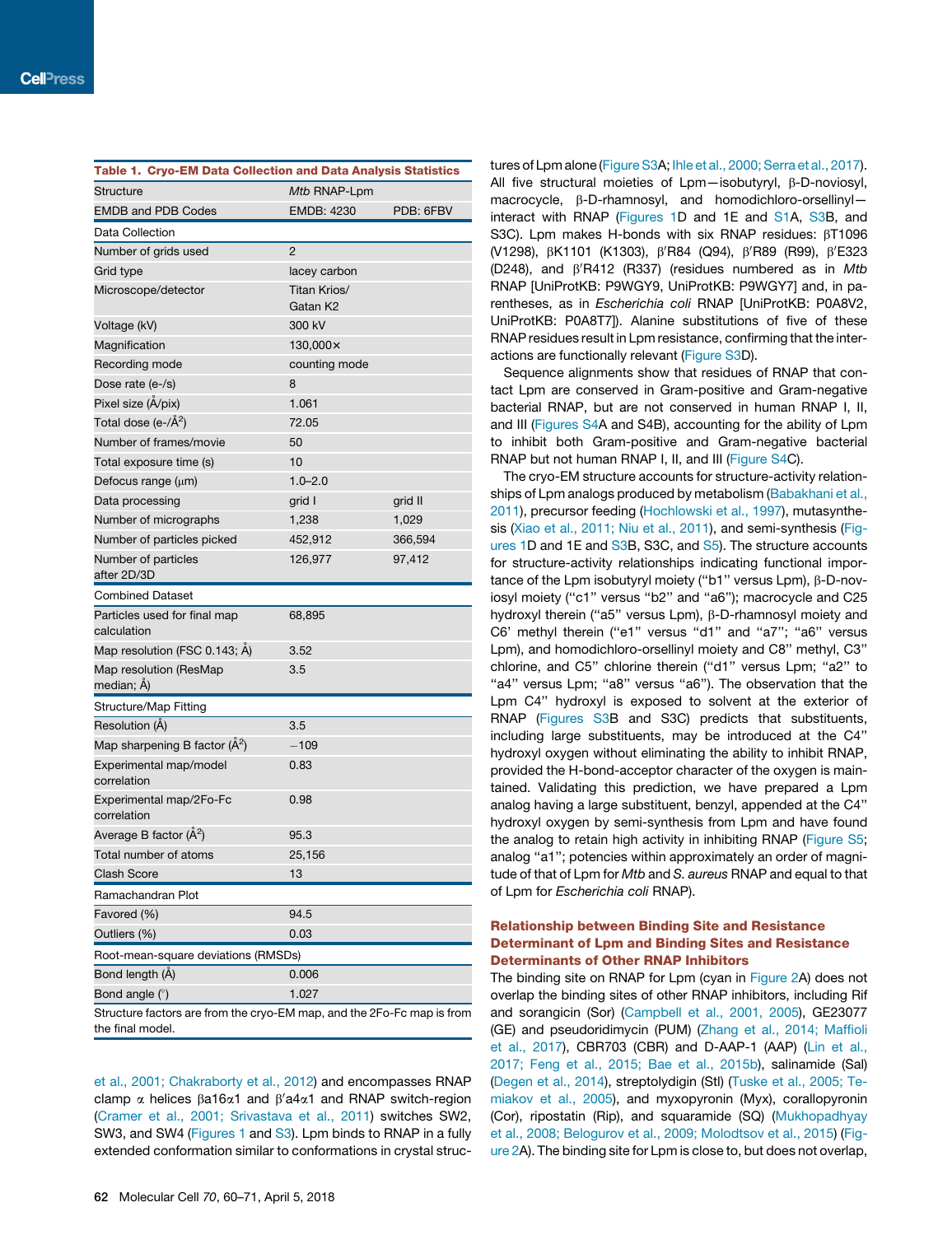

D

E. coli Lpm-resistant mutants: e of significant cross-resistance Rif, GE, PUM, Sal, CBR, Stl, and Myx

| amino acid             |                |     |                | resistance level<br>(MIC/MIC <sub>with type</sub> ) |               |     |     |                |
|------------------------|----------------|-----|----------------|-----------------------------------------------------|---------------|-----|-----|----------------|
| substitution           | Lpm            | Rif | GE             | PUM                                                 | Sal           | CBR | Stl | Myx            |
| rpoB (RNAP ß subunit)  |                |     |                |                                                     |               |     |     |                |
| 1049 (1251) Tyr→Phe    | 8              |     |                |                                                     |               |     |     |                |
| 1054 (1256) Gln -> Glu | 8              |     |                |                                                     |               |     |     | $\overline{2}$ |
| 1054 (1256) Gln->Leu   | 8              |     |                |                                                     |               |     |     | 0.5            |
| rpoC (RNAP ß' subunit) |                |     |                |                                                     |               |     |     |                |
| 412 (337) Arg-+His     | 8              |     | $\mathbf{2}$   |                                                     |               |     |     |                |
| 412 (337) Arg→Ser      | $\overline{8}$ |     | $\overline{c}$ |                                                     | $\frac{2}{2}$ |     |     |                |
| 423 (348) Asp→Tyr      | 8              |     | $\mathbf{1}$   |                                                     |               |     |     |                |
|                        |                |     |                |                                                     |               |     |     |                |

Ε E. coli Rif-resistant mutants of significant cross-resistance to Lom

|  | www.communication.com |  |  |
|--|-----------------------|--|--|

| amino acid<br>substitution |       | (MIC/MIC <sub>wiki-trpe</sub> ) |
|----------------------------|-------|---------------------------------|
|                            | Rif   | Lpm                             |
| rpoB (RNAP ß subunit)      |       |                                 |
| 441 (516) Asp->Val         | 512   | 0.5                             |
| 451 (526) His +Asp         | >1024 |                                 |
| 451 (526) His > Tyr        | >1024 | 0.5                             |
| 456 (531) Ser->Leu         | 1024  | 2                               |
|                            |       |                                 |

E. coli Sal-re absence of significant cross-resis ce to Lpn cross-resistance level CHIC ALL amino acid Sal Lpm rpoB (RNAP β subunit) 601 (675) 603 (677) rpoC (Rt 815 (738) 856 (779 859 (782)

| E. coll CBR-resistant mutants:<br>absence of significant cross-resistance to Lpn |                       |                                 |
|----------------------------------------------------------------------------------|-----------------------|---------------------------------|
| amino acid                                                                       | cross-resistance leve | (MIC/MIC <sub>wild-true</sub> ) |
| substitution                                                                     | CBR                   |                                 |
| rpoB (RNAP B subunit)                                                            |                       |                                 |
| 477 (552) Pro->Met                                                               |                       |                                 |
| 543 (618) Gln-+Leu                                                               |                       |                                 |
| 568 (642) Ser→Phe                                                                |                       |                                 |
| 580 (654) Asp->His                                                               |                       |                                 |
| motors conserves results and the                                                 |                       |                                 |

E. coli GE/PUM-resistant mutants:<br>absence of significant cross-resistance to Lpm

rpoB (RNAP B sub 490 (565) Glu-+Asp

490 (565) Glu->Gly

610 (684) Asn→Thr

cross-resistance level<br>(MIC/MIC<sub>webbon</sub>) GE

 $5-8$ 

 $^{>8}_{16}$ 

Lpm

 $0.25$ 

 $\overline{2}$ 

| åd<br>$\cdots$        | cross-resistance level<br>(MIC/MIC <sub>wild-type</sub> ) |     |                    |
|-----------------------|-----------------------------------------------------------|-----|--------------------|
| I-resistant mutants:  | of significant cross-resistance to Lpm                    |     |                    |
| Gly +Ala              | >256                                                      |     |                    |
| Ala-yVal              | 256                                                       | 2.  | 583 (657) Thr-+lle |
| Arg ->Pro             | 128                                                       |     | 580 (654) Asp->His |
| AP B' subunit)        |                                                           |     | 568 (642) Ser→Phe  |
| Asn->Lys              | >256                                                      | ۱.  | 543 (618) Gin→Leu  |
| $ASD \rightarrow AIB$ | >∠bb                                                      | u.s | 477 (552) Pro→Met  |

Sti

 $>64$ 

32

 $\overline{\mathbf{8}}$ 

| FIGI <sub>min</sub> | FIGI <sub>max</sub> | interaction type |
|---------------------|---------------------|------------------|
| 0.91                | 22                  | additive         |

Figure 2. Relationship between Binding Site and Resistance Determinant of Lpm and Binding Sites and Resistance Determinants of Other RNAP Inhibitors

(A) Binding positions of Lpm (cyan; Figure 1), Rif and Sor (red; PDB: 1I6V, PDB: 1YNJ, PDB: 2A68, PDB: 2A69, PDB: 4KN4, PDB: 4KN7, PDB: 4OIR, and PDB: 5UHB), GE and PUM (dark blue; PDB: 4OIN, PDB: 4OIR, and PDB: 5X21), CBR and AAP (light blue; PDB: 4XSY, PDB: 4XSZ, PDB: 4ZH2, PDB: PDB: 4ZH3, PDB: 4ZH4, PDB: 5UHE, and PDB: 5UHF), Sal (green; PDB: 4MEX), Stl (yellow; PDB: 1ZYR), and Myx and SQ (magenta; PDB: 3DXJ, PDB: 3EQL, PDB: 4YFK, PDB: 4YFN, and PDB: 4YFX) mapped onto the structure of *Mtb* RNAP (gray; two orthogonal views;  $\beta'$ *MtbSI* and  $\sigma$  omitted for clarity). Violet sphere, RNAP activecenter  $Mg^{2+}$ .

E. coli St absence

rpoB (RNAP B subunit)

68 (543) Ala→Va

470 (545) Phe +Cys

 $rpoC$  (RNAP  $\beta'$  sub

865 (788) Leu→Met

1029 (1139) Pro ->Arg

1029 (1139) Pro->Leu

(B) Resistance determinants of Lpm (cyan; C), Rif and Sor (red; Campbell et al., 2001, 2005), GE and PUM (dark blue; Zhang et al., 2014; Maffioli et al., 2017), CBR703 and AAP (light blue; Lin et al., 2017; Feng et al., 2015; Bae et al., 2015b), Sal (green; Degen et al., 2014), Stl (yellow; Tuske et al., 2005; Temiakov et al., 2005), and Myx, Cor, Rip, and SQ (magenta; Mukhopadhyay et al., 2008; Belogurov et al., 2009; Molodtsov et al., 2015) mapped onto the structure of *Mtb* RNAP.

(C) Sequences and properties of *E. coli* Lpm-resistant mutants (residues numbered as in *Mtb* RNAP and, in parentheses, as in *Escherichia coli* RNAP).

(D) Absence of significant cross-resistance of *E. coli* Lpm-resistant mutants to Rif, GE, PUM, Sal, CBR, Stl, and Myx.

(E) Absence of significant cross-resistance of *E. coli* Rif-, GE/PUM-, Sal-, CBR-, and Stl-resistant mutants to Lpm.

(F) Additive antibacterial activity of Lpm and Rif.

E. coli La

423 (348) Asp->Tyr

(Resistance and cross-resistance levels for Lpm-, CBR-, and Stl-resistant mutants are from strains having the mutant RNAP subunit gene on a plasmid and the corresponding wild-type RNAP subunit gene on the chromosome [merodiploid strains; see STAR Methods]. Resistance and cross-resistance levels for

*(legend continued on next page)*

Molecular Cell *70*, 60–71, April 5, 2018 63

amino acid<br>substitutio number of resistance les<br>(MIC/MIC<sub>-maxi</sub> location rpoB (RNAP β subunit) 811 (892) Glu-+Ala  $\overline{2}$ 1049 (1251) Tyr→Phe switch 3 12 1054 (1256) Gln -> Glu switch 3 1054 (1256) Gln-sLeu switch 3 1086 (1288) Gln→Leu switch 4 1095 (1297) Asp->Ala 1095 (1297) Asp→Tyr<br>1100 (1302) Thr→Pro switch 4  $\overline{3}$ 1117 (1319) Met >Arg  $βa16$ 10 1117 (1319) Met->lle<br>1117 (1319) Met->Lys **Ba16**  $\beta$  a 16 1119 (1321) Glu-Val  $B$ a16 1120 (1324) Asn→Lys  $\beta$  a 16 16 1123 (1325) Val→Ala  $\beta$  a16 1123 (1325) Val -> Glu **Ba16**  $\overline{6}$ 1123 (1325) Val→Gly .<br>В а16  $\overline{a}$  $\overline{4}$ 1123 (1325) Val→Leu  $<sub>B</sub>$  a16</sub> rpoC (RNAP β' subu  $\overline{\mathbf{2}}$ 9 86 (96) Lys >lle  $\beta$  a4 324 (249) Leu-+Arg  $B'$  a8  $\ddot{\rm s}$ 338 (263) Ser->Thr 409 (334) Lys +lle switch 2  $\overline{2}$ 412 (337) Arg-+His<br>412 (337) Arg-+Ser switch 2<br>switch 2 99 13 416 (341) Asn->Ser switch 2  $\overline{2}$ 

 $\overline{4}$ 

switch 2

and prope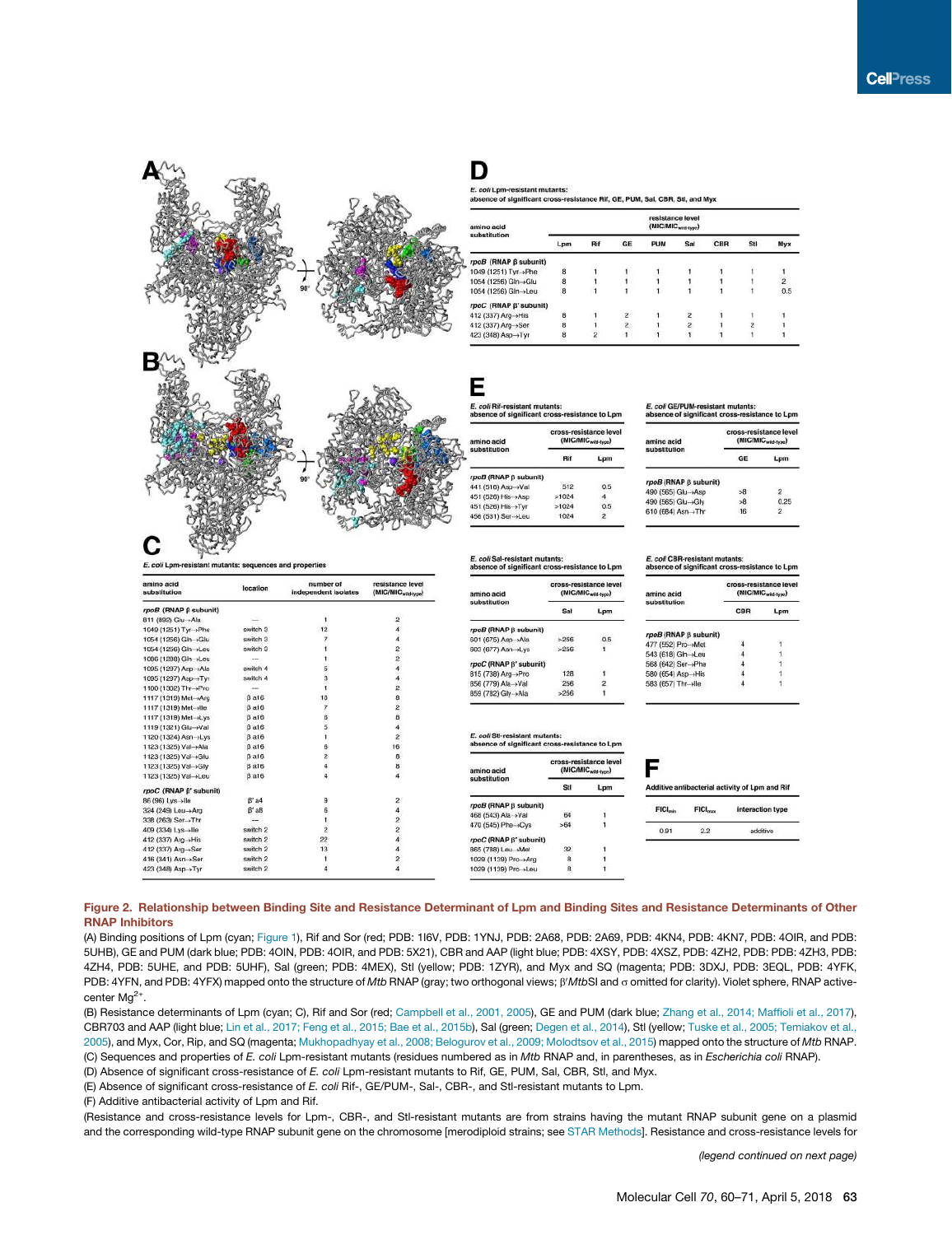

the binding site of Myx, Cor, Rip, and SQ, which bind to the RNAP switch region, contacting SW1 and the face of SW2 opposite the face contacted by Lpm. The binding site for Lpm is far from the binding sites of other RNAP inhibitors.

Amino acid substitutions conferring resistance to Lpm were identified by sequencing spontaneous *Bacillus subtilis* Lpm-resistant mutants (Sonenshein et al., 1977; Ebright, 2005); additional substitutions were identified by sequencing induced Lpm-resistant mutants of *E. coli* RNAP (Ebright, 2005); and, in this work, a full set of substitutions was identified by extending the latter method (Figures 2B and 2C). Lpm-resistant substitutions were

## Figure 3. Effects of Lpm on RNAP Clamp Conformation: Cryo-EM Data

(A) RNAP open (red), partly closed (yellow), and closed (green) clamp conformational states. *Mtb* RNAP-Lpm main mass (view orientation as in Figures 1 and 2) and, superimposed, RNAP clamps from crystal structures of *Tth* RNAP in different crystal lattices (*Tth* RNAP core enzyme with open clamp [red; structure determined in this work to enable comparison of open clamp, partly closed clamp, and closed clamp states of RNAP from a single bacterial species; Table 2], *Tth* RNAP holoenzyme with partly open clamp [yellow, PDB: 5TMC], and *Tth* RPo [green; PDB: 4G7H]).

(B) RNAP open clamp state in *Mtb* RNAP-Lpm. Red, clamp in *Mtb* RNAP-Lpm. Other colors are as in (A).

(C) Comparisons of RNAP clamp conformation in *Mtb* RNAP-Lpm to RNAP clamp conformations in crystal structures of *Tth* RNAP core enzyme with open clamp (left; Table 2), *Tth* RNAP holoenzyme with partly closed clamp (center; PDB: 5TMC), and *Tth* RPo with closed clamp (right; PDB: 4G7H). Each image shows *Mtb* RNAP-Lpm (clamp in red; view orientation and other colors as in Figures 1 and 2) and, superimposed, the RNAP clamp of the comparator structure (gray).

(D) Stereodiagram of the Lpm binding site showing conformations of the RNAP structural elements SW1, SW2, SW3, SW4,  $\beta$ a16 $\alpha$ 1, and  $\beta$ 'a4 $\alpha$ 1 in open-clamp (red; *Mtb* RNAP-Lpm), partly-closedclamp (yellow; PDB: 5TMC), and closed-clamp (green; PDB: 4G7H) states. RNAP switches SW1, SW2, SW3, and SW4 are shown with ends that connect to the RNAP clamp as numbered circles and ends that connect to the RNAP main mass as numbered squares. Cyan, Lpm.

obtained at ten sites in the RNAP  $\beta$  subunit and seven sites in the RNAP  $\beta'$  subunit (Figures 2B and 2C). All sites of Lpmresistant substitutions are located in the immediate vicinity of the Lpm binding site (Figure 2B), and all high-level ( $\geq$ 4fold) Lpm-resistant substitutions involve RNAP residues that make direct contact

with Lpm or that contact other RNAP residues that, in turn, make direct contact with Lpm (Figure S5A). The resistance determinant for Lpm does not overlap the resistance determinants of other RNAP inhibitors (Figure 2B). Consistent with the absence of overlap of binding sites and resistance determinants, mutants resistant to Lpm are not cross-resistant to other RNAP inhibitors (Figures 2D and S6B), and, reciprocally, mutants resistant to other RNAP inhibitors are not cross-resistant to Lpm (Figures 2E and S6C). Also consistent with the absence of overlap of binding sites and resistance determinants, Lpm and Rif exhibit additive antibacterial activity when co-administered (Figure 2F).

Lpm-, CBR-, and Stl-resistant mutants are from strains having the mutant RNAP subunit gene on the chromosome and no corresponding wild-type RNAP subunit gene [non-merodipoid strains; see STAR Methods]. Resistance and cross-resistance levels are expected to be lower for merodiploid strains than for nonmerodiploid strains.) See also Figure S5.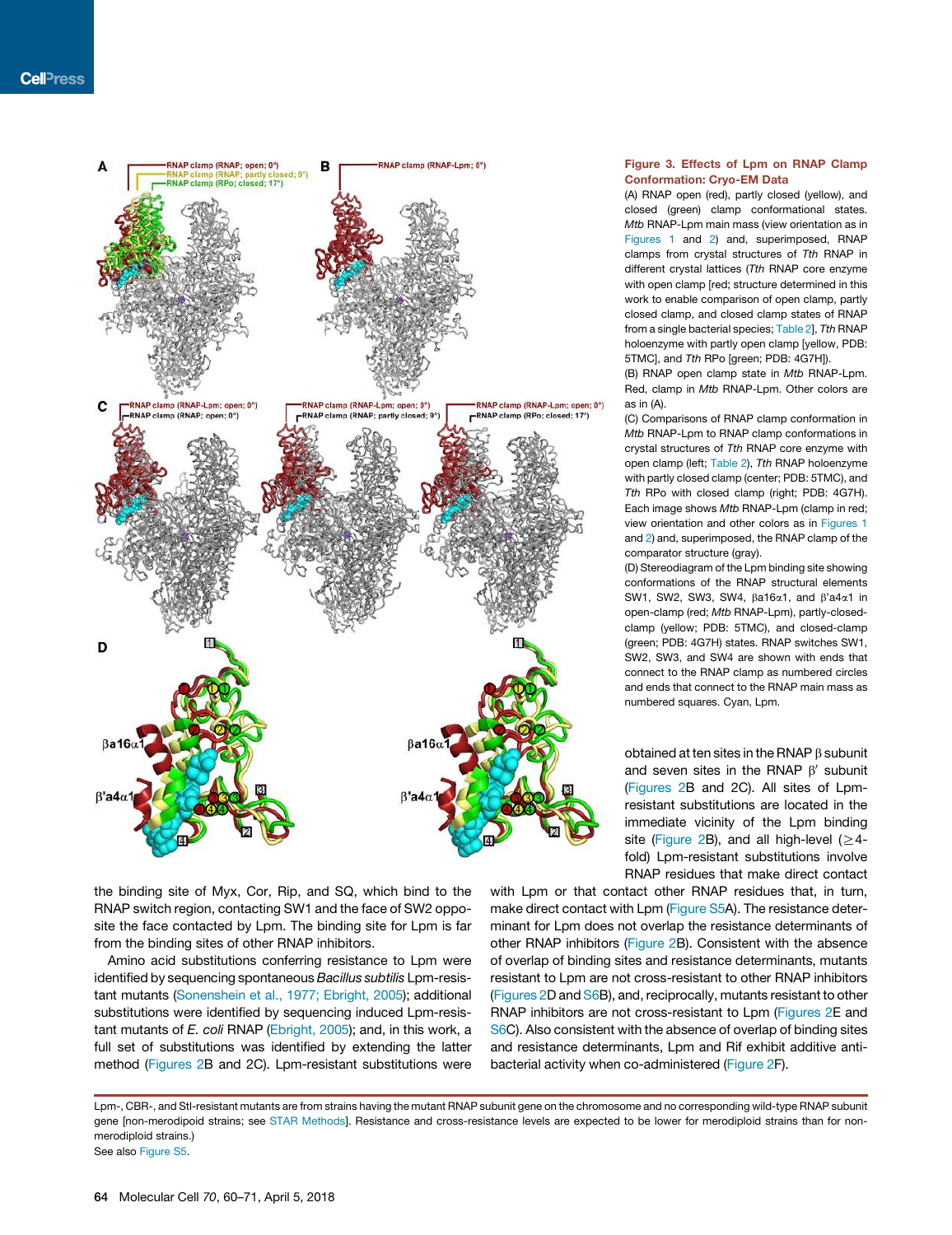## Table 2. X-Ray Crystallography Data Collection and Data Analysis Statistics

| Structure                                                        | Tth RNAP core enzyme     |
|------------------------------------------------------------------|--------------------------|
| PDB code                                                         | PDB: 6ASG                |
| Data Collection                                                  |                          |
| Data collection source                                           | APS-19ID                 |
| Space group                                                      | R <sub>3</sub>           |
| <b>Cell Dimensions</b>                                           |                          |
| a, b, c (Å)                                                      | 280.7, 280.7, 184.9      |
| $\alpha$ , $\beta$ , $\gamma$ ( $\degree$ )                      | 90.0, 90.0, 120.0        |
| Resolution                                                       | $50.0 - 3.8$ (4.0 - 3.8) |
| Number of Unique Reflections                                     | 61,395                   |
| $R_{\text{merge}}$                                               | 0.245 (0.704)            |
| $R_{\rm meas}$                                                   | 0.275(0.830)             |
| $R_{\text{pim}}$                                                 | 0.124(0.430)             |
| Highest resolution shell $CC_{1/2}$                              | 0.418                    |
| $I/\sigma(I)$                                                    | 5.0(1.2)                 |
| Completeness (%)                                                 | 99.2 (92.3)              |
| Redundancy                                                       | 4.8 (3.2)                |
| Refinement                                                       |                          |
| Resolution (A)                                                   | $42.5 - 3.8$             |
| Number of unique reflections                                     | 50,511                   |
| Number of test reflections                                       | 2,611                    |
| ${\rm ssR}_{\rm work}/{\rm R}_{\rm free}$                        | 0.22/0.27 (0.27/0.32)    |
| Number of Atoms                                                  |                          |
| Protein                                                          | 23,551                   |
| Ligand/ion                                                       | 3                        |
| <b>RMSDs</b>                                                     |                          |
| Bond length (A)                                                  | 0.003                    |
| Bond angle $(°)$                                                 | 0.658                    |
| <b>MolProbity Statistics</b>                                     |                          |
| Clash score                                                      | 15.2                     |
| Rotamer outliers (%)                                             | 1.0                      |
| $C\beta$ outliers (%)                                            | 0                        |
| Ramachandran Plot                                                |                          |
| Favored (%)                                                      | 94.1                     |
| Outliers (%)                                                     | 0.4                      |
| Data for the highest-resolution shells are shown in parentheses. |                          |

## Effects of Lpm on RNAP Clamp Conformation: Cryo-EM Data

The RNAP clamp adopts different conformations—ranging from open, to partly closed, to closed—in different crystal structures (Landick, 2001; Cramer et al., 2001; Chakraborty et al., 2012; Figure 3A). Differences in clamp conformation arise from rigidbody rotations about a hinge formed by the RNAP switch region (Landick, 2001; Cramer et al., 2001; Chakraborty et al., 2012). Importantly, differences in clamp conformation are observed even in crystal structures of RNAP from a single bacterial species, indicating that differences in clamp conformations are state differences and not species differences (Figure 3A; Table 2).

In the cryo-EM structure of *Mtb* RNAP-Lpm, the clamp adopts an open conformational state, superimposable on the open state in a crystal structure of *Thermus thermophilus* (*Tth*) RNAP core enzyme (Table 2), but differing by 9° from the partly closed state in a crystal structure of *Tth* RNAP holoenzyme (PDB:  $5TMC$ ), and differing by 17 $^{\circ}$  from the closed state in crystal structures of catalytically competent RNAP-promoter transcription initiation complexes (*Tth* RPo and *Mtb* RPo; PDB: 4G7H and PDB: 5UH5, respectively) (Figures 3B and 3C). The interactions Lpm makes with  $\beta$ a16 $\alpha$ 1,  $\beta'$ a4 $\alpha$ 1, SW2, SW3, and SW4 require an open-clamp conformation (Figure 3D). Each of these regions is positioned to accommodate Lpm in the open state, but not in partly closed and closed states. In particular,  $\beta$ a16 $\alpha$ 1 and  $\beta'$ a4 $\alpha$ 1 would severely clash with Lpm in partly closed and closed states (Figure 3D). We infer that Lpm, through its interactions with its binding site, induces or stabilizes an open-clamp conformation.

## Effects of Lpm on RNAP Clamp Conformation: Single-Molecule FRET Data

RNAP clamp conformation in solution can be monitored by single-molecule fluorescence resonance energy transfer (FRET) experiments assessing distances between fluorescent probes incorporated specifically at the tips of the two walls of the RNAP active-center cleft (Chakraborty et al., 2012; Figures 4A–4C). Single-molecule FRET experiments analyzing the RNAP holoenzyme in the absence of Lpm show a broadmultimodal distribution of FRET efficiencies, indicative of open, partly closed, and closed states (Figure 4D, left, gray curve). In contrast, analogous experiments in the presence of Lpm show a narrow unimodal peak with a FRET efficiency, indicative of the open state (Figure 4E, left). We conclude that Lpm traps the open-clamp state in solution. Single-molecule time traces in the absence of Lpm show static and dynamic molecules; the dynamic molecules  $(34\%, n = 207)$  show transitions between three distinct FRET efficiency levels—corresponding to openclamp, partly-closed-clamp, and closed-clamp states, with dwell times on the 100- to 400-ms timescale—indicating dynamic transitions between interconverting clamp states (Figures 4D, left, colored curves, 4D, right, and 4F). In contrast, analogous single-molecule time traces in the presence of Lpm show only the FRET efficiency level corresponding to the open-clamp state, indicating stable trapping of the open-clamp state (Figures 4E, right, and 4F). Single-molecule time traces before and after addition of Lpm show a rapid (< 2 s) transition from the multimodal, dynamic clamp profile of RNAP in the absence of Lpm to the unimodal, non-dynamic clamp profile of RNAP in the presence of Lpm, demonstrating rapid trapping of the open-clamp state (Figure 4G). We conclude, based both on the cryo-EM structure and FRET, that Lpm traps the open-clamp state.

Strikingly, the effect of Lpm on RNAP clamp conformation is *opposite* the effects of Myx, Cor, and Rip on RNAP clamp conformation. Lpm, through interactions with RNAP switch-region SW2, SW3, and SW4, traps an open-clamp state (Chakraborty et al., 2012); in contrast, Myx, Cor, and Rip, through interactions with SW1 and the opposite face of SW2, trap a closed-clamp state (Figures 3 and 4). The different effects of these inhibitors on RNAP clamp conformation presumably underlie their different effects on isomerization of RPc to RPo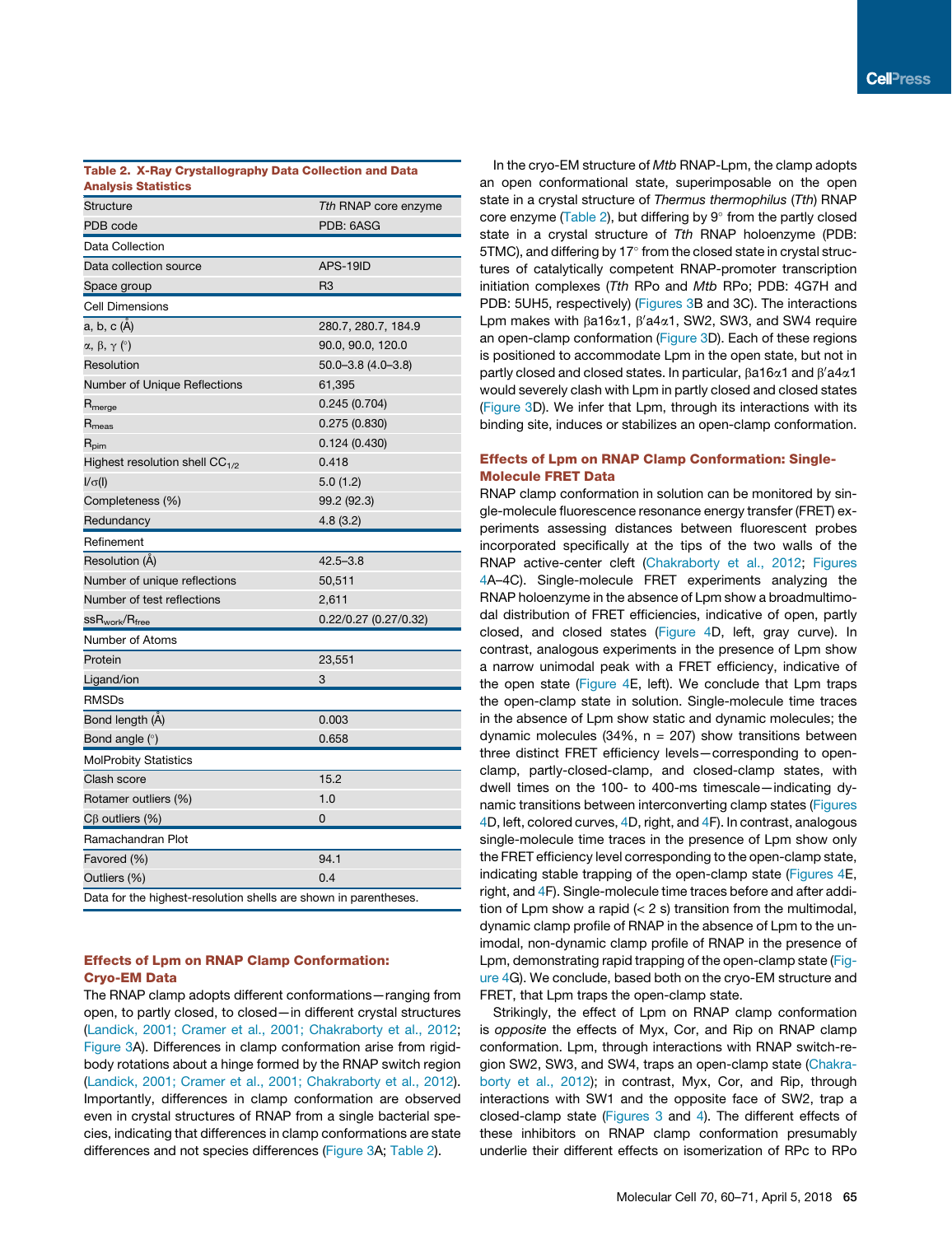

(inhibition of an early step in isomerization by Lpm ; inhibition of a later step in isomerization by Myx, Cor, and Rip; Tupin et al., 2010; Artsimovitch et al., 2012).

The binding site on RNAP for Lpm overlaps the proposed binding site on RNAP for pause-inducing and terminationinducing RNA hairpins (Hein et al., 2014). It is attractive to speculate that the Lpm binding site is an ''allosteric trigger'' for RNAP clamp opening and that ligands of this site, including not only Lpm but also pause-inducing and termination-inducing Figure 4. Effects of Lpm on RNAP Clamp Conformation: Single-Molecule FRET Data

(A) Use of unnaturalamino-acid mutagenesis, Staudinger ligation with Cy3B-phosphine and Alexa 647-phosphine, and total-internal-reflection fluorescence microscopy with alternating-laser excitation microscopy (TIRF-ALEX) to obtain FRET data for single molecules of RNAP having fluorescent probes at the tips of the walls of the RNAP active-center cleft (STAR Methods). Green, fluorescent donor probe Cy3B; red, fluorescent acceptor probe Alexa 647; black square, hexahistidine tag.

(B) Surface immobilization of fluorescent probelabeled RNAP for TIRF-ALEX.

(C) Time trace of donor emission intensity (green) and acceptor emission intensity (red) (top) and corresponding time trace of donor-acceptor FRET efficiency (bottom).

(D) Single-molecule FRET data for RNAP holoenzyme in the absence of Lpm. Left: histogram. Gray, all states; colors, hidden Markov model (HMM) assigned open, partly closed, and closed states (red, yellow, and green, respectively). Right: time trace with HMM-assigned open, partly closed, and closed states (red, yellow, and green, respectively).

(E) Single-molecule FRET data for the RNAP holoenzyme in the presence of Lpm (histogram and time trace as in D).

(F) Summary of RNAP clamp angles and dwell times for open, partly closed, and closed clamp states in the absence and presence of Lpm.

(G) Time trace for RNAP holoenzyme before and after addition of Lpm.

RNA hairpins, trigger RNAP clamp opening by binding to the site.

## Mechanism of Transcription Inhibition by Lpm

The effects of Lpm on RNAP clamp conformation suggest a model for the mechanism by which Lpm inhibits isomerization of RPc to RPo (Sonenshein and Alexander, 1979; Ebright, 2005; Tupin et al., 2010; Artsimovitch et al., 2012) in transcription initiation (Figure 5). Because  $\sigma$ R2 (the  $\sigma$  module that recognizes promoter -10 elements; Ruff et al., 2015; Zhang et al., 2012; Zuo and Steitz, 2015; Bae et al., 2015a; Feng et al., 2016) inter-

acts with the RNAP clamp and  $\sigma$ R4 (the  $\sigma$  module that recognizes promoter 35 elements; Ruff et al., 2015; Zuo and Steitz, 2015; Bae et al., 2015a; Feng et al., 2016) interacts with the main mass of RNAP, differences in RNAP clamp conformation necessarily result in differences in the spatial relationship of  $\sigma$ R2 and  $\sigma$ R4 (Figure 5, left). We propose that, in the closedclamp state,  $\sigma$ R2 and  $\sigma$ R4 can engage simultaneously with promoter  $-10$  and  $-35$  elements during formation of RPo (Figure 5A, center and right), but, in the open-clamp state,  $\sigma$ R2 and  $\sigma$ R4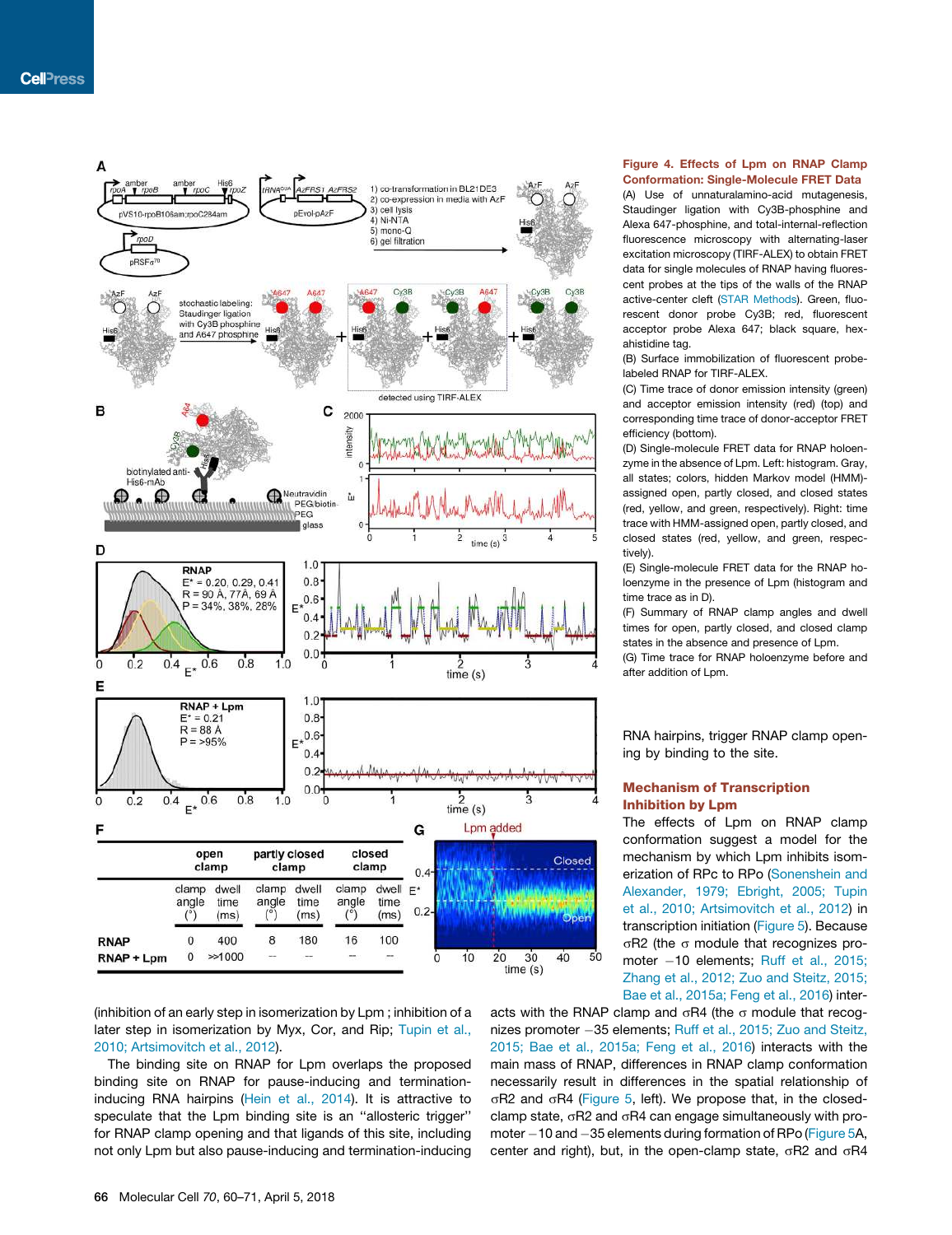

#### Figure 5. Mechanism of Transcription Inhibition by Lpm

(A) RNAP holoenzyme (left), RPc (center; DNA as in Ruff et al., 2015), and RPo (right; DNA as in Zuo and Steitz, 2015; Bae et al., 2015a; Feng et al., 2016) for RNAP in the absence of Lpm (closed clamp).  $\sigma$ R2 and  $\sigma$ R4 simultaneously engage promoter  $-10$  and  $-35$  elements in RPc and RPo. Atomic coordinates are from PDB: 5UH5. Green ribbons, o; green surface, oR2 NT-11 pocket; yellow surfaces, oR2 Trp wedge and oR4 recognition helix; blue, DNA. Other colors are as in Figures 1 and 2. (B) As (A), but for RNAP in the presence of Lpm (open clamp).  $\sigma$ R2 and  $\sigma$ R4 cannot simultaneously engage promoter -10 and -35 elements in RPc and RPo. Brown ribbons, o; brown surface, oR2 NT-11 pocket; pink surface, oR2 Trp wedge and oR4 recognition helix; cyan, Lpm. Other colors are as in (A).

cannot engage simultaneously with promoter  $-10$  and  $-35$  elements (Figure 5B, center and right). In particular, we propose that the  $\sigma$ R2 "Trp wedge," which intercalates into DNA and stacks on the non-template-strand nucleotide at promoter position  $-12$ , nucleating promoter unwinding in formation of RPo (Bae et al., 2015a; Feng et al., 2016), can engage DNA only in the closedclamp state, and that the  $\sigma$ R2 "NT-11 pocket," which captures an unstacked non-template-strand nucleotide at promoter position  $-11$ , stabilizing promoter unwinding upon formation of RPo (Zhang et al., 2012; Zuo and Steitz, 2015; Bae et al., 2015a; Feng et al., 2016), can engage DNA only in the closed-clamp state (Figure 5, center and right). We suggest that the inability of the open-clamp state to engage simultaneously with  $-10$  and  $-35$ elements occurs during late steps in the formation of RPo, when interactions of DNA downstream of the  $-10$  element with the RNAP active-center cleft constrain the  $-10$  element to be near the RNAP active-center cleft, in a position unreachable by  $\sigma$ R2 in the open-clamp state (Figure 5, right), and possibly also occurs during earlier steps in formation of RPo, if, as proposed by Vassylyev et al. (2002) and NandyMazumdar et al. (2016), interactions of DNA downstream of the  $-10$  element with the opposite wall of the RNAP active-center cleft constrain the

10 element to be near the RNAP active-center cleft, in a position unreachable by  $\sigma$ R2 in the open-clamp state (Figure 5, center). The proposal that Lpm inhibits transcription initiation by trapping an open-clamp state, thereby preventing simultaneous engagement of  $-10$  and  $-35$  elements, is consistent with recently proposed models for transcription initiation (Feklistov et al., 2017).

## Prospect

The methods and results of this report provide a strategy to obtain structural information for any RNAP inhibitor, irrespective of species selectivity and effects on RNAP conformation. The use of cryo-EM to determine the structure of RNAP-Lpm overcame two obstacles that had precluded structure determination by X-ray crystallography: (1) the species selectivity of Lpm (which only poorly inhibits *Thermus* RNAP; Figure S1B) and (2) trapping by Lpm of an RNAP open-clamp conformation (which is incompatible with known crystal lattices of non-*Thermus* bacterial RNAP).

The results of this report provide fundamental information regarding the binding site and mechanism of Lpm and provide insights for antibacterial drug development involving Lpm. The primary limitation of Lpm as an antibacterial drug is that Lpm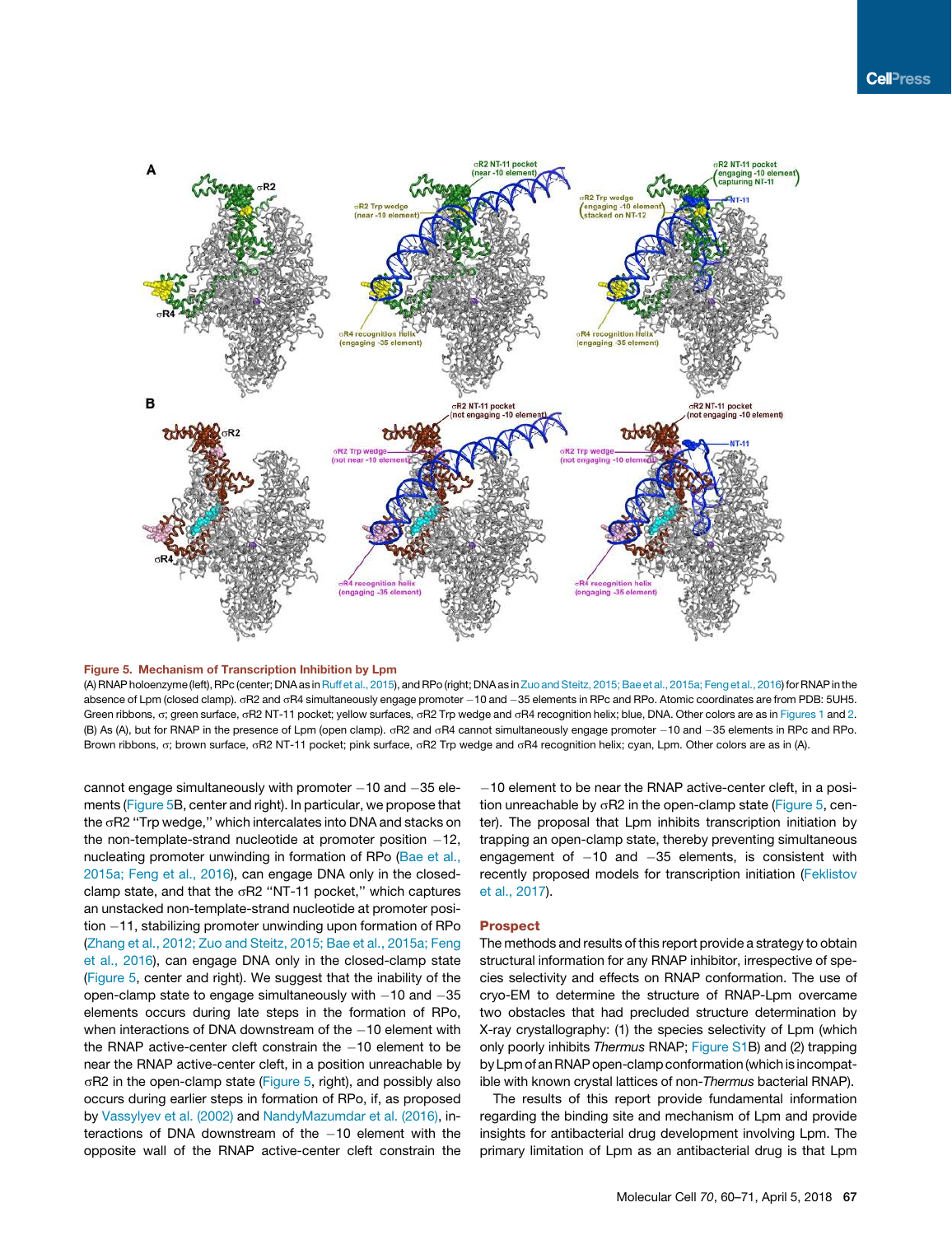has no systemic bioavailability and, thus, is ineffective against systemic infections such as tuberculosis and *S. aureus* blood and lung infections (Srivastava et al., 2011; Lancaster and Matthews, 2012; Venugopal and Johnson, 2012). The chemical strategy and synthetic procedure demonstrated here for appending substituents at the Lpm C4'' hydroxyl (Figure S5; "a1") provides a means to overcome this limitation. It should be possible to append substituents improving physical and pharmacokinetic properties, nanoparticle drug-delivery modules, or even other antibacterial-agent pharmacophores, at the Lpm C4'' hydroxyl while retaining RNAP-inhibitory activity.

## STAR+METHODS

Detailed methods are provided in the online version of this paper and include the following:

- **KEY RESOURCES TABLE**
- **. CONTACT FOR REAGENT AND RESOURCE SHARING**
- **METHOD DETAILS** 
	- $\circ$  Lpm
	- $\circ$  Lpm analogs: previously described Lpm analogs
	- Lpm analogs: Lpm analogs "a2" (5"-deschloro-Lpm) and ''d1'' (desaryl-Lpm)
	- O Lpm analogs: Lpm analog "a1" (4"-O-benzyl-Lpm)
	- $\circ$  Other RNAP inhibitors
	- $\circ$  *M. tuberculosis* RNAP  $\sigma$ <sup>A</sup> holoenzyme, RNAP core enzyme, and  $\sigma^{\mathsf{A}}$
	- $\circ$  *E. coli* RNAP  $\sigma^{70}$  holoenzyme
	- O S. aureus RNAP o<sup>A</sup> holoenzyme, RNAP core enzyme, and  $\sigma^{\mathsf{A}}$
	- $\circ$  Tth RNAP  $\sigma^A$  holoenzyme, RNAP core enzyme, and  $\sigma^A$
	- $\circ$  RNAP-inhibitory activities
	- $\circ$  Lpm-resistant mutants
	- $\circ$  Resistance and cross-resistance levels
	- $\circ$  Checkerboard interaction assays
	- B Cryo-EM structure determination (*M. tuberculosis* RNAP-Lpm): sample preparation
	- B Cryo-EM structure determination (*M. tuberculosis* RNAP-Lpm): data collection and data reduction
	- B Crystal structure determination (*Tth* RNAP core enzyme): sample preparation
	- B Crystal structure determination (*Tth* RNAP core enzyme): data collection and data reduction
	- $\circ$  Single-molecule FRET: sample preparation
	- $\circ$  Single-molecule FRET: data collection and data analysis
- **. QUANTIFICATION AND STATISTICAL ANALYSIS**
- **. DATA AND SOFTWARE AVAILABILITY**

## SUPPLEMENTAL INFORMATION

Supplemental Information includes six figures and can be found with this article online at https://doi.org/10.1016/j.molcel.2018.02.026.

## ACKNOWLEDGMENTS

This work was supported by a Rega Foundation award (to K.D.) and NIH grants GM041376, AI104660, and AI109713-01 (to R.H.E.). We thank W. Fenical, H. Irschik, R. Jansen, A. L. Sonenshein, and E. Steinbrecher for compounds; J. Mukhopadhyay, S. Rodrigue, and J. Swezey for strains and plasmids; A.P.S. at Argonne National Laboratory for beamline access; the Rutgers University cryo-EM facility and the National Resource for Automated Molecular Microscopy (supported by NIH grant GM103310 and Simons Foundation grant 349247) for cryo-EM access; and K. Callanan, B. Carragher, and C. Potter for discussion.

## AUTHOR CONTRIBUTIONS

W.L. and A.M. prepared RNAP derivatives. W.L., K.D., Y.L., R.Y., Z.Z., E.T.E., and D.T. performed structure determination. D. Degen, R.Y.E., E.S., M.G., A.S., S.M., and Y.J. assessed RNAP-inhibitory activities, antibacterial activities, resistance, and cross-resistance. A.M., D. Duchi, D.W., and A.N.K. assessed FRET. Y.W.E., S.D., H.Z., and C.Z. prepared RNAP inhibitors. R.H.E. designed the study, analyzed data, and wrote the paper.

#### DECLARATION OF INTERESTS

R.H.E. has patent filings on the Lpm target (US8206898 and US8697354). The other authors declare no competing interests.

Received: January 10, 2018 Revised: February 14, 2018 Accepted: February 23, 2018 Published: March 29, 2018

## SUPPORTING CITATIONS

The following references appear in the Supplemental Information: Arnone et al., 1987; Jokerst et al., 1989; Lane and Darst, 2010; Sweetser et al., 1987.

## **REFERENCES**

Adams, P.D., Afonine, P.V., Bunkóczi, G., Chen, V.B., Davis, I.W., Echols, N., Headd, J.J., Hung, L.W., Kapral, G.J., Grosse-Kunstleve, R.W., et al. (2010). PHENIX: a comprehensive Python-based system for macromolecular structure solution. Acta Crystallogr. D Biol. Crystallogr. *66*, 213–221.

Arnone, A., Nasini, G., and Cavalleri, B. (1987). Structure elucidation of the macrocyclic antibiotic lipiarmycin. J. Chem. Soc. Perkin Trans. I *6*, 1353–1359.

Artsimovitch, I., Seddon, J., and Sears, P. (2012). Fidaxomicin is an inhibitor of the initiation of bacterial RNA synthesis. Clin. Infect. Dis. *55* (*Suppl 2* ), S127–S131.

Babakhani, F., Gomez, A., Robert, N., and Sears, P. (2011). Killing kinetics of fidaxomicin and its major metabolite, OP-1118, against Clostridium difficile. J. Med. Microbiol. *60*, 1213–1217.

Bae, B., Feklistov, A., Lass-Napiorkowska, A., Landick, R., and Darst, S.A. (2015a). Structure of a bacterial RNA polymerase holoenzyme open promoter complex. eLife *4*, e08504.

Bae, B., Nayak, D., Ray, A., Mustaev, A., Landick, R., and Darst, S.A. (2015b). CBR antimicrobials inhibit RNA polymerase via at least two bridge-helix capmediated effects on nucleotide addition. Proc. Natl. Acad. Sci. USA *112*, E4178–E4187.

Banerjee, R., Rudra, P., Prajapati, R.K., Sengupta, S., and Mukhopadhyay, J. (2014). Optimization of recombinant *Mycobacterium tuberculosis* RNA polymerase expression and purification. Tuberculosis (Edinb.) *94*, 397–404.

Belogurov, G.A., Vassylyeva, M.N., Svetlov, V., Klyuyev, S., Grishin, N.V., Vassylyev, D.G., and Artsimovitch, I. (2007). Structural basis for converting a general transcription factor into an operon-specific virulence regulator. Mol. Cell *26*, 117–129.

Belogurov, G.A., Vassylyeva, M.N., Sevostyanova, A., Appleman, J.R., Xiang, A.X., Lira, R., Webber, S.E., Klyuyev, S., Nudler, E., Artsimovitch, I., and Vassylyev, D.G. (2009). Transcription inactivation through local refolding of the RNA polymerase structure. Nature *457*, 332–335.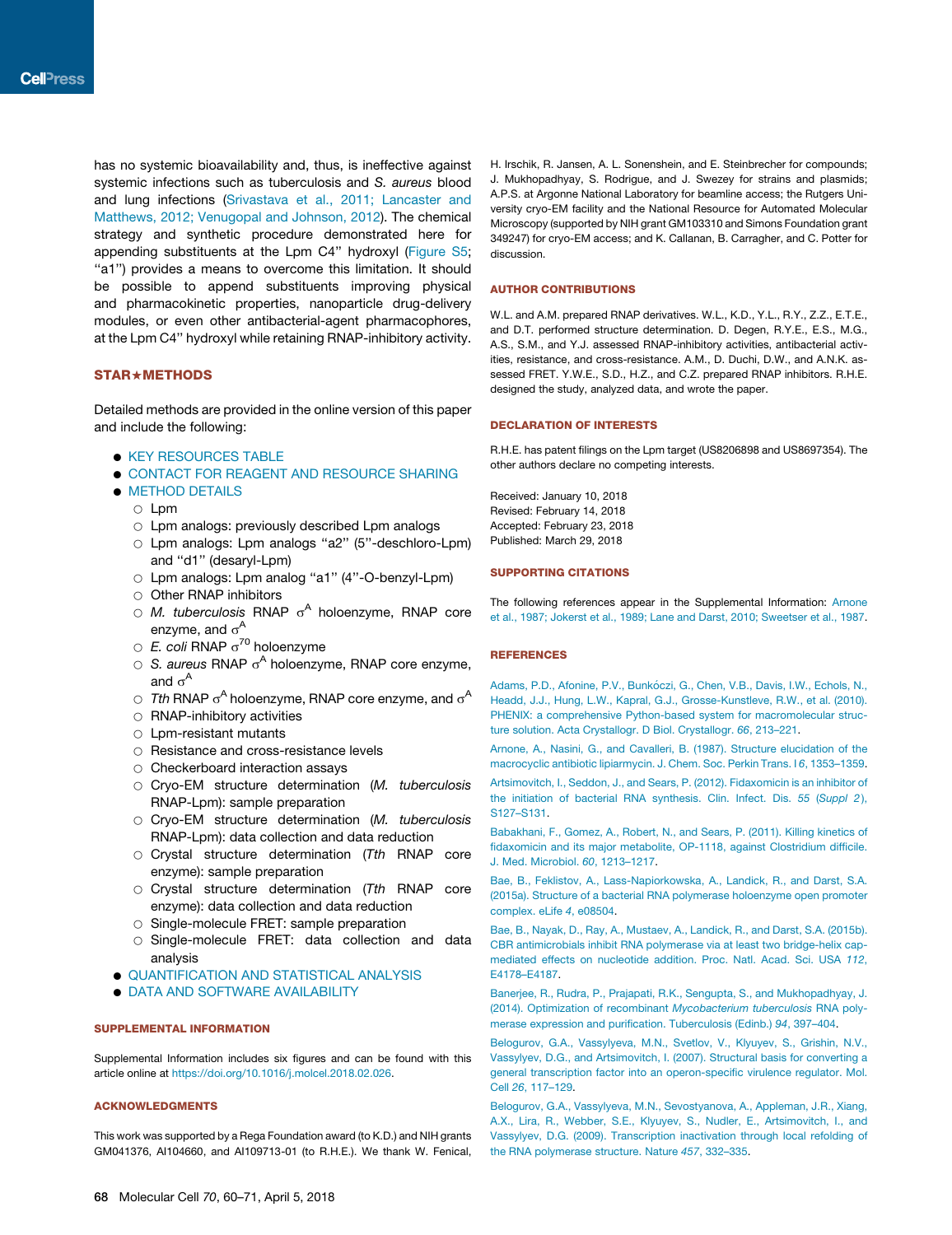Boland, A., Chang, L., and Barford, D. (2017). The potential of cryo-electron microscopy for structure-based drug design. Essays Biochem. *61*, 543–560.

Campbell, E.A., Korzheva, N., Mustaev, A., Murakami, K., Nair, S., Goldfarb, A., and Darst, S.A. (2001). Structural mechanism for rifampicin inhibition of bacterial rna polymerase. Cell *104*, 901–912.

Campbell, E.A., Pavlova, O., Zenkin, N., Leon, F., Irschik, H., Jansen, R., Severinov, K., and Darst, S.A. (2005). Structural, functional, and genetic analysis of sorangicin inhibition of bacterial RNA polymerase. EMBO J. *24*, 674–682.

Chakraborty, A., Wang, D., Ebright, Y.W., and Ebright, R.H. (2010). Azide-specific labeling of biomolecules by Staudinger-Bertozzi ligation phosphine derivatives of fluorescent probes suitable for single-molecule fluorescence spectroscopy. Methods Enzymol. *472*, 19–30.

Chakraborty, A., Wang, D., Ebright, Y.W., Korlann, Y., Kortkhonjia, E., Kim, T., Chowdhury, S., Wigneshweraraj, S., Irschik, H., Jansen, R., et al. (2012). Opening and closing of the bacterial RNA polymerase clamp. Science *337*, 591–595.

Chakraborty, A., Mazumder, A., Lin, M., Hasemeyer, A., Xu, Q., Wang, D., Ebright, Y.W., and Ebright, R.H. (2015). Site-specific incorporation of probes into RNA polymerase by unnatural-amino-acid mutagenesis and Staudinger-Bertozzi ligation. Methods Mol. Biol. *1276*, 101–131.

Chin, J.W., Martin, A.B., King, D.S., Wang, L., and Schultz, P.G. (2002). Addition of a photocrosslinking amino acid to the genetic code of Escherichia coli. Proc. Natl. Acad. Sci. USA *99*, 11020–11024.

Ciciliato, I., Corti, E., Sarubbi, E., Stefanelli, S., Gastaldo, L., Montanini, N., Kurz, M., Losi, D., Marinelli, F., and Selva, E. (2004). Antibiotics GE23077, novel inhibitors of bacterial RNA polymerase. I. Taxonomy, isolation and characterization. J. Antibiot. (Tokyo) *57*, 210–217.

Clinical and Laboratory Standards Institute (CLSI/NCCLS) (2009) Methods for Dilution Antimicrobial Susceptibility Tests for Bacteria that Grow Aerobically; Approved Standard, Eighth Edition. CLIS Document M07-A8. Wayne, PA.

Coronelli, C., White, R.J., Lancini, G.C., and Parenti, F. (1975). Lipiarmycin, a new antibiotic from Actinoplanes. II. Isolation, chemical, biological and biochemical characterization. J. Antibiot. (Tokyo) *28*, 253–259.

Cramer, P., Bushnell, D.A., and Kornberg, R.D. (2001). Structural basis of transcription: RNA polymerase II at 2.8 angstrom resolution. Science *292*, 1863–1876.

Datsenko, K.A., and Wanner, B.L. (2000). One-step inactivation of chromosomal genes in Escherichia coli K-12 using PCR products. Proc. Natl. Acad. Sci. USA *97*, 6640–6645.

de la Rosa-Trevín, J.M., Quintana, A., Del Cano, L., Zaldívar, A., Foche, I., Gutiérrez, J., Gómez-Blanco, J., Burguet-Castell, J., Cuenca-Alba, J., Abrishami, V., et al. (2016). Scipion: A software framework toward integration, reproducibility and validation in 3D electron microscopy. J. Struct. Biol. *195*, 93–99.

Degen, D., Feng, Y., Zhang, Y., Ebright, K.Y., Ebright, Y.W., Gigliotti, M., Vahedian-Movahed, H., Mandal, S., Talaue, M., Connell, N., et al. (2014). Transcription inhibition by the depsipeptide antibiotic salinamide A. eLife *3*, e02451.

Duchi, D., Bauer, D.L., Fernandez, L., Evans, G., Robb, N., Hwang, L.C., Gryte, K., Tomescu, A., Zawadzki, P., Morichaud, Z., et al. (2016). RNA polymerase pausing during initial transcription. Mol. Cell *63*, 939–950.

Duchi, D., Gryte, K., Robb, N., Morichaud, Z., Sheppard, C., Brodolin, K., Wigneshweraraj, S., and Kapanidis, A. (2018). Conformational heterogeneity and bubble dynamics in single bacterial transcription initiation complexes. Nucleic Acids Res. *46*, 677–688.

Ebright, R. (2005). RNA exit channel–target and method for inhibition of bacterial RNA polymerase. WIPO patent application WO/2005/001034, filed May 28, 2004, and published January 6, 2005.

Ebright, R., and Ebright, Y. (2012). Antibacterial agents: high-potency myxopyronin derivatives. WIPO patent application WO/2012/037508, filed September 16, 2011, and published March 22, 2012.

Emsley, P., Lohkamp, B., Scott, W.G., and Cowtan, K. (2010). Features and development of Coot. Acta Crystallogr. D Biol. Crystallogr. *66*, 486–501.

Feklistov, A., Bae, B., Hauver, J., Lass-Napiorkowska, A., Kalesse, M., Glaus, F., Altmann, K.H., Heyduk, T., Landick, R., and Darst, S.A. (2017). RNA polymerase motions during promoter melting. Science *356*, 863–866.

Feng, Y., Degen, D., Wang, X., Gigliotti, M., Liu, S., Zhang, Y., Das, D., Michalchuk, T., Ebright, Y.W., Talaue, M., et al. (2015). Structural basis of transcription inhibition by CBR hydroxamidines and CBR pyrazoles. Structure *23*, 1470–1481.

Feng, Y., Zhang, Y., and Ebright, R.H. (2016). Structural basis of transcription activation. Science *352*, 1330–1333.

Fernandez-Leiro, R., and Scheres, S.H.W. (2017). A pipeline approach to single-particle processing in RELION. Acta Crystallogr. D Struct. Biol. *73*, 496–502.

Fralick, J.A., and Burns-Keliher, L.L. (1994). Additive effect of tolC and rfa mutations on the hydrophobic barrier of the outer membrane of Escherichia coli K-12. J. Bacteriol. *176*, 6404–6406.

Ha, T., Ting, A.Y., Liang, J., Caldwell, W.B., Deniz, A.A., Chemla, D.S., Schultz, P.G., and Weiss, S. (1999). Single-molecule fluorescence spectroscopy of enzyme conformational dynamics and cleavage mechanism. Proc. Natl. Acad. Sci. USA *96*, 893–898.

Hein, P.P., Kolb, K.E., Windgassen, T., Bellecourt, M.J., Darst, S.A., Mooney, R.A., and Landick, R. (2014). RNA polymerase pausing and nascent-RNA structure formation are linked through clamp-domain movement. Nat. Struct. Mol. Biol. *21*, 794–802.

Henderson, R., Sali, A., Baker, M.L., Carragher, B., Devkota, B., Downing, K.H., Egelman, E.H., Feng, Z., Frank, J., Grigorieff, N., et al. (2012). Outcome of the first electron microscopy validation task force meeting. Structure *20*, 205–214.

Hochlowski, J., Jackson, M., Rasmussen, R., Buko, A., Clement, J., Whittern, D., and McAlpine, J. (1997). Production of brominated tiacumicin derivatives. J. Antibiot. (Tokyo) *50*, 201–205.

Holden, S.J., Uphoff, S., Hohlbein, J., Yadin, D., Le Reste, L., Britton, O.J., and Kapanidis, A.N. (2010). Defining the limits of single-molecule FRET resolution in TIRF microscopy. Biophys. J. *99*, 3102–3111.

Hubin, E.A., Fay, A., Xu, C., Bean, J.M., Saecker, R.M., Glickman, M.S., Darst, S.A., and Campbell, E.A. (2017). Structure and function of the mycobacterial transcription initiation complex with the essential regulator RbpA. eLife *6*, 22520.

Hudson, B.P., Quispe, J., Lara-González, S., Kim, Y., Berman, H.M., Arnold, E., Ebright, R.H., and Lawson, C.L. (2009). Three-dimensional EM structure of an intact activator-dependent transcription initiation complex. Proc. Natl. Acad. Sci. USA *106*, 19830–19835.

Ihle, N.C., Guzei, I.A., and Rheingold, A.L. (2000). Tiacumicin B acetone solvate. CSD Communication https://www.ccdc.cam.ac.uk/structures/Search? Ccdcid=114782.

Jacques, J.F., Rodrigue, S., Brzezinski, R., and Gaudreau, L. (2006). A recombinant *Mycobacterium tuberculosis in vitro* transcription system. FEMS Microbiol. Lett. *255*, 140–147.

Jokerst, R.S., Weeks, J.R., Zehring, W.A., and Greenleaf, A.L. (1989). Analysis of the gene encoding the largest subunit of RNA polymerase II in *Drosophila*. Mol. Gen. Genet. *215*, 266–275.

Kapanidis, A.N., Lee, N.K., Laurence, T.A., Doose, S., Margeat, E., and Weiss, S. (2004). Fluorescence-aided molecule sorting: analysis of structure and interactions by alternating-laser excitation of single molecules. Proc. Natl. Acad. Sci. USA *101*, 8936–8941.

Kaufmann, E., Hattori, H., Miyatake-Ondozabal, H., and Gademann, K. (2015). Total synthesis of the glycosylated macrolide antibiotic fidaxomicin. Org. Lett. *17*, 3514–3517.

Kimanius, D., Forsberg, B.O., Scheres, S.H., and Lindahl, E. (2016). Accelerated cryo-EM structure determination with parallelisation using GPUs in RELION-2. eLife *5*, e18722.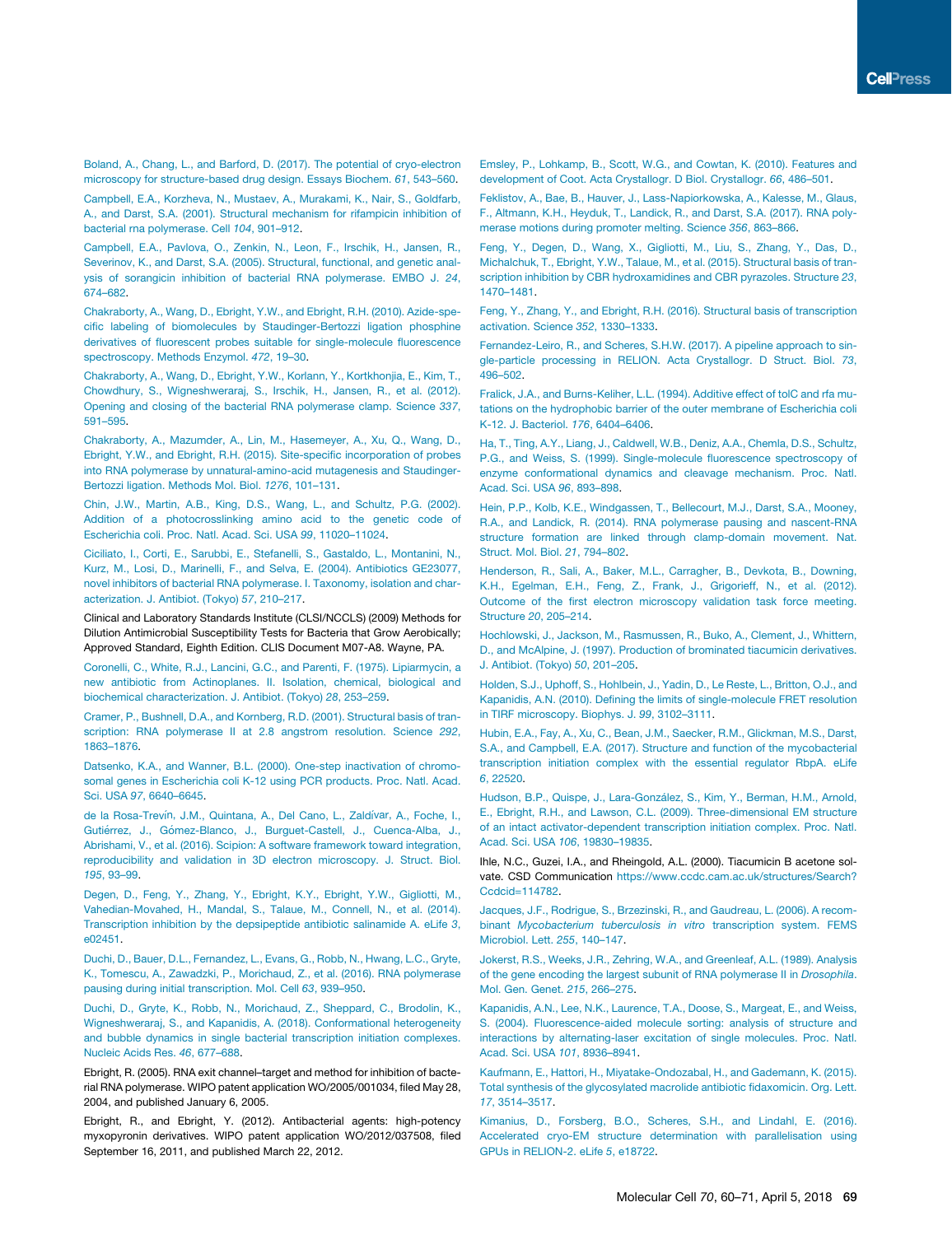Kucukelbir, A., Sigworth, F.J., and Tagare, H.D. (2014). Quantifying the local resolution of cryo-EM density maps. Nat. Methods *11*, 63–65.

Kurabachew, M., Lu, S.H., Krastel, P., Schmitt, E.K., Suresh, B.L., Goh, A., Knox, J.E., Ma, N.L., Jiricek, J., Beer, D., et al. (2008). Lipiarmycin targets RNA polymerase and has good activity against multidrug-resistant strains of *Mycobacterium tuberculosis*. J. Antimicrob. Chemother. *62*, 713–719.

Lancaster, J.W., and Matthews, S.J. (2012). Fidaxomicin: the newest addition to the armamentarium against Clostridium difficile infections. Clin. Ther. *34*, 1–13.

Landick, R. (2001). RNA polymerase clamps down. Cell *105*, 567–570.

Lane, W.J., and Darst, S.A. (2010). Molecular evolution of multisubunit RNA polymerases: structural analysis. J. Mol. Biol. *395*, 686–704.

Lee, N.K., Kapanidis, A.N., Wang, Y., Michalet, X., Mukhopadhyay, J., Ebright, R.H., and Weiss, S. (2005). Accurate FRET measurements within single diffusing biomolecules using alternating-laser excitation. Biophys. J. *88*, 2939–2953.

Lin, W., Mandal, S., Degen, D., Liu, Y., Ebright, Y.W., Li, S., Feng, Y., Zhang, Y., Mandal, S., Jiang, Y., et al. (2017). Structural basis of Mycobacterium tuberculosis transcription and transcription inhibition. Mol. Cell *66*, 169–179.e8.

Maffioli, S.I., Zhang, Y., Degen, D., Carzaniga, T., Del Gatto, G., Serina, S., Monciardini, P., Mazzetti, C., Guglierame, P., Candiani, G., et al. (2017). Antibacterial nucleoside-analog inhibitor of bacterial RNA polymerase. Cell *169*, 1240–1248.e23.

Meletiadis, J., Pournaras, S., Roilides, E., and Walsh, T.J. (2010). Defining fractional inhibitory concentration index cutoffs for additive interactions based on self-drug additive combinations, Monte Carlo simulation analysis, and in vitroin vivo correlation data for antifungal drug combinations against *Aspergillus fumigatus*. Antimicrob. Agents Chemother. *54*, 602–609.

Merino, F., and Raunser, S. (2017). Electron cryo-microscopy as a tool for structure-based drug development. Angew. Chem. Int. Ed. Engl. *56*, 2846–2860.

Molodtsov, V., Fleming, P.R., Eyermann, C.J., Ferguson, A.D., Foulk, M.A., McKinney, D.C., Masse, C.E., Buurman, E.T., and Murakami, K.S. (2015). X-ray crystal structures of *Escherichia coli* RNA polymerase with switch region binding inhibitors enable rational design of squaramides with an improved fraction unbound to human plasma protein. J. Med. Chem. *58*, 3156–3171.

Mukhopadhyay, J., Das, K., Ismail, S., Koppstein, D., Jang, M., Hudson, B., Sarafianos, S., Tuske, S., Patel, J., Jansen, R., et al. (2008). The RNA polymerase ''switch region'' is a target for inhibitors. Cell *135*, 295–307.

Murakami, K.S. (2013). X-ray crystal structure of Escherichia coli RNA polymerase s70 holoenzyme. J. Biol. Chem. *288*, 9126–9134.

NandyMazumdar, M., Nedialkov, Y., Svetlov, D., Sevostyanova, A., Belogurov, G.A., and Artsimovitch, I. (2016). RNA polymerase gate loop guides the nontemplate DNA strand in transcription complexes. Proc. Natl. Acad. Sci. USA *113*, 14994–14999.

Niu, W., Kim, Y., Tau, G., Heyduk, T., and Ebright, R.H. (1996). Transcription activation at class II CAP-dependent promoters: two interactions between CAP and RNA polymerase. Cell *87*, 1123–1134.

Niu, S., Hu, T., Li, S., Xiao, Y., Ma, L., Zhang, G., Zhang, H., Yang, X., Ju, J., and Zhang, C. (2011). Characterization of a sugar-O-methyltransferase TiaS5 affords new Tiacumicin analogues with improved antibacterial properties and reveals substrate promiscuity. ChemBioChem *12*, 1740–1748.

Otwinowski, Z., and Minor, W. (1997). Processing of X-ray diffraction data collected in oscillation mode. Methods Enzymol. *276*, 307–326.

Parenti, F., Pagani, H., and Beretta, G. (1975). Lipiarmycin, a new antibiotic from Actinoplanes. I. Description of the producer strain and fermentation studies. J. Antibiot. (Tokyo) *28*, 247–252.

Paton, J., Holt, A., and Bywater, M. (1990). Measurement of MICs of antibacterial agents by spiral gradient endpoint compared with conventional dilution methods. Int. J. Exp. Clin. Chemother. *3*, 31–38.

Ruff, E., Record, M., and Artsimovitch, I. (2015). Initial events in bacterial transcription initiation. Biomolecules *5*, 1035–1062.

Sambrook, J., and Russell, D. (2001). Molecular Cloning: A Laboratory Manual (Cold Spring Harbor, NY: Cold Spring Harbor Laboratory).

Saxon, E., and Bertozzi, C. (2000). Cell surface engineering by a modified Staudinger reaction. Science *287*, 2007–2010.

Schalkowsky, S. (1994). Measures of susceptibility from a spiral gradient of drug concentrations. Adv. Exp. Med. Biol. *349*, 107–120.

Serra, S., Malpezzi, L., Bedeschi, A., Fuganti, C., and Fonte, P. (2017). Final demonstration of the co-identity of lipiarmycin A3 and tiacumicin B (fidaxomicin) through single crystal X-ray analysis. Antibiotics (Basel) *6*, 7.

Severinov, K., Mooney, R., Darst, S.A., and Landick, R. (1997). Tethering of the large subunits of Escherichia coli RNA polymerase. J. Biol. Chem. *272*, 24137–24140.

Sonenshein, A.L., and Alexander, H.B. (1979). Initiation of transcription in vitro inhibited by lipiarmycin. J. Mol. Biol. *127*, 55–72.

Sonenshein, A.L., Alexander, H.B., Rothstein, D.M., and Fisher, S.H. (1977). Lipiarmycin-resistant ribonucleic acid polymerase mutants of *Bacillus subtilis*. J. Bacteriol. *132*, 73–79.

Srivastava, A., Talaue, M., Liu, S., Degen, D., Ebright, R.Y., Sineva, E., Chakraborty, A., Druzhinin, S.Y., Chatterjee, S., Mukhopadhyay, J., et al. (2011). New target for inhibition of bacterial RNA polymerase: 'switch region'. Curr. Opin. Microbiol. *14*, 532–543.

Suloway, C., Pulokas, J., Fellmann, D., Cheng, A., Guerra, F., Quispe, J., Stagg, S., Potter, C.S., and Carragher, B. (2005). Automated molecular microscopy: the new Leginon system. J. Struct. Biol. *151*, 41–60.

Sweetser, D., Nonet, M., and Young, R.A. (1987). Prokaryotic and eukaryotic RNA polymerases have homologous core subunits. Proc. Natl. Acad. Sci. USA *84*, 1192–1196.

Talpaert, M., Campagnari, F., and Clerici, L. (1975). Lipiarmycin: an antibiotic inhibiting nucleic acid polymerases. Biochem. Biophys. Res. Commun. *63*, 328–334.

Tang, H., Severinov, K., Goldfarb, A., Fenyo, D., Chait, B., and Ebright, R.H. (1994). Location, structure, and function of the target of a transcriptional activator protein. Genes Dev. *8*, 3058–3067.

Tang, H., Severinov, K., Goldfarb, A., and Ebright, R.H. (1995). Rapid RNA polymerase genetics: one-day, no-column preparation of reconstituted recombinant *Escherichia coli* RNA polymerase. Proc. Natl. Acad. Sci. USA *92*, 4902–4906.

Temiakov, D., Zenkin, N., Vassylyeva, M.N., Perederina, A., Tahirov, T.H., Kashkina, E., Savkina, M., Zorov, S., Nikiforov, V., Igarashi, N., et al. (2005). Structural basis of transcription inhibition by antibiotic streptolydigin. Mol. Cell *19*, 655–666.

Theriault, R.J., Karwowski, J.P., Jackson, M., Girolami, R.L., Sunga, G.N., Vojtko, C.M., and Coen, L.J. (1987). Tiacumicins, a novel complex of 18-membered macrolide antibiotics. I. Taxonomy, fermentation and antibacterial activity. J. Antibiot. (Tokyo) *40*, 567–574.

Tupin, A., Gualtieri, M., Leonetti, J.P., and Brodolin, K. (2010). The transcription inhibitor lipiarmycin blocks DNA fitting into the RNA polymerase catalytic site. EMBO J. *29*, 2527–2537.

Tuske, S., Sarafianos, S.G., Wang, X., Hudson, B., Sineva, E., Mukhopadhyay, J., Birktoft, J.J., Leroy, O., Ismail, S., Clark, A.D., Jr., et al. (2005). Inhibition of bacterial RNA polymerase by streptolydigin: stabilization of a straight-bridgehelix active-center conformation. Cell *122*, 541–552.

Vagin, A., and Teplyakov, A. (1997). MOLREP: An automated program for molecular replacement. J. Appl. Cryst. *30*, 1022–1025.

van de Meent, J.W., Bronson, J.E., Wiggins, C.H., and Gonzalez, R.L., Jr. (2014). Empirical Bayes methods enable advanced population-level analyses of single-molecule FRET experiments. Biophys. J. *106*, 1327–1337.

Vassylyev, D.G., Sekine, S., Laptenko, O., Lee, J., Vassylyeva, M.N., Borukhov, S., and Yokoyama, S. (2002). Crystal structure of a bacterial RNA polymerase holoenzyme at 2.6 A resolution. Nature *417*, 712–719.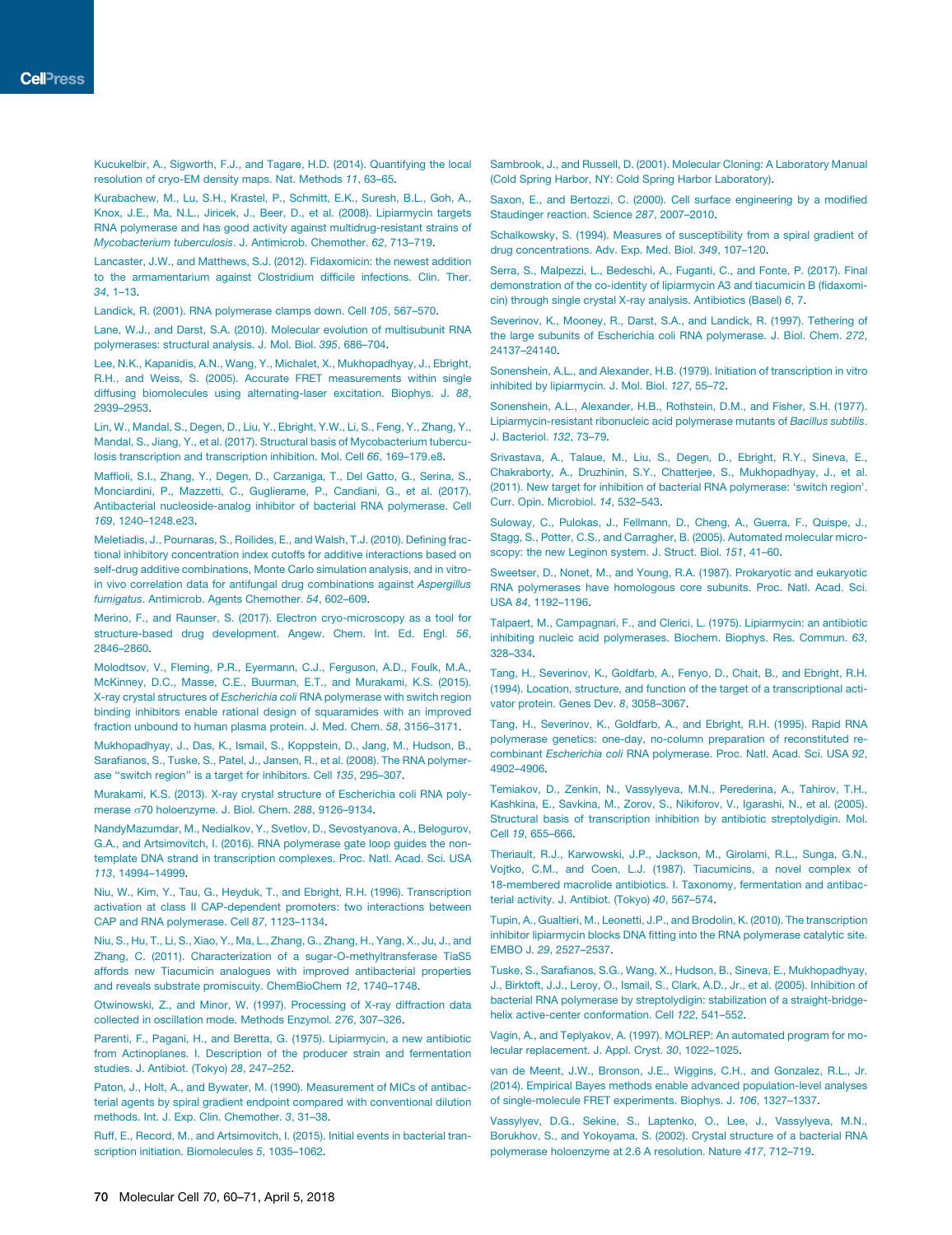Venugopal, A.A., and Johnson, S. (2012). Fidaxomicin: a novel macrocyclic antibiotic approved for treatment of Clostridium difficile infection. Clin. Infect. Dis. *54*, 568–574.

Wallace, A., and Corkill, J. (1989). Application of the spiral plating method to study antimicrobial actio. J. Microbiol. Methods *10*, 303–310.

Wang, D., Meier, T.I., Chan, C.L., Feng, G., Lee, D.N., and Landick, R. (1995). Discontinuous movements of DNA and RNA in RNA polymerase accompany formation of a paused transcription complex. Cell *81*, 341–350.

Weixlbaumer, A., Leon, K., Landick, R., and Darst, S.A. (2013). Structural basis of transcriptional pausing in bacteria. Cell *152*, 431–441.

White, R.L., Burgess, D.S., Manduru, M., and Bosso, J.A. (1996). Comparison of three different in vitro methods of detecting synergy: time-kill, checkerboard, and E test. Antimicrob. Agents Chemother. *40*, 1914–1918.

Wu, P., and Brand, L. (1992). Orientation factor in steady-state and timeresolved resonance energy transfer measurements. Biochemistry *31*, 7939–7947.

Xiao, Y., Li, S., Niu, S., Ma, L., Zhang, G., Zhang, H., Zhang, G., Ju, J., and Zhang, C. (2011). Characterization of tiacumicin B biosynthetic gene cluster

affording diversified tiacumicin analogues and revealing a tailoring dihalogenase. J. Am. Chem. Soc. *133*, 1092–1105.

Zhang, K. (2016). Gctf: Real-time CTF determination and correction. J. Struct. Biol. *193*, 1–12.

Zhang, G., Campbell, E.A., Minakhin, L., Richter, C., Severinov, K., and Darst, S.A. (1999). Crystal structure of *Thermus aquaticus* core RNA polymerase at 3.3 A resolution. Cell *98*, 811–824.

Zhang, Y., Feng, Y., Chatterjee, S., Tuske, S., Ho, M.X., Arnold, E., and Ebright, R.H. (2012). Structural basis of transcription initiation. Science *338*, 1076–1080.

Zhang, Y., Degen, D., Ho, M.X., Sineva, E., Ebright, K.Y., Ebright, Y.W., Mekler, V., Vahedian-Movahed, H., Feng, Y., Yin, R., et al. (2014). GE23077 binds to the RNA polymerase 'i' and 'i+1' sites and prevents the binding of initiating nucleotides. eLife *3*, e02450.

Zheng, S.Q., Palovcak, E., Armache, J.P., Verba, K.A., Cheng, Y., and Agard, D.A. (2017). MotionCor2: anisotropic correction of beam-induced motion for improved cryo-electron microscopy. Nat. Methods *14*, 331–332.

Zuo, Y., and Steitz, T.A. (2015). Crystal structures of the *E. coli* transcription initiation complexes with a complete bubble. Mol. Cell *58*, 534–540.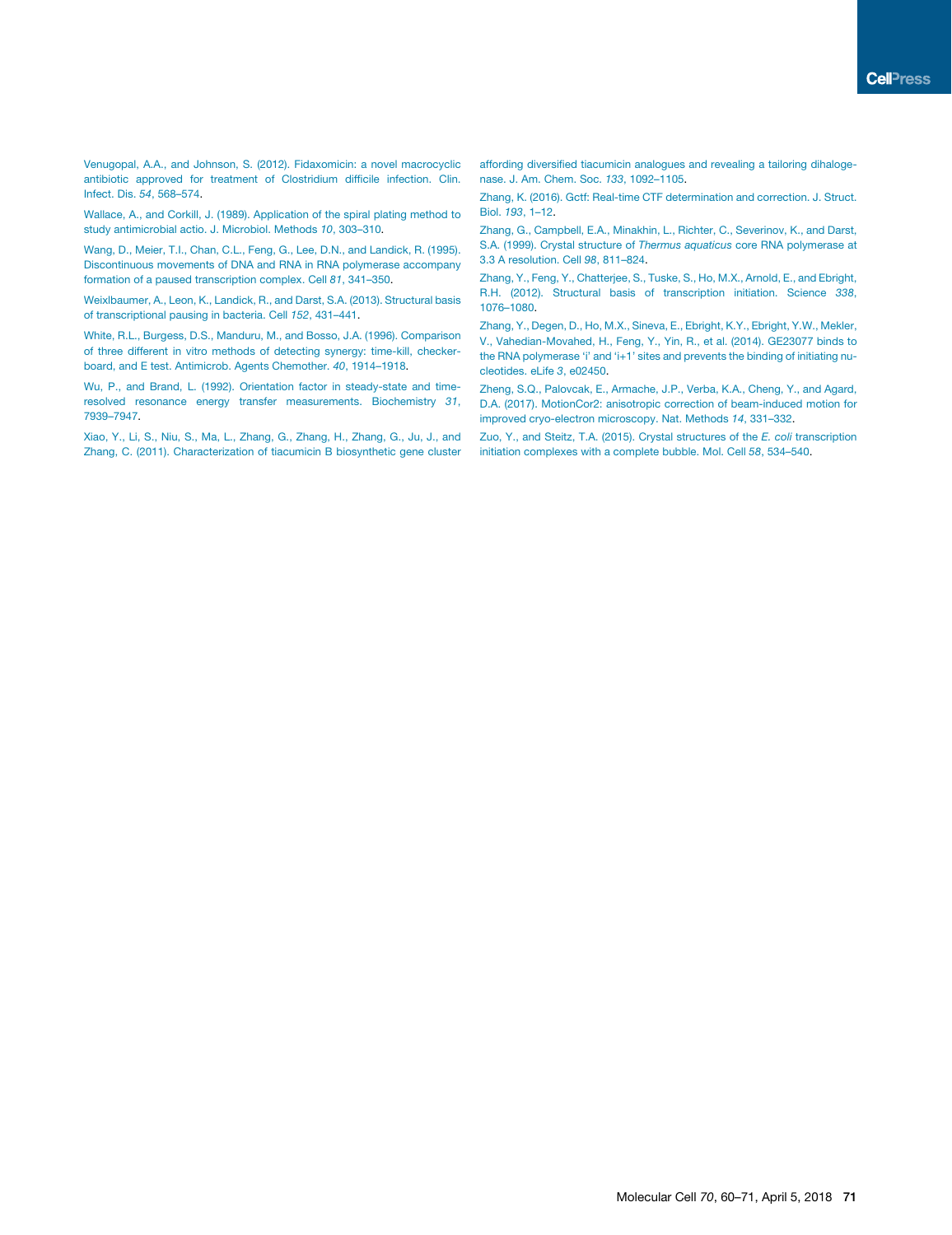## STAR+METHODS

## KEY RESOURCES TABLE

| <b>REAGENT or RESOURCE</b>                                     | <b>SOURCE</b>                             | <b>IDENTIFIER</b> |
|----------------------------------------------------------------|-------------------------------------------|-------------------|
| Antibodies                                                     |                                           |                   |
| Penta-His Biotin Conjugate                                     | <b>QIAGEN</b>                             | Cat# 34440        |
| <b>Bacterial and Virus Strains</b>                             |                                           |                   |
| Actinoplanes deccanensis ATCC 21983                            | Parenti et al., 1975                      | N/A               |
| Actinomadura sp. DSMZ 13491                                    | Ciciliato et al., 2004                    | N/A               |
| Dactylosporangium aurantiacum hamdenensis<br><b>NRRL 18085</b> | <b>ARS Culture Collection</b>             | <b>NRRL 18085</b> |
| Escherichia coli BL21(DE3)                                     | <b>EMD Millipore</b>                      | Cat# C600003      |
| E.scherichia coli D21f2tolC (rfa tolC)                         | Fralick and Burns-Keliher,<br>1994        | N/A               |
| Escherichia coli D21f2tolC rpoB-D516V                          | Zhang et al., 2014                        | N/A               |
| Escherichia coli D21f2tolC rpoB-H526D                          | Zhang et al., 2014                        | N/A               |
| Escherichia coli D21f2tolC rpoB-H526Y                          | Zhang et al., 2014                        | N/A               |
| Escherichia coli D21f2tolC rpoB-S531L                          | Zhang et al., 2014                        | N/A               |
| Escherichia coli D21f2tolC rpoB-E565D                          | Maffioli et al., 2017                     | N/A               |
| Escherichia coli D21f2tolC rpoB-E565G                          | Maffioli et al., 2017                     | N/A               |
| Escherichia coli D21f2tolC rpoB-D675A                          | Degen et al., 2014                        | N/A               |
| Escherichia coli D21f2tolC rpoB-N677K                          | Degen et al., 2014                        | N/A               |
| Escherichia coli D21f2tolC rpoB-N684T                          | Zhang et al., 2014                        | N/A               |
| Escherichia coli D21f2tolC rpoB-Y1251F                         | this paper                                | N/A               |
| Escherichia coli D21f2tolC rpoB-Q1256E                         | Degen et al., 2014                        | N/A               |
| Escherichia coli D21f2tolC rpoB-Q1256L                         | Degen et al., 2014                        | N/A               |
| Escherichia coli D21f2tolC rpoC-R337H                          | Degen et al., 2014                        | N/A               |
| Escherichia coli D21f2tolC rpoC-R337S                          | this paper                                | N/A               |
| Escherichia coli D21f2tolC rpoC-D348Y                          | this paper                                | N/A               |
| Escherichia coli D21f2tolC rpoC-R738P                          | Degen et al., 2014                        | N/A               |
| Escherichia coli D21f2tolC rpoC-A779V                          | Degen et al., 2014                        | N/A               |
| Escherichia coli D21f2tolC rpoC-G782A                          | Degen et al., 2014                        | N/A               |
| Escherichia coli XE54                                          | Tang et al., 1994                         | N/A               |
| Escherichia coli XL1-Blue                                      | Agilent / Stratagene                      | Cat# 200249       |
| Streptomyces sp. ID38640                                       | Maffioli et al., 2017                     | N/A               |
| Tth HB-8                                                       | <b>DSMZ</b>                               | <b>DSM 579</b>    |
| Chemicals, Peptides, and Recombinant Proteins                  |                                           |                   |
| lipiarmycin A3 (Lpm)                                           | gift from A.L. Sonenschein                | N/A               |
| lipiarmycin A3 (Lpm)                                           | this paper                                | N/A               |
| lipiarmycin A3 (Lpm)                                           | <b>BioAustralis</b>                       | Cat# BIA-F1356    |
| lipiarmycin A3 (Lpm)                                           | Biorbyt                                   | Cat# orb146075    |
| 4"-O-benzyl-Lpm (Lpm analog "a1")                              | this paper                                | N/A               |
| 5"-deschloro-Lpm (Lpm analog "a2")                             | this paper                                | N/A               |
| 3,"5"-dideschloro-Lpm (50-1d; Lpm analog "a3")                 | this paper                                | N/A               |
| 5"-bromo-3,"5"-dideschloro Lpm (Lpm analog "a4")               | this paper                                | N/A               |
| 69-1d (Lpm analog "a5")                                        | Xiao et al., 2011 and<br>Niu et al., 2011 | N/A               |
| 70-9d (Lpm analog "a6")                                        | Xiao et al., 2011 and<br>Niu et al., 2011 | N/A               |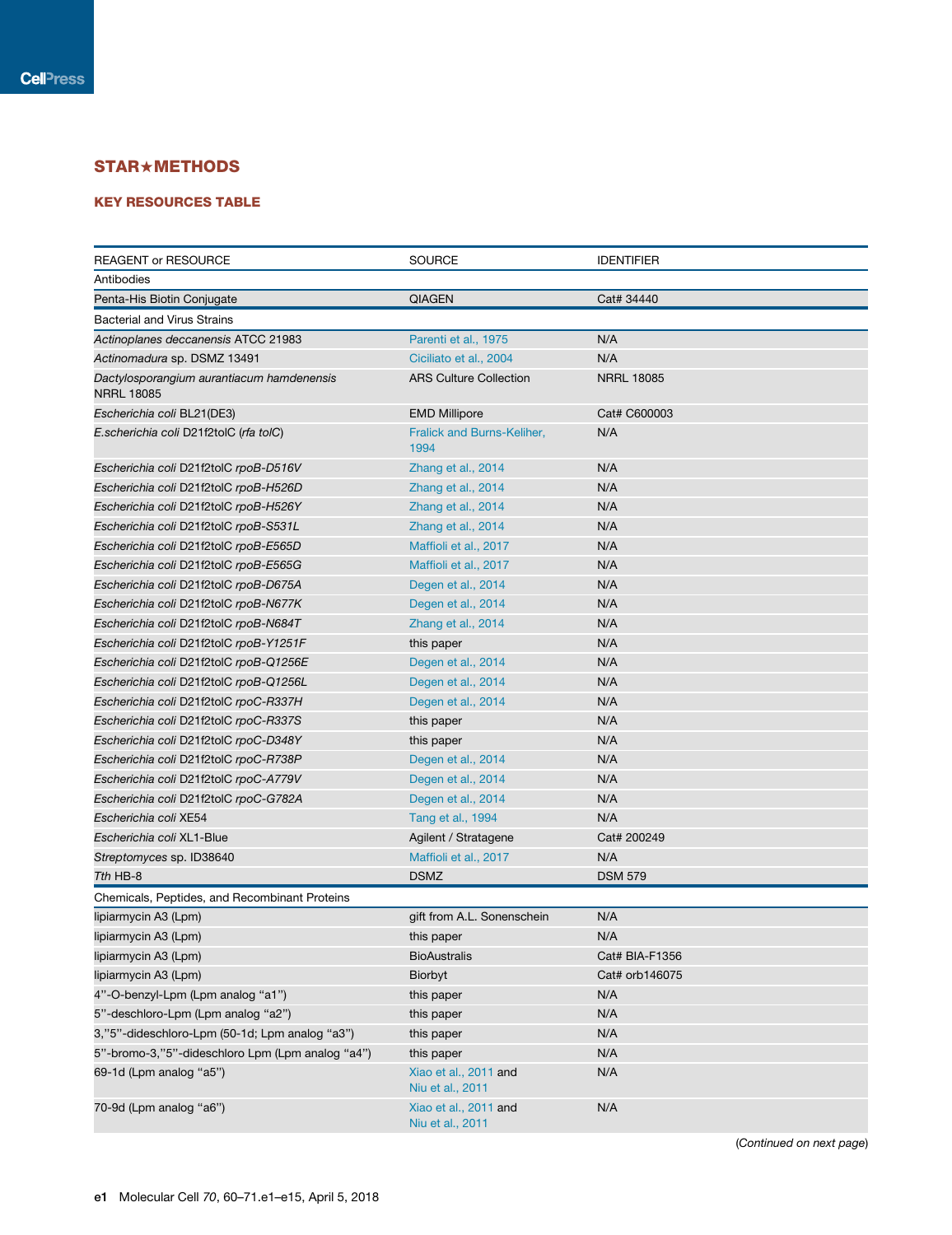## **Continued**

| <b>Continued</b>                                                                          |                                           |                   |
|-------------------------------------------------------------------------------------------|-------------------------------------------|-------------------|
| <b>REAGENT or RESOURCE</b>                                                                | <b>SOURCE</b>                             | <b>IDENTIFIER</b> |
| 70-10d (Lpm analog "a7")                                                                  | Xiao et al., 2011 and<br>Niu et al., 2011 | N/A               |
| 70-11d (Lpm analog "a8")                                                                  | Xiao et al., 2011 and<br>Niu et al., 2011 | N/A               |
| OP-1118 (Lpm analog "b1")                                                                 | <b>Toronto Research</b><br>Chemical       | N/A               |
| 53-1d (Lpm analog "b2")                                                                   | Xiao et al., 2011 and<br>Niu et al., 2011 | N/A               |
| 57-4d (Lpm analog "c1")                                                                   | Xiao et al., 2011 and<br>Niu et al., 2011 | N/A               |
| desaryl-Lpm (Lpm analog "d1")                                                             | this paper                                | N/A               |
| 54-3d (Lpm analog "e1")                                                                   | Xiao et al., 2011 and<br>Niu et al., 2011 | N/A               |
| rifampin (Rif)                                                                            | Sigma-Aldrich                             | Cat# R3501        |
| GE23077 (GE)                                                                              | Ciciliato et al., 2004                    | N/A               |
| pseudouridimycin (PUM)                                                                    | Maffioli et al., 2017                     | N/A               |
| salinamide A (Sal)                                                                        | gift from W. Fenical                      | N/A               |
| CBR703 (CBR)                                                                              | Maybridge                                 | Cat# RF05117SC    |
| streptolydigin (Stl)                                                                      | gift from E. Steinbrecher                 | N/A               |
| myxopyronin B (Myx)                                                                       | Ebright and Ebright, 2012                 | N/A               |
| corallopyronin A (Cor)                                                                    | gift from H. Irshick and<br>R. Jansen     | N/A               |
| ripostatin A (Rip)                                                                        | gift from H. Irshick and<br>R. Jansen     | N/A               |
| Escherichia coli RNA polymerase (RNAP) $\sigma^{70}$<br>holoenzyme                        | this paper                                | N/A               |
| Alexa647, Cy3B-labeled E. coli RNA polymerase<br>(RNAP) $\sigma^{70}$ holoenzyme          | this paper                                | N/A               |
| Mycobacterium tuberculosis RNA polymerase<br>(RNAP) $\sigma^A$ holoenzyme                 | Lin et al., 2017                          | N/A               |
| Mycobacterium tuberculosis [Ala1101]β-RNA<br>polymerase (RNAP) o <sup>A</sup> holoenzyme  | this paper                                | N/A               |
| Mycobacterium tuberculosis [Ala84]ß'-RNA<br>polymerase (RNAP) σ <sup>A</sup> holoenzyme   | this paper                                | N/A               |
| Mycobacterium tuberculosis [Ala89] ß'-RNA<br>polymerase (RNAP) o <sup>A</sup> holoenzyme  | this paper                                | N/A               |
| Mycobacterium tuberculosis [Ala323] B'-RNA<br>polymerase (RNAP) $\sigma^A$ holoenzyme     | this paper                                | N/A               |
| Mycobacterium tuberculosis [Ala412] ß'-RNA<br>polymerase (RNAP) o <sup>A</sup> holoenzyme | this paper                                | N/A               |
| Mycobacterium tuberculosis RNA polymerase<br>(RNAP) core enzyme                           | Lin et al., 2017                          | N/A               |
| Mycobacterium tuberculosis RNA polymerase<br>(RNAP) core enzyme                           | Lin et al., 2017                          | N/A               |
| Mycobacterium tuberculosis [Ala1101] ß-RNA<br>polymerase (RNAP) core enzyme               | this paper                                | N/A               |
| Mycobacterium tuberculosis [Ala84] B'-RNA<br>polymerase (RNAP) core enzyme                | this paper                                | N/A               |
| Mycobacterium tuberculosis [Ala89] B'-RNA<br>polymerase (RNAP) core enzyme                | this paper                                | N/A               |
| Mycobacterium tuberculosis [Ala323] ß'-RNA<br>polymerase (RNAP) core enzyme               | this paper                                | N/A               |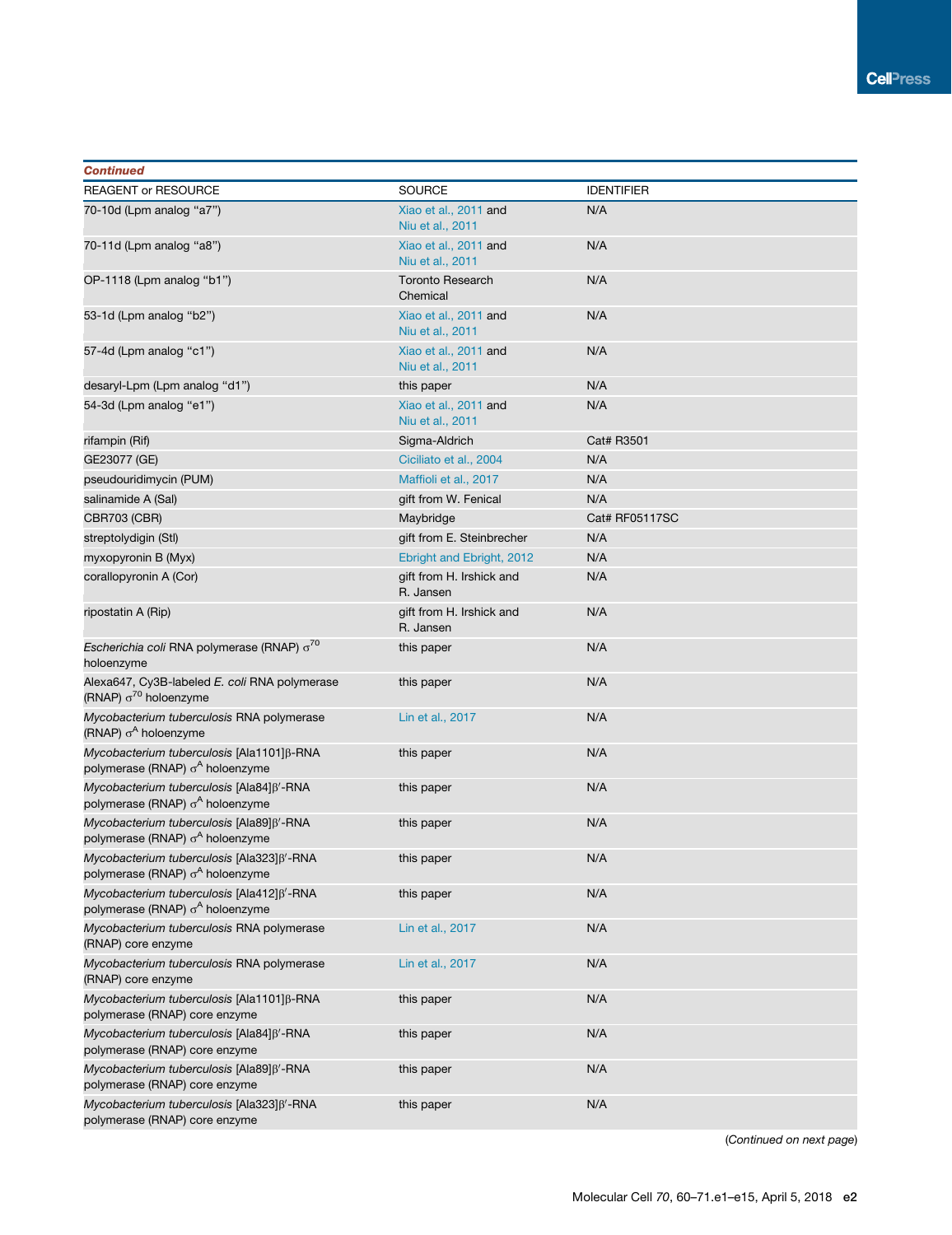| <b>Continued</b>                                                            |                                |                          |
|-----------------------------------------------------------------------------|--------------------------------|--------------------------|
| <b>REAGENT or RESOURCE</b>                                                  | <b>SOURCE</b>                  | <b>IDENTIFIER</b>        |
| Mycobacterium tuberculosis [Ala412] B'-RNA<br>polymerase (RNAP) core enzyme | this paper                     | N/A                      |
| Mycobacterium tuberculosis $\sigma^A$                                       | Lin et al., 2017               | N/A                      |
| Staphylococcus aureus RNA polymerase<br>(RNAP) $\sigma^A$ holoenzyme        | Maffioli et al., 2017          | N/A                      |
| Staphylococcus aureus RNA polymerase (RNAP                                  | Maffioli et al., 2017          | N/A                      |
| core enzyme                                                                 |                                |                          |
| Staphylococcus aureus $\sigma^A$                                            | Maffioli et al., 2017          | N/A                      |
| Tth RNA polymerase (RNAP) $\sigma^A$ holoenzyme                             | Zhang et al., 2012             | N/A                      |
| Tth RNA polymerase (RNAP) core enzyme                                       | Zhang et al., 2012             | N/A                      |
| Tth $\sigma^A$                                                              | Zhang et al., 2012             | N/A                      |
| <b>HeLaScribe Nuclear Extract</b>                                           | Promega                        | Cat# E309A               |
| γ-{2'-(2-benzothiazoyl)-60-hydroxybenzothiazole}-ATP                        | Jena Biosciences               | Cat# NU-1700             |
| fermentation growth media containing limiting chloride                      | Hochlowski et al., 1997        | N/A                      |
| H-top-agar                                                                  | Sambrook and Russell, 2001     | N/A                      |
| LB broth                                                                    | Sambrook and Russell, 2001     | N/A                      |
| LB agar                                                                     | Sambrook and Russell, 2001     | N/A                      |
| ampicillin                                                                  | Sigma-Aldrich                  | Cat# A0166               |
| chloramphenicol                                                             | Sigma-Aldrich                  | Cat# C0378               |
| kanamycin                                                                   | Sigma-Aldrich                  | Cat# K4000               |
| L-arabinose                                                                 | Sigma-Aldrich                  | Cat# A3256               |
| isopropyl- $\beta$ -D-thiogalactoside (IPTG)                                | Gold Biotechnology             | Cat# I2481C50            |
| polyethyleneimine (Polymin P)                                               | Sigma-Aldrich                  | Cat# P3143               |
| 4-azido-L-phenylalanine                                                     | Chem-Impex International       | Cat# 06162               |
| Alexa647-pentanoyl-ethylenediaminyl-phosphine                               | Chakraborty et al., 2010, 2015 | N/A                      |
| Cy3B-carboyl-ethylenediaminyl-phosphine                                     | Chakraborty et al., 2010, 2015 | N/A                      |
| benzyl bromide                                                              | Sigma-Aldrich                  | Cat# B17905              |
| n-octyl-β-D-glucopyranoside                                                 | Biosynth                       | Cat# O-2000              |
| poly(acrylic acid sodium salt) 5,100 Da                                     | Hampton Research               | Cat# HR2-773             |
| Vectabond aminosilane reagent                                               | <b>Vector Labs</b>             | Cat# SP-1800             |
| methoxy-PEG succinimidyl valerate (mPEG-SVA)                                | Laysan Bio                     | Cat# MPEG-SVA-5000       |
| biotinyl-PEG succinimidyl valerate (Biotin-PEG-SVA)                         | Laysan Bio                     | Cat# Biotin-PEG-SVA-5000 |
| NeutrAvidin                                                                 | ThermoFisher                   | Cat# 31000               |
| Trolox                                                                      | Sigma-Aldrich                  | Cat# 238813              |
| glucose oxidase                                                             | Sigma-Aldrich                  | Cat# 345386              |
| catalase                                                                    | Sigma-Aldrich                  | Cat# C30                 |
| <b>Critical Commercial Assays</b>                                           |                                |                          |
| QuantiChromT Chloride Assay Kit                                             | <b>BioAssay Systems</b>        | Cat# DICL-250            |
| HeLaScribe Nuclear Extract in vitro<br><b>Transcription System</b>          | Promega                        | Cat# E3110               |
| QuikChange site-directed mutagenesis kit                                    | Agilent                        | Cat# 200519              |
| QuikChange site-directed mutagenesis kit                                    | Agilent                        | Cat# 200523              |
| QuikChange site-directed mutagenesis kit                                    | Agilent                        | Cat# 210518              |
| Wizard Genomic DNA Purification Kit                                         | Promega                        | Cat# A1125               |
| Gel/PCR DNA Fragments Extraction Kit                                        | <b>IBI Scientific</b>          | Cat# IB47030             |
| Wizard Classic 1 crystal screening solution kit                             | Emerald / Rigaku               | Cat# 1009530             |
| Wizard Classic 2 crystal screening solution kit                             | Emerald / Rigaku               | Cat# 1009531             |
| Wizard Classic 3 crystal screening solution kit                             | Emerald / Rigaku               | Cat# 1009533             |
|                                                                             |                                |                          |
| Wizard Classic 4 crystal screening solution kit                             | Emerald / Rigaku               | Cat# 1009534             |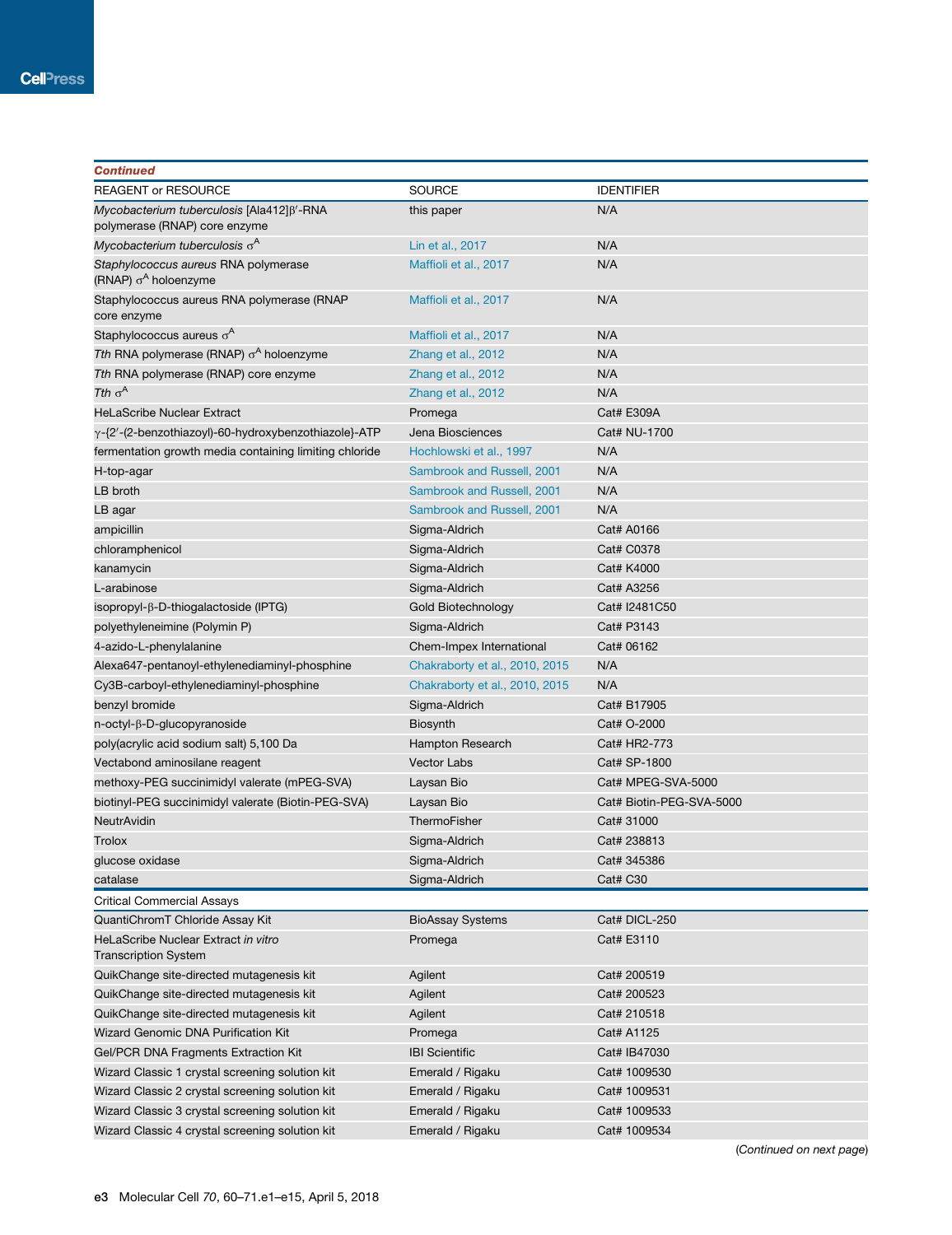| <b>Continued</b>                                                                               |                         |                      |
|------------------------------------------------------------------------------------------------|-------------------------|----------------------|
| <b>REAGENT or RESOURCE</b>                                                                     | <b>SOURCE</b>           | <b>IDENTIFIER</b>    |
| Wizard Cryo 1 crystal screening solution kit                                                   | Emerald / Rigaku        | Cat# 1009536         |
| Wizard Cryo 2 crystal screening solution kit                                                   | Emerald / Rigaku        | Cat# 1009537         |
| Crystal Screen Cryo crystal screening solution kit                                             | Hampton Research        | Cat# HR2-122         |
| Crystal Screen 2 Cryo crystal screening solution kit                                           | Hampton Research        | Cat# HR2-121         |
| Crystal Screen crystal screening solution kit                                                  | Hampton Research        | Cat# HR2-110         |
| Crystal Screen 2 crystal screening solution kit                                                | Hampton Research        | Cat# HR2-112         |
| Detergent Screen HT crystal screening solution kit                                             | Hampton Research        | Cat# HR2-406         |
| Additive Screen HT crystal screening solution kit                                              | Hampton Research        | Cat# HR2-138         |
| Index crystal screening solution kit                                                           | Hampton Research        | Cat# HR2-144         |
| Natrix crystal screening solution kit                                                          | Hampton Research        | Cat# HR2-116         |
| Natrix 2 crystal screening solution kit                                                        | Hampton Research        | Cat# HR2-117         |
| PEG/Ion crystal screening solution kit                                                         | Hampton Research        | Cat# HR2-126         |
| PEG/Ion 2 crystal screening solution kit                                                       | Hampton Research        | Cat# HR2-098         |
| PEGRx 1 crystal screening solution kit                                                         | Hampton Research        | Cat# HR2-082         |
| PEGRx 2 crystal screening solution kit                                                         | Hampton Research        | Cat# HR2-084         |
| SaltRx 1 crystal screening solution kit                                                        | <b>Hampton Research</b> | Cat# HR2-107         |
| SaltRx 2 crystal screening solution kit                                                        | Hampton Research        | Cat# HR2-109         |
| NeXtal Protein Complex Suite crystal screening<br>solution kit                                 | <b>QIAGEN</b>           | Cat# 130715          |
| NeXtal Nucleix Suite crystal screening solution kit                                            | <b>QIAGEN</b>           | Cat# 130719          |
| Deposited Data                                                                                 |                         |                      |
| Mycobacterium tuberculosis RNA polymerase<br>$\sigma^A$ holoenzyme in complex with lipiarmycin | this paper              | EMDB: 4230 PDB: 6FBV |
| A3 (Lpm                                                                                        |                         |                      |
| Tth RNA polymerase core enzyme                                                                 | this paper              | PDB: 6ASG            |
| Recombinant DNA                                                                                |                         |                      |
| pACYC-rpoA                                                                                     | Banerjee et al., 2014   | N/A                  |
| pACYC-rpoA-sigA                                                                                | Banerjee et al., 2014   | N/A                  |
| pACYCDuet-Sau-H10-A                                                                            | Maffioli et al. (2017)  | N/A                  |
| pCDF-rpoZ                                                                                      | Bannerjee et al., 2014  | N/A                  |
| pCDFDuet-Sau-Z                                                                                 | Maffioli et al. (2017)  | N/A                  |
| pCOLA-Duet-1                                                                                   | Novagen / EMD Millipore | Cat# 71406           |
| pCOLADuet-Mtb-rpoB-rpoC                                                                        | this paper              | N/A                  |
| pCOLADuet-Mtb-rpoB-K1101A-rpoC                                                                 | this paper              | N/A                  |
| pCOLADuet-Mtb-rpoB-rpoC-R84A                                                                   | this paper              | N/A                  |
| pCOLADuet-Mtb-rpoB-rpoC-R89A                                                                   | this paper              | N/A                  |
| pCOLADuet-Mtb-rpoB-rpoC-E323A                                                                  | this paper              | N/A                  |
| pCOLADuet-Mtb-rpoB-rpoC-R412A                                                                  | this paper              | N/A                  |
| pCOLADuet-rpoB-rpoC                                                                            | Banerjee et al., 2014   | N/A                  |
| pCOLADuet-Sau-BC                                                                               | Maffioli et al., 2017   | N/A                  |
| pET21a-Sau-H6-sigA                                                                             | Maffioli et al., 2017   | N/A                  |
| pET28a-Tt- $\sigma^{\mathsf{A}}$                                                               | Zhang et al., 2012      | N/A                  |
| pET30a-Mtb-σ <sup>A</sup>                                                                      | Jacques et al., 2006    | pSR01                |
| pETDuet-rpoB-rpoC                                                                              | Banerjee et al., 2014   | N/A                  |
| pEVOL-pAzF                                                                                     | Chin et al., 2002       | N/A                  |
| pJF09                                                                                          | Jacques et al., 2006    | N/A                  |
| pJF10                                                                                          | Jacques et al., 2006    | N/A                  |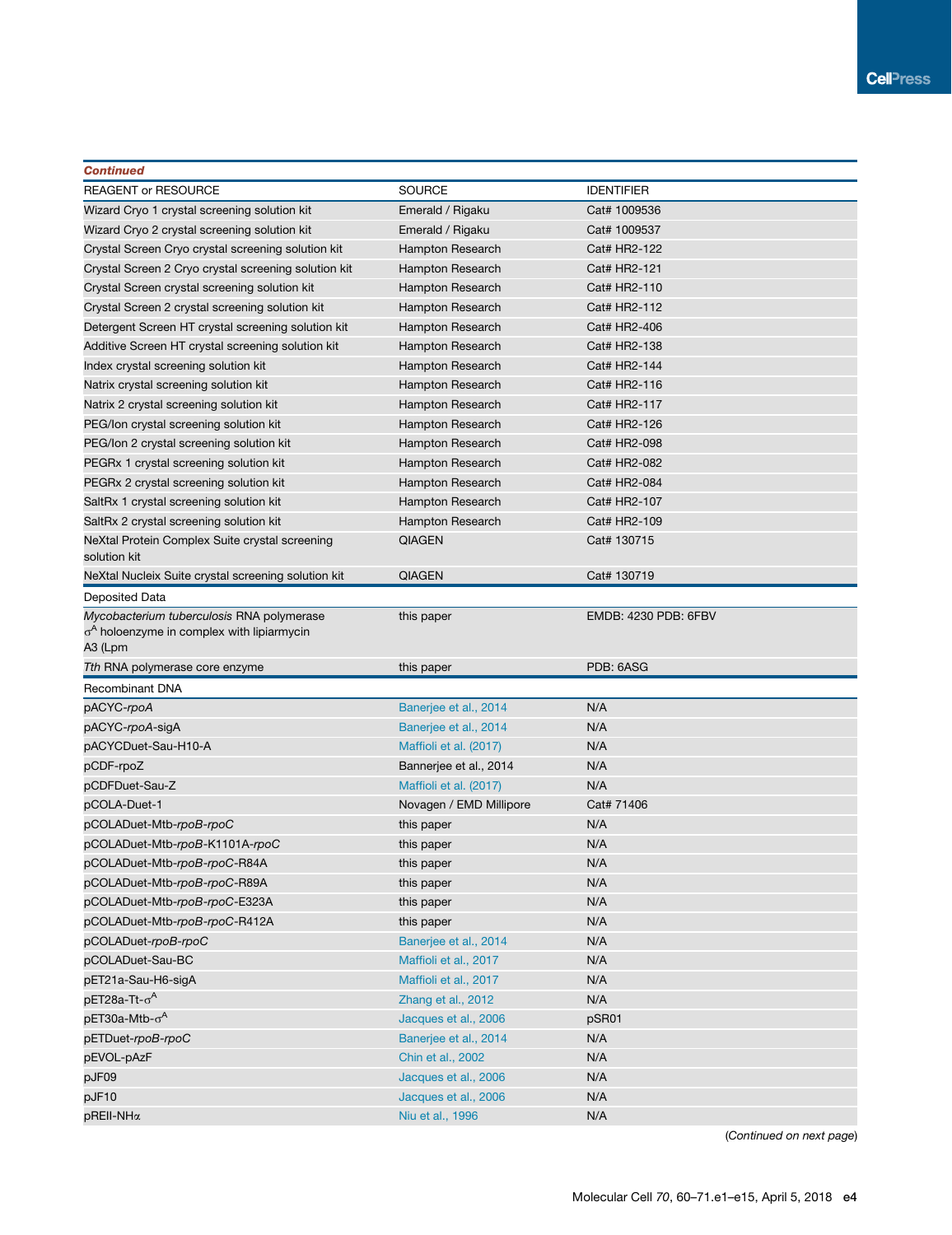| <b>Continued</b>    |                           |                   |
|---------------------|---------------------------|-------------------|
| REAGENT or RESOURCE | <b>SOURCE</b>             | <b>IDENTIFIER</b> |
| pRL663              | Wang et al., 1995         | N/A               |
| pRL663-K96I         | this paper                | N/A               |
| pRL663-L249R        | this paper                | N/A               |
| pRL663-S263T        | this paper                | N/A               |
| pRL663-K334I        | this paper                | N/A               |
| pRL663-R337H        | this paper                | N/A               |
| pRL663-R337S        | this paper                | N/A               |
| pRL663-N341S        | this paper                | N/A               |
| pRL663-K345N        | Mukhopadhyay et al., 2008 | N/A               |
| pRL663-K345Q        | Mukhopadhyay et al., 2008 | N/A               |
| pRL663-K345R        | Mukhopadhyay et al., 2008 | N/A               |
| pRL663-K345T        | Mukhopadhyay et al., 2008 | N/A               |
| pRL663-D348Y        | this paper                | N/A               |
| pRL663-L788M        | Tuske et al., 2005        | N/A               |
| pRL663-P1139R       | <b>Tuske et al., 2005</b> | N/A               |
| pRL663-P1139L       | Tuske et al., 2005        | N/A               |
| pRL663-G1346D       | Mukhopadhyay et al., 2008 | N/A               |
| pRL663-V1351F       | Mukhopadhyay et al., 2008 | N/A               |
| pRL663-I1352N       | Mukhopadhyay et al., 2008 | N/A               |
| pRL663-I1352S       | Mukhopadhyay et al., 2008 | N/A               |
| pRL663-G1354C       | Mukhopadhyay et al., 2008 | N/A               |
| pRL706              | Severinov et al., 1997    | N/A               |
| pRL706-A543V        | Tuske et al., 2005        | N/A               |
| pRL706-F545C        | <b>Tuske et al., 2005</b> | N/A               |
| pRL706-P552M        | Feng et al., 2015         | N/A               |
| pRL706-Q618L        | Feng et al., 2015         | N/A               |
| pRL706-S642F        | Feng et al., 2015         | N/A               |
| pRL706-D654H        | Feng et al., 2015         | N/A               |
| pRL706-T657I        | Feng et al., 2015         | N/A               |
| pRL706-E892A        | this paper                | N/A               |
| pRL706-M1232I       | Mukhopadhyay et al., 2008 | N/A               |
| pRL706-Y1251F       | this paper                | N/A               |
| pRL706-T1255I       | Mukhopadhyay et al., 2008 | N/A               |
| pRL706-Q1256E       | this paper                | N/A               |
| pRL706-Q1256L       | this paper                | N/A               |
| pRL706-V1275F       | Mukhopadhyay et al., 2008 | N/A               |
| pRL706-V1275M       | Mukhopadhyay et al., 2008 | N/A               |
| pRL706-L1278V       | Mukhopadhyay et al., 2008 | N/A               |
| pRL706-E1279G       | Mukhopadhyay et al., 2008 | N/A               |
| pRL706-E1279K       | Mukhopadhyay et al., 2008 | N/A               |
| pRL706-A1283V       | Mukhopadhyay et al., 2008 | N/A               |
| pRL706-Y1285D       | Mukhopadhyay et al., 2008 | N/A               |
| pRL706-Q1288L       | this paper                | N/A               |
| pRL706-L1291F       | Mukhopadhyay et al., 2008 | N/A               |
| pRL706-D1297A       | this paper                | N/A               |
| pRL706-D1297Y       | this paper                | N/A               |
| pRL706-V1298L       | Mukhopadhyay et al., 2008 | N/A               |
| pRL706-T1302P       | this paper                | N/A               |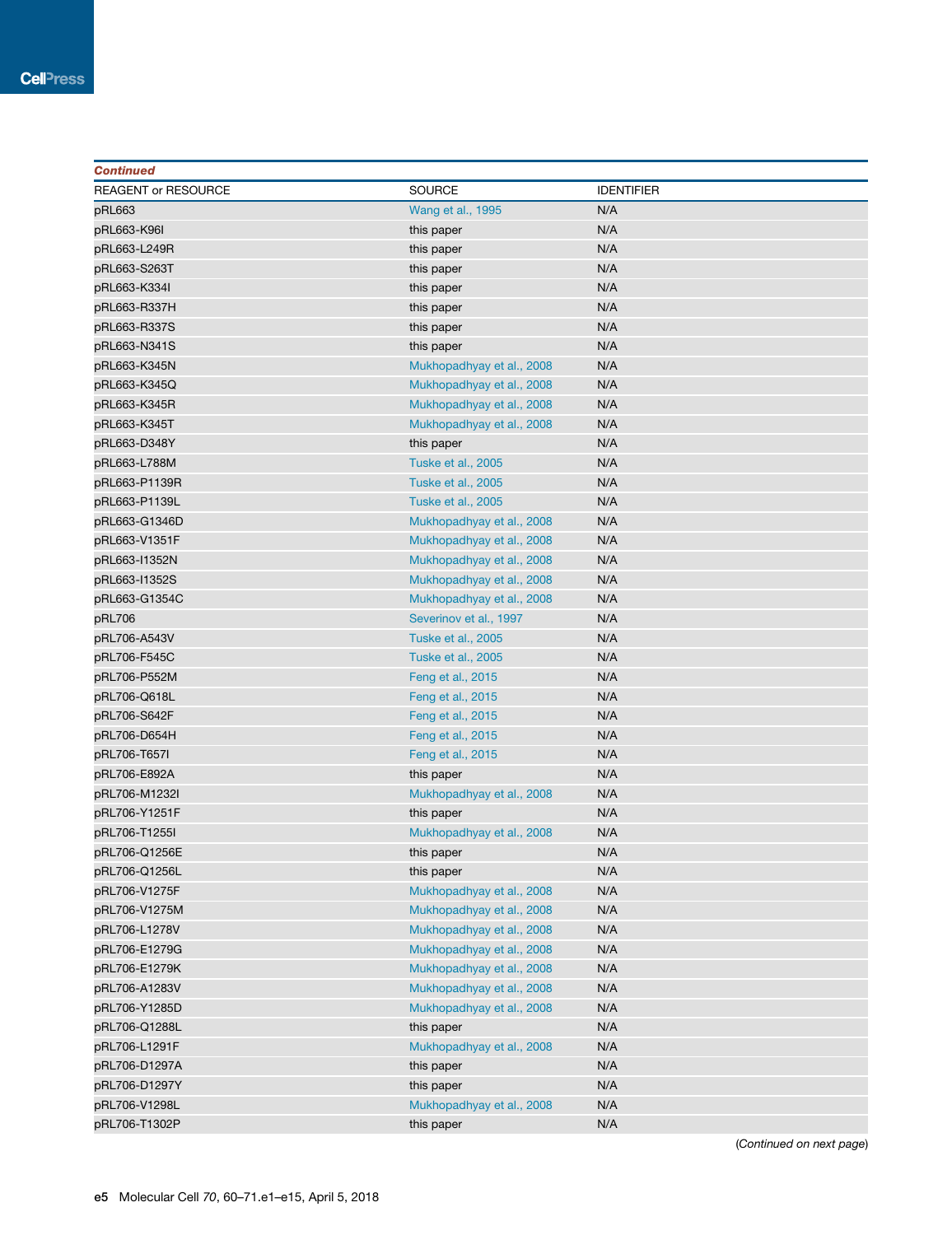| <b>Continued</b>                             |                                      |                                                                           |
|----------------------------------------------|--------------------------------------|---------------------------------------------------------------------------|
| <b>REAGENT or RESOURCE</b>                   | <b>SOURCE</b>                        | <b>IDENTIFIER</b>                                                         |
| pRL706-M1315L                                | Mukhopadhyay et al., 2008            | N/A                                                                       |
| pRL706-P1317L                                | Mukhopadhyay et al., 2008            | N/A                                                                       |
| pRL706-M1319I                                | this paper                           | N/A                                                                       |
| pRL706-M1319K                                | this paper                           | N/A                                                                       |
| pRL706-M1319R                                | this paper                           | N/A                                                                       |
| pRL706-P1320A                                | Mukhopadhyay et al., 2008            | N/A                                                                       |
| pRL706-E1321V                                | this paper                           | N/A                                                                       |
| pRL706-S1322P                                | Mukhopadhyay et al., 2008            | N/A                                                                       |
| pRL706-S1322T                                | Mukhopadhyay et al., 2008            | N/A                                                                       |
| pRL706-S1322V                                | Mukhopadhyay et al., 2008            | N/A                                                                       |
| pRL706-S1322Y                                | Mukhopadhyay et al., 2008            | N/A                                                                       |
| pRL706-N1324K                                | this paper                           | N/A                                                                       |
| pRL706-V1325A                                | this paper                           | N/A                                                                       |
| pRL706-V1325E                                | this paper                           | N/A                                                                       |
| pRL706-V1325G                                | this paper                           | N/A                                                                       |
| pRL706-V1325L                                | this paper                           | N/A                                                                       |
| pRL706-L1326W                                | Mukhopadhyay et al., 2008            | N/A                                                                       |
| pRSFduet-sigma                               | Hudson et al., 2009                  | N/A                                                                       |
| pVS10                                        | Belogurov et al., 2007               | N/A                                                                       |
| pVS10-rpoB106am;rpoC284am                    | this paper                           | N/A                                                                       |
| Software and Algorithms                      |                                      |                                                                           |
| Coot                                         | Emsley et al., 2010                  | https://www2.mrc-lmb.cam.ac.uk/personal/<br>pemsley/coot/                 |
| ebFRET                                       | van de Meent et al., 2014            | http://ebfret.github.io/                                                  |
| <b>FSC</b>                                   | Henderson et al., 2012               | http://www.imagescience.de/fsc.html                                       |
| Gctf                                         | Zhang, 2016                          | https://www.mrc-lmb.cam.ac.uk/kzhang/Gctf/                                |
| <b>HKL2000</b>                               | Otwinowski and Minor, 1997           | http://www.hkl-xray.com/                                                  |
| Leginon                                      | Suloway et al., 2005                 | http://www.leginon.org                                                    |
| MotionCor2                                   | Zheng et al., 2017                   | http://msg.ucsf.edu/em/software/<br>motioncor2.html                       |
| Molrep                                       | Vagin and Teplyakov, 1997            | http://www.ccp4.ac.uk/html/molrep.html                                    |
| <b>MATLAB</b>                                | Mathworks                            | https://www.mathworks.com/products/<br>matlab.html                        |
| Origin                                       | OriginLab                            | https://www.originlab.com/index.aspx?go=<br>PRODUCTS/Origin               |
| Phenix                                       | Adams et al., 2010                   | https://www.phenix-online.org/                                            |
| Relion v2.0.5                                | Fernandez-Leiro and<br>Scheres, 2017 | https://www2.mrc-lmb.cam.ac.uk/relion/<br>index.php?title=Main_Page       |
| ResMap                                       | Kucukelbir et al., 2014              | http://resmap.sourceforge.net/                                            |
| Scipion v1.1                                 | de la Rosa-Trevín et al., 2016       | https://github.com/I2PC/scipion/wiki                                      |
| SGE Spiral Gradient Endpoint v1.3            | Spiral Biotech                       | N/A                                                                       |
| <b>SigmaPlot</b>                             | <b>Systat Software</b>               | https://systatsoftware.com/products/<br>sigmaplot/                        |
| TwoTone-ALEX                                 | Holden et al., 2010                  | https://groups.physics.ox.ac.uk/genemachines/<br>group/Main.Software.html |
| Other                                        |                                      |                                                                           |
| Titan Krios 300 keV cryo-electron microscope | FEI / ThermoFisher                   | N/A                                                                       |
| K2 Summit direct electron detection camera   | Gatan                                | N/A                                                                       |
| GIF Quantum imaging filter                   | Gatan                                | N/A                                                                       |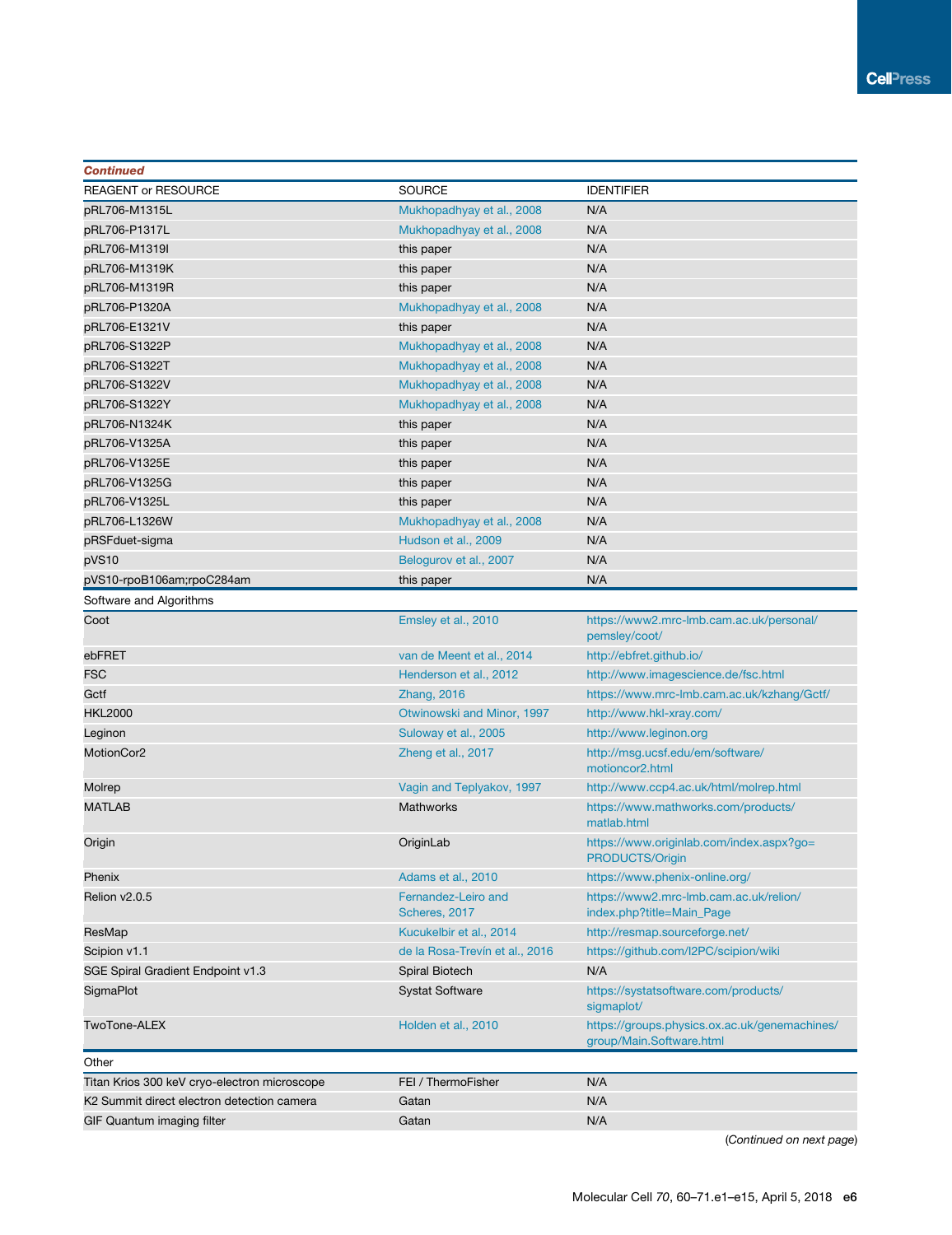| <b>Continued</b>                                                                                     |                                                  |                   |
|------------------------------------------------------------------------------------------------------|--------------------------------------------------|-------------------|
| <b>REAGENT or RESOURCE</b>                                                                           | <b>SOURCE</b>                                    | <b>IDENTIFIER</b> |
| PELCO easiGlow glow discharge cleaning system                                                        | <b>Ted Pella</b>                                 | N/A               |
| EM GP grid plunger                                                                                   | Leica                                            | N/A               |
| Ubuntu 16.04 Linux GPU workstation                                                                   | <b>Titan Computers</b>                           | N/A               |
| GeForce GTX 1080 Ti graphics card                                                                    | Nvidia                                           | N/A               |
| Gryphon liquid handling system                                                                       | Art Robbins Instruments                          | N/A               |
| Total-internal-reflection fluorescence (TIRF)<br>microscope                                          | Holden et al., 2010;<br>Duchi et al., 2016, 2018 | N/A               |
| Samba 532 nm green laser                                                                             | Cobolt                                           | N/A               |
| CUBE 635-30E red laser                                                                               | Coherent                                         | N/A               |
| 100x oil immersion objective (numerical<br>aperture 1.4)                                             | Olympus                                          | N/A               |
| 1205C acousto-optical modulator                                                                      | <b>Isomet</b>                                    | N/A               |
| Dichroic mirror (545 nm/650 nm)                                                                      | Semrock                                          | N/A               |
| Dichroic mirror (630 nm DRLP)                                                                        | Omega                                            | N/A               |
| 545 nm LP emission filter                                                                            | Chroma                                           | Cat# HQ545LP      |
| 633/25 nm notch filter                                                                               | Semrock                                          | Cat#NF03-633E-25  |
| iXon 897 EMCCD camera                                                                                | Andor Technology                                 | N/A               |
| MS-2000 motorized x/y-scanning stage                                                                 | <b>ASI</b>                                       | N/A               |
| Hitachi 2000 series HPLC system with L2455 detector                                                  | Hitachi                                          | N/A               |
| Hitachi 7000 series HPLC system with L7450 detector                                                  | Hitachi                                          | N/A               |
| <b>AKTApurifier 10 FPLC system</b>                                                                   | <b>GE Healthcare</b>                             | Cat# 28406264     |
| Luna C18 HPLC column (5 $\mu$ m; 100 Å; 250 $\times$ 4.6 mm)                                         | Phenomenex                                       | Cat# 00G-4041-E0  |
| Supelco Discovery BIO Wide Pore C18 semi-prep<br>HPLC column (10 $\mu$ m; 300 Å; 250 $\times$ 10 mm) | Sigma-Aldrich                                    | Cat# 567209-U     |
| HiLoad 16/60 Superdex 200 column                                                                     | <b>GE Healthcare</b>                             | Cat# 17-1069-01   |
| HiPrep Heparin FF 16/10 column                                                                       | <b>GE Healthcare</b>                             | Cat# 28-9365-49   |
| Mono Q 10/100 GL column                                                                              | <b>GE Healthcare</b>                             | Cat# 17-5167-01   |
| Mono S HR 10/10 column                                                                               | <b>GE Healthcare</b>                             | Cat# 17-0557-01   |
| SP Sepharose FF column                                                                               | <b>GE Healthcare</b>                             | Cat# 17-0729-01   |
| Silica gel, pore size 60 Å, 200-425 mesh particle size                                               | Sigma-Aldrich                                    | Cat# 236772       |
| Ni-NTA agarose                                                                                       | <b>QIAGEN</b>                                    | Cat# 30230        |
| Amicon Ultra-15 30K centrifugal filters                                                              | <b>EMD Millipore</b>                             | Cat# UFC903024    |
| EmusliFlex-C5 cell disruptor                                                                         | Avestin                                          | N/A               |
| Lambda 25 UV/Vis spectrophotometer                                                                   | PerkinElmer                                      | N/A               |
| GENios Pro microplate reader                                                                         | Tecan                                            | N/A               |
| GeneAmp 9700 PCR thermal cycler                                                                      | <b>Applied Biosystems</b>                        | N/A               |
| Autoplate 4000 spiral plater                                                                         | Spiral Biotech                                   | N/A               |
| SGE transparent plastic template                                                                     | Spiral Biotech                                   | N/A               |
| Lacey carbon film grids                                                                              | <b>Electron Microscopy</b><br><b>Sciences</b>    | Cat#LC300-CU-100  |
| Borosilicate glass coverslips #1.5                                                                   | Menzel / ThermoFisher                            | Cat# 15654786     |
| CultureWell 6 mm silicone gasket                                                                     | Grace Bio-Labs                                   | Cat# 103280       |
| Whatman filter paper, Grade 1                                                                        | Sigma-Aldrich                                    | Cat# WHA1001150   |
| Whatman filter paper, Grade 541                                                                      | Sigma-Aldrich                                    | Cat# WHA1541070   |

## CONTACT FOR REAGENT AND RESOURCE SHARING

Requests for further information or reagents should be directed to Richard H. Ebright (ebright@waksman.rutgers.edu).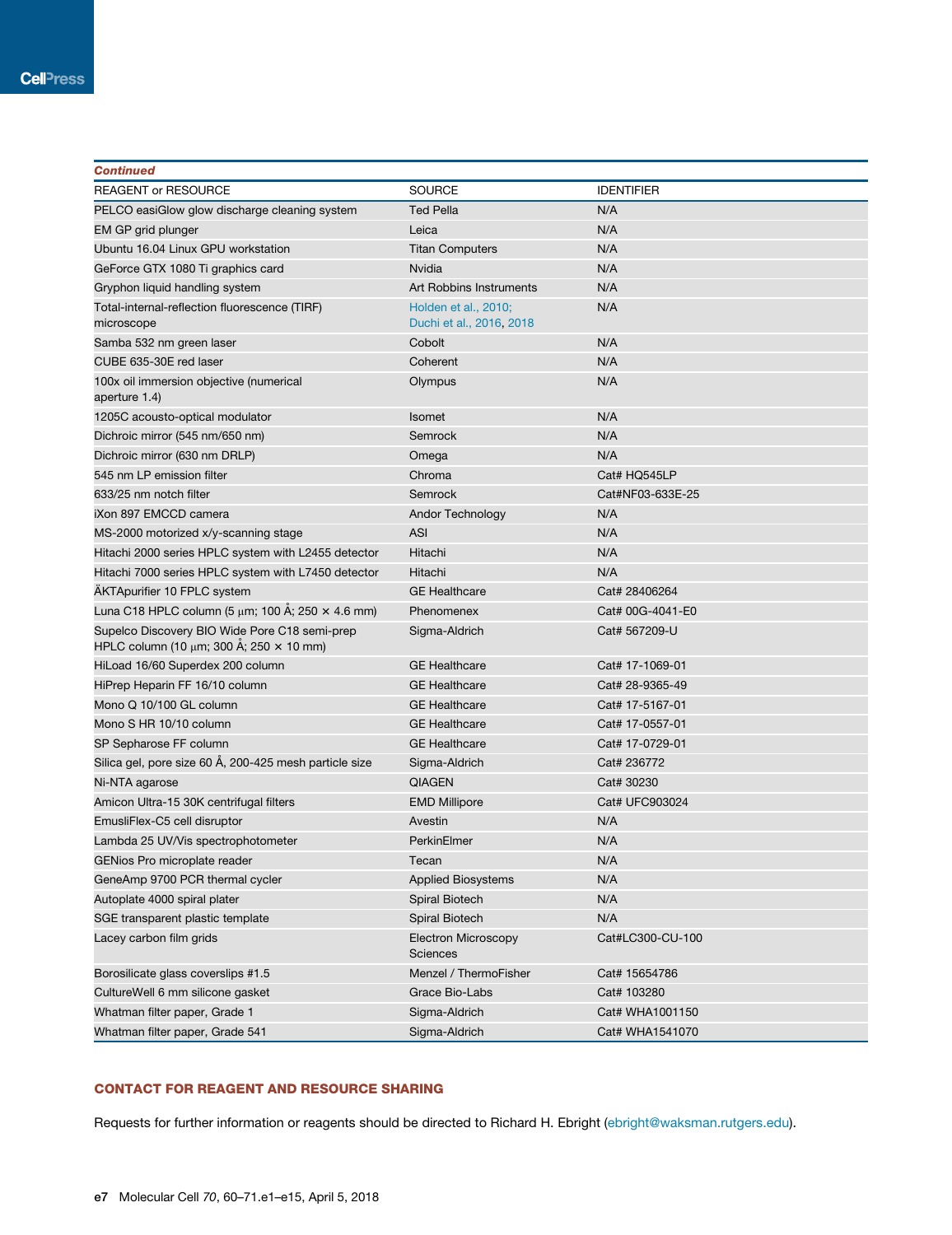## METHOD DETAILS

## Lpm

Lpm was the kind gift of A.L. Sonenschein (Tufts University, Medford MA), was prepared by fermentation of *Actinoplanes deccanensis* ATCC 21983 (Parenti et al., 1975), as in Coronelli et al. (1975), or was purchased from BioAustralis or Biorbyt.

## Lpm analogs: previously described Lpm analogs

Lpm analog ''a4'' (3''-bromo-3,''5''-dideschloro-Lpm; compound 3 of Hochlowski et al., 1997) was prepared by fermentation of *Dactylosporangium aurantiacum hamdenensis* NRRL 18085 (Theriault et al., 1987; ARS Patent Culture Collection, Peoria IL) with precursor feeding, as in Hochlowski et al. (1997). Lpm analogs ''a5'' (69-1d), ''a6'' (70-9d), ''a7'' (70-10d), ''a8'' (70-11d), ''b2'' (53-11d), ''c1'' (54-4d), and ''e1'' (54-3d) were prepared by fermentation of mutants of *Dactylosporangium aurantiacum hamdenensis* NRRL 18085, as in Xiao et al. (2011) and Niu et al. (2011). Lpm analog ''b1'' (OP-1118; Babakhani et al., 2011) was purchased from Toronto Research Chemicals.

## Lpm analogs: Lpm analogs "a2" (5"-deschloro-Lpm) and "d1" (desaryl-Lpm)

Lpm analogs ''a2'' (5''-deschloro-Lpm) and ''d1'' (desaryl-Lpm) were prepared by fermentation of *Dactylosporangium aurantiacum* hamdenensis NRRL 18085 (Theriault et al., 1987; ARS Patent Culture Collection, Peoria IL) in growth media containing limiting chloride [growth media with KCI replaced by KBr; residual chloride concentration = 40  $\mu$ M, quantified using QuantiChromT Chloride Assay Kit (BioAssays Systems)]. First-stage (0.2 L) and second-stage (10 L) cultures were prepared as in Hochlowski et al. (1997), and second-stage culture broths were harvested as in Hochlowski et al. (1997). Culture broths were adjusted to pH 7 by addition of 1 mL 12 N NaOH, supplemented with 5 L acetone, shaken 1 h at  $22^{\circ}$ C, and extracted with 3x4 L ethyl acetate. The extracts were evaporated, and the resulting material (20 g) was re-dissolved in 300 mL ethyl acetate, filtered through Whatman filter paper (Grade 1; Sigma-Aldrich), and evaporated. The resulting material (14 g) was partitioned in 900 mL 1:1:1 (v/v/v) chloroform-methanol-water, and the lower phase was evaporated. The resulting material (11 g) was chromatographed on silica gel (Sigma-Aldrich; 3 cm x 30 cm; stepwise elution with 2%–50% methanol in chloroform, followed by elution with 100% methanol). UV-absorbant (254 nm) fractions were collected, evaporated, and assayed for antibacterial activity by spotting on H-top-agar/LB-agar (Sambrook and Russell, 2001) <mark>plates seeded with 10<sup>9</sup> cfu *E. coli* D21f2tolC (Frali</mark>ck and Burns-Keliher, 1994), incubating 16 h at 37, and assessing growth inhibition. Active fractions eluting at  $\sim$  5% to  $\sim$  10% methanol were pooled, further purified by re-chromatography on silica gel (procedures essentially as above), further purified by reversed-phase HPLC [Hitachi 7000 with L7450 detector; Supelco Discovery BIO Wide Pore C18 semi-prep column; 1:1 (v/v) acetonitrile-water isocratic elution; flow rate = 2 mL/min], and evaporated, yielding 80 mg Lpm analog ''a3'' [MALDI-MS m/z: calculated 1011.41 (M + Na<sup>+</sup> ); found 1011.07] and 8 mg Lpm analog ''a2'' [MALDI-MS m/z: calculated 1045.59 (M + Na<sup>+</sup>); found 1044.60, 1046.70]. Material eluting at 100% methanol was further purified by reversedphase HPLC (procedures essentially as above), and evaporated, yielding 0.2 mg Lpm analog "d1" [MALDI-MS m/z: calculated,  $846.98 (M + Na<sup>+</sup>)$ ; found,  $847.90$ ].

## Lpm analogs: Lpm analog "a1" (4"-O-benzyl-Lpm)

Lpm analog "a1" (4"-O-benzyl-Lpm) was prepared from Lpm by semi-synthesis as follows: To Lpm (Biorbyt: 3 mg; 2.8 µmol) in 50 µL anhydrous dimethylformamide (Sigma-Aldrich), was added anhydrous potassium carbonate (Sigma-Aldrich: 3 mg, 22 µmol), and the reaction mixture was stirred 30 min at 50 $^{\circ}$ C and then allowed to cool to room temperature. An aliquot (10 µL) of 0.28 M benzyl bromide in anhydrous dimethylformamide [2.8  $\mu$ mol; prepared by dissolving 3.4  $\mu$ L benzyl bromide (Sigma-Aldrich) in 50  $\mu$ L anhydrous dimethylformamide immediately before use] was added, and the reaction mixture was stirred 30 min at  $50^{\circ}$ C. The reaction mixture was evaporated to remove dimethylformamide and then re-suspended in 600 µL 100 mM monobasic sodium phosphate (ThermoFisher). Precipitated solids were collected by centrifugation, rinsed with water, re-dissolved in methanol, and purified by reversed-phase HPLC (Hitachi 2000 with L2455 detector; Phenomenex Luna C18, 100 Å, 25 mm x 4.6 mm column; phase A = water; phase B = acetonitrile; gradient = 40% B at 0 min, 100% B at 20 min; flow rate = 1 mL/min). Lpm analog "a1" eluted at 20 minutes. Yield: 0.35 mg, 10%. MALDI-MS m/z: calculated, 1171.44 (M + Na<sup>+</sup> ); found 1169.64, 1171.64.

#### Other RNAP inhibitors

Cor A and Rip A were the kind gift of H. Irschik and R. Jansen (Helmholtz Institut, Braunschweig, Germany), Stl was the kind gift of E. Steinbrecher (Upjohn-Pharmacia, Kalamazoo, MI), and Sal A was the kind gift of W. Fenical (The Scripps Research Institute, La Jolla, CA). Myx B was prepared by synthesis, as in Ebright and Ebright (2012); GE was prepared by fermentation of *Actinomadura* sp. DSMZ 13491, as in Ciciliato et al. (2004); and PUM was prepared by fermentation of *Streptomyces* sp. ID38640, as in Maffioli et al. (2017). Rif was purchased from Sigma-Aldrich, and CBR was purchased from Maybridge.

## *M. tuberculosis* RNAP  $\sigma^{\mathsf{A}}$  holoenzyme, RNAP core enzyme, and  $\sigma^{\mathsf{A}}$

Mtb RNAP σ<sup>A</sup> holoenzyme was prepared by co-expression of genes for *Mtb* RNAP β' subunit, RNAP β subunit, N-terminally decahistidine-tagged RNAP α subunit, RNAP ω subunit, and N-terminally hexahistidine-tagged σ<sup>A</sup> in *E. coli*, followed by cell lysis,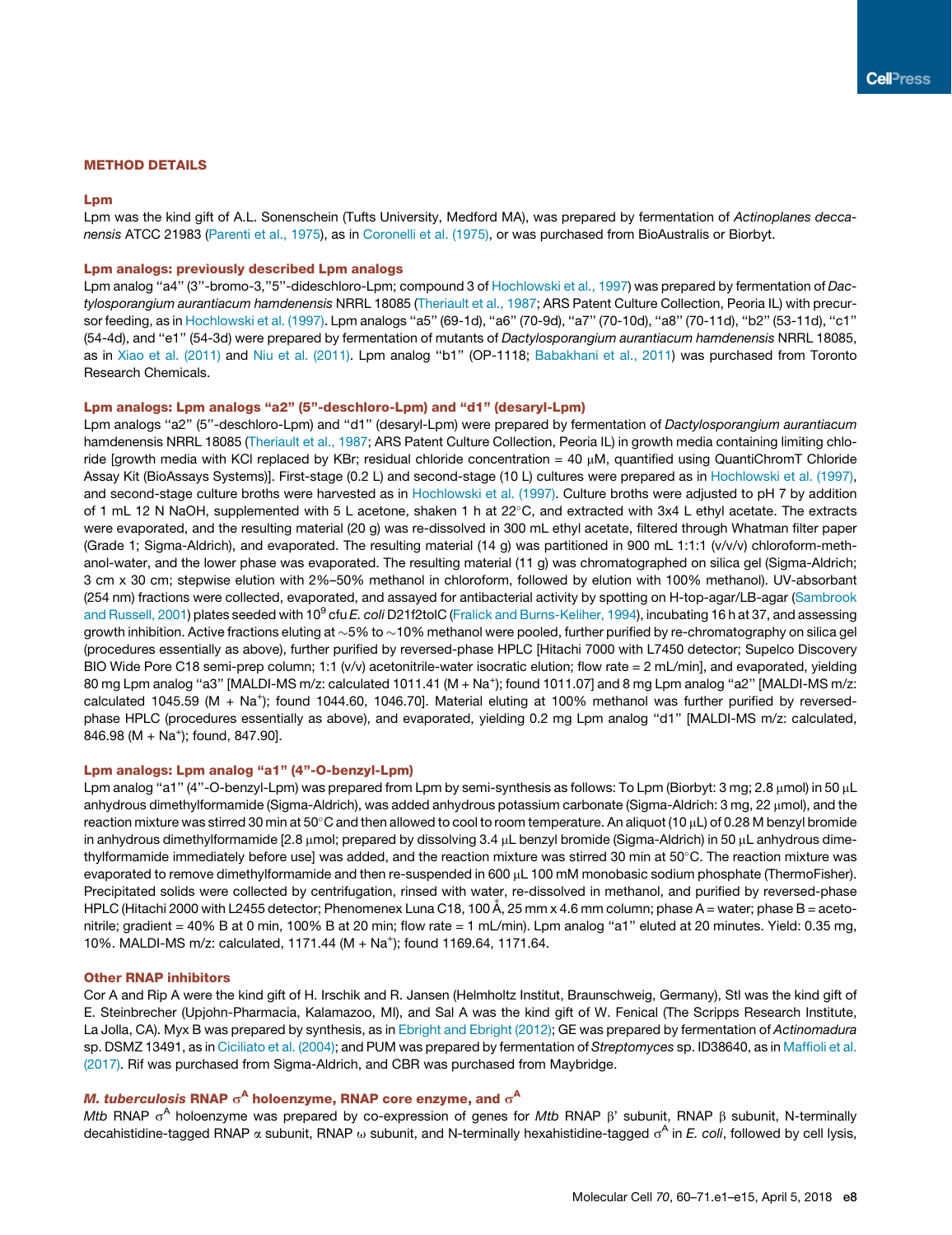polyethylenimine precipitation, ammonium sulfate precipitation, immobilized-metal-ion affinity chromatography on Ni-NTA agarose (QIAGEN), and anion-exchange chromatography on Mono Q (GE Healthcare), as in Lin et al. (2017).

For experiments in Figures S1B, S3D, and S5, *Mtb* RNAP core enzyme was prepared by co-expression of genes for *Mtb* RNAP b' subunit, RNAP β subunit, N-terminally decahistidine-tagged RNAP α subunit, and RNAP ω subunit in *E. coli* [plasmids pCOLA-rpoBrpoC, pACYC-rpoA, and pCDF-rpoZ (Banerjee et al., 2014); strain BL21(DE3) (EMD Millipore)], followed by cell lysis, polyethylenimine precipitation, ammonium sulfate precipitation, immobilized-metal-ion affinity chromatography on Ni-NTA agarose (QIAGEN), and anion-exchange chromatography on Mono Q (GE Healthcare), as in Lin et al. (2017), but using plasmid pCOLADuet-Mtb-rpoBrpoC [prepared by replacing the NcoI-BamHI segment of plasmid pCOLA-Duet (EMD Millipore) by the NcoI-BamHI segment of a DNA fragment carrying CCATGGTG followed by *Mtb rpoB* codons 3-1174 followed by TAAGGATCC, prepared by PCR using plasmid pJF09 (Jacques et al., 2006; gift of S. Rodrigue, Universite de Sherbrooke, Canada), and then replacing the Ndel-Mfel segment of the resulting plasmid by the NdeI-MfeI segment of a DNA fragment carrying CATATG followed by *Mtb rpoC* codons 2-1316 followed by TAGCAATTG, prepared by PCR using plasmid pJF10 (Jacques et al., 2006; gift of S. Rodrigue, Universite de Sherbrooke, Canada)], or derivatives thereof constructed using site-directed mutagenesis (QuikChange Site-Directed Mutagenesis Kit; Agilent), in place of plasmid pCOLADuet-rpoB-rpoC.

For experiments in Figures S1B, S3D, and S5, *Mtb* sA was prepared by expression of a gene for N-terminally hexahistidine-tagged *Mtb* o<sup>A</sup> in *E. coli*, followed by cell lysis, immobilized-metal-ion affinity chromatography on Ni-NTA agarose (QIAGEN), and anionexchange chromatography on Mono Q (GE Healthcare), as in Lin et al. (2017).

## *E. coli* RNAP  $\sigma^{\mathbf{70}}$  holoenzyme

For experiments in Figures S1B and S5, hexahistidine-tagged *E. coli* RNAP  $\sigma^{70}$  holoenzyme was prepared from *E. coli* strain XE54 (Tang et al., 1994) transformed with plasmid pREII-NHa (Tang et al., 1994), using culture and procedures, cell lysis, polyethylenimine precipitation, ammonium sulfate precipitation, immobilized-metal-ion affinity chromatography on Ni-NTA agarose (QIAGEN), and anion-exchange chromatography on Mono Q (GE Healthcare), as in Degen et al. (2014).

For experiments in Figures 4C–4F, fluorescent-probe-labeled, hexahistidine-tagged *E. coli* RNAP  $\sigma^{70}$  holoenzyme was prepared using unnatural-amino-acid mutagenesis (Chin et al., 2002) of co-expressed genes encoding RNAP  $\beta'$ ,  $\beta$ ,  $\alpha$ , and  $\omega$  subunits and  $\sigma^{70}$ , yielding an RNAP  $\sigma^{70}$  holoenzyme derivative containing 4-azido-L-phenylalanine (AzF) at position 284 of  $\beta$ ' and position 106 of  $\beta$ , followed by azide-specific Staudinger ligation (Saxon and Bertozzi, 2000) to incorporate the fluorescent probes Cy3B and Alexa647 at position 284 of β' and position 106 of β, as follows (Figure 4A). Single colonies of *E. coli* strain BL21(DE3) (EMD Millipore) co-transformed with plasmid pVS10-rpoB106am;rpoC284am [constructed by use of site-directed mutagenesis (QuikChange Site-Directed Mutagenesis Kit; Agilent) to replace *rpoB* codon 106 and *rpoC* codon 284 by amber codons in plasmid pVS10 (Belogurov et al., 2007)], plasmid pRSFduet-sigma (Hudson et al., 2009), and plasmid pEVOL-pAzF (Chin et al., 2002) were used to inoculate 20 mL LB broth (Sambrook and Russell, 2001) containing 100 μg/mL ampicillin, 50 μg/mL kanamycin, and 35 μg/mL chloramphenicol, and cultures were incubated 16 h at 37°C with shaking. Culture aliquots (2x10 mL) were used to inoculate LB broth (2x1 L; Sambrook and Russell, 2001) containing 2 mM AzF (Chem-Impex International), 100 µg/mL ampicillin, 50 µg/mL kanamycin, and 35  $\mu$ g/mL chloramphenicol, cultures were incubated with shaking until OD<sub>600</sub> = 0.6; L-arabinose was added to 0.2% and IPTG was added to 1 mM, and cultures were further incubated 16 h at  $16^{\circ}$ C with shaking. Cells were harvested by centrifugation  $(4,000 \times g; 20 \text{ min at } 4^{\circ}\text{C})$ , re-suspended in 20 mL buffer A (10 mM Tris-HCl, pH 7.9, 200 mM NaCl, and 5% glycerol), and lysed using an EmulsiFlex-C5 cell disrupter (Avestin). The lysate was cleared by centrifugation (20,000 x g; 30 min at  $4^{\circ}$ C), precipitated with polyethylenimine (Sigma-Aldrich) as in Niu et al., 1996, and precipitated with ammonium sulfate as in Niu et al., 1996. The sample was dissolved in 30 mL buffer A and loaded onto a 5 mL column of Ni-NTA-agarose (QIAGEN) pre-equilibrated in buffer A, and the column was washed with 50 mL buffer A containing 10 mM imidazole and eluted with 25 mL buffer A containing 200 mM imidazole. The sample was further purified by anion-exchange chromatography on Mono Q (GE Healthcare; 160 mL linear gradient of 300-500 mM NaCl in 10 mM Tris-HCl, pH 7.9, 0.1 mM EDTA, and 5% glycerol; flow rate = 2 mL/min). Fractions containing AzF-derivatized hexahistidinetagged *E. coli* RNAP  $\sigma^{70}$  holoenzyme were pooled, concentrated to  $\sim$ 1 mg/mL using 30 kDa MWCO Amicon Ultra-15 centrifugal ultrafilters (EMD Millipore), and stored in aliquots at  $-80^{\circ}$ C. A reaction mixture containing 10  $\mu$ M AzF-derivatized hexahistidine-tagged E. coli RNAP σ<sup>70</sup> holoenzyme, 100 μM Alexa647-pentanoyl-ethylenediaminyl-phosphine (prepared as in Chakraborty et al., 2010, 2015), and 100 µM Cy3B-carboyl-ethylenediaminyl-phosphine (prepared as in Chakraborty et al., 2010, 2015) in 1 mL buffer B (50 mM Tris-HCl, pH 7.9, 100 mM KCl, 5% glycerol, and 2% dimethylformamide) was incubated 1 h at 15°C, incubated 16 h on ice, and subjected to 5 cycles of buffer exchange (dilution with 5 mL buffer B, followed by concentration to 0.5 mL) using 30 kDa MWCO Amicon Ultra-15 centrifugal ultrafilters (EMD Millipore). The sample was further purified by gel-filtration chromatography on HiLoad 16/60 Superdex 200 prep grade (GE Healthcare) pre-equilibrated in buffer C (20 mM Tris-HCl, pH 8.0, 100 mM NaCl, 5 mM MgCl2, 1 mM b-mercaptoethanol, and 5% glycerol) and eluted in buffer C. Fractions containing fluorescent-probe-labeled hexahistidine-tagged *E. coli* RNAP o<sup>70</sup> holoenzyme were pooled, concentrated to 1 mg/mL in buffer C using 30 kDa MWCO Amicon Ultra-15 centrifugal ultrafilters (EMD Millipore) and stored in aliquots at  $-80^{\circ}$ C.

For experiments in Figure 4G, fluorescent-probe-labeled, hexahistidine-tagged, FLAG-tagged *E. coli* RNAP  $\sigma^{70}$  holoenzyme was prepared using unnatural-amino-acid mutagenesis (Chin et al., 2002) of genes encoding RNAP  $\beta'$  and  $\beta$  subunits to incorporate azidophenylalanine at position 284 of β' and position 106 of β, azide-specific Staudinger ligation (Saxon and Bertozzi, 2000) to incorporate Cy3B at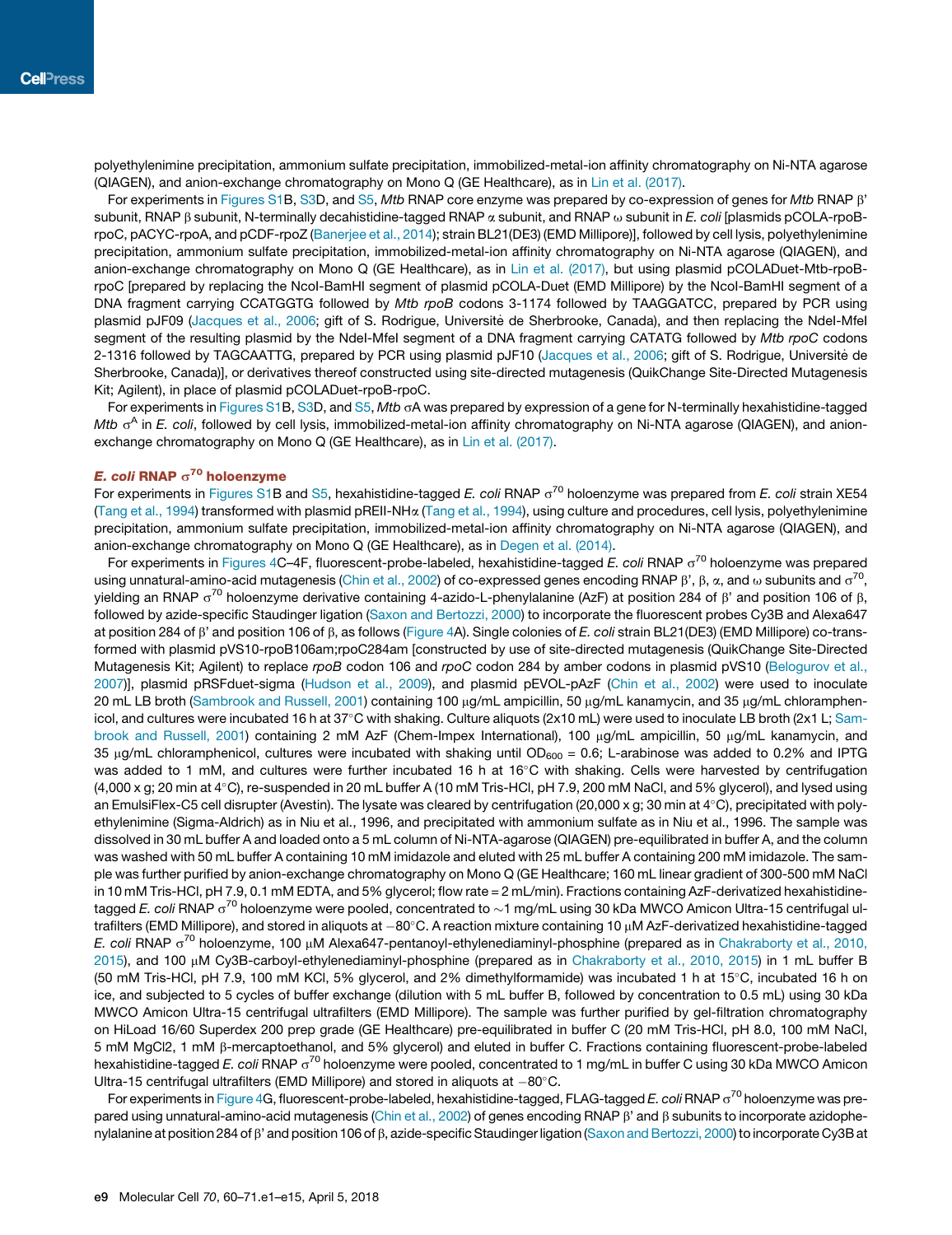position 284 of the resulting b' derivative and Alexa647 at position 106 of the resulting b derivative, and *in vitro* reconstitution of RNAP (Tang et al., 1995) from the resulting  $\beta$ ' and  $\beta$  derivatives, RNAP  $\alpha$  and  $\omega$  subunits, and  $\sigma^{70}$ , as in Chakraborty et al. (2010, 2012, 2015). Efficiencies of incorporation of fluorescent probes were determined from UV/Vis-absorbance measurements and were calculated as:

 $\text{concentration of product} = [\mathsf{A}_{280}-\varepsilon_{\text{Cy3B,280}}(\mathsf{A}_{\text{Cy3B,559}}/\varepsilon_{\text{Cy3B,559}})-\varepsilon_{\text{Alexa,280}}(\mathsf{A}_{\text{Alexa,652}}/\varepsilon_{\text{Alexa647,652}})]/\varepsilon_{\text{P,280}}$ 

Cy3B labelling efficiency = 100%  $\left[(A_{\text{Cy3B,559}}/\varepsilon_{\text{Cy3B,559}})/( \text{concentration of product})\right]$ 

Alexa647 labelling efficiency = 100%  $\left[(\mathsf{A}_{\mathsf{Alexa},652}/\varepsilon_{\mathsf{Alexa},652})/(\text{concentration of product})\right]$ 

where  $A_{280}$  is the measured absorbance at 280 nm,  $A_{\text{Cy3B,559}}$  is the measured absorbance at the long-wavelength absorbance maximum of Cy3B (559 nm), A<sub>Alexa,652</sub> is the measured absorbance at the long-wavelength absorbance maximum of Alexa647 (652 nm),  $\varepsilon_{P,280}$  is the molar extinction coefficient of RNAP  $\sigma^{70}$  holoenzyme at 280 nm (240,000 M<sup>-1</sup> cm<sup>-1</sup>),  $\varepsilon_{\rm Cy3B,280}$  is the molar extinction coefficient of Cy3B at 280 nm (7,350 M<sup>-1</sup> cm<sup>-1</sup>),  $\varepsilon_{A|exa,280}$  is the molar extinction coefficient of Alexa647 at 280 nm (10,400 M<sup>-1</sup> cm<sup>-1</sup>), and  $\varepsilon_{\text{CV3B,559}}$  is the extinction coefficient of Cy3B at its long-wavelength absorbance maximum (130,000 M<sup>-1</sup> cm<sup>-1</sup>), and  $\varepsilon_{A|exa,652}$  is the extinction coefficient of Alexa647 at its long-wavelength absorbance maximum (245,000 M<sup>-1</sup> cm<sup>-1</sup>). Labeling efficiencies were  $\sim$ 90% for Cy3B and  $\sim$ 70% for Alexa647.

Specificities of incorporation of fluorescent probes were determined from the observed labeling efficiencies of (i) the labeling reaction with the AzF-derivatized hexahistidine-tagged *E. coli* RNAP  $\sigma^{70}$  holoenzyme and (ii) a control labeling reaction with non-AzF-derivatized hexahistidine-tagged *E. coli* RNAP  $\sigma^{70}$  holoenzyme, and were calculated as:

labelling specificity = 100%  $[1 - [(labelling efficiency with P) / (labelling efficiency with AzF - P)]]$ 

where AzF-P is AzF-derivatized hexahistidine-tagged *E. coli* RNAP  $\sigma^{70}$  holoenzyme, and P is non-AzF-derivatized hexahistidinetagged *E. coli* RNAP  $\sigma^{70}$  holoenzyme. Labeling specificities were > 90%.

## S. aureus RNAP  $\sigma^{\mathsf{A}}$  holoenzyme, RNAP core enzyme, and  $\sigma^{\mathsf{A}}$

S. aureus RNAP core enzyme was prepared by co-expression of genes for *S. aureus* RNAP β' subunit, RNAP β subunit, N-terminally decahistidine-tagged RNAP a subunit, and RNAP u subunit in *E. coli*, followed by cell lysis, polyethylenimine precipitation, ammonium sulfate precipitation, immobilized-metal-ion affinity chromatography on Ni-NTA agarose (QIAGEN), and cation-exchange chromatography on HiPrep Heparin (GE Healthcare), as in Maffioli et al., 2017.

S. aureus o<sup>A</sup> was prepared by expression of a gene for N-terminally hexahistidine-tagged S. aureus o<sup>A</sup> in *E. coli*, followed by cell lysis, immobilized-metal-ion affinity chromatography on Ni-NTA agarose (QIAGEN), and gel-filtration chromatography on Superdex 200 (GE Healthcare), as in Maffioli et al. (2017).

S. aureus RNAP o<sup>A</sup> holoenzyme was prepared by combination of *S. aureus* RNAP core enzyme and *S. aureus* o<sup>A</sup>, as in Maffioli et al. (2017).

## Tth RNAP  $\sigma^{\mathsf{A}}$  holoenzyme, RNAP core enzyme, and  $\sigma^{\mathsf{A}}$

*Tth* RNAP core enzyme was prepared from *Tth* strain H8 (DSM 579; DSMZ), using cell lysis, polyethylenimine precipitation, ammonium sulfate precipitation, cation-exchange chromatography on SP Sepharose FF (GE Healthcare), anion-exchange chromatography on Mono Q 10/100 GL (GE Healthcare), and cation-exchange chromatography on Mono S HR (GE Healthcare), as in Zhang et al. (2012) and Maffioli et al. (2017).

Tth  $\sigma^A$  was prepared by co-expression of a gene for N-terminally hexahistidine-tagged Tth  $\sigma^A$  in *E. coli*, followed by cell lysis, immobilized-metal-ion affinity chromatography on Ni-NTA agarose (QIAGEN) and anion-exchange chromatography on Mono Q (GE Healthcare), as in Zhang et al. (2012).

Tth RNAP o<sup>A</sup> holoenzyme was prepared by combining *Tth* RNAP core enzyme and *Tth* o<sup>A</sup>, followed by size-exclusion chromatography on Superdex 200 (GE Healthcare), as in Zhang et al. (2014).

## RNAP-inhibitory activities

Fluorescence-detected RNAP-inhibition assays with the profluorescent substrate  $\gamma$ -[2'-(2-benzothiazoyl)-60-hydroxybenzothiazole]-ATP (BBT-ATP; Jena Bioscience) were perfomed as in Feng et al. (2015), using 75 nM RNAP holoenzyme [*Mtb* RNAP o<sup>A</sup> holoenzyme (prepared by pre-incubating 75 nM *Mtb* RNAP core enzyme or core enzyme derivative and 300 nM *Mtb o<sup>A</sup>* in transcription buffer 10 min at 0°C), S. *aureus* RNAP o<sup>A</sup> holoenzyme, *E. coli* RNAP o<sup>70</sup> holoenzyme, or *Tth* RNAP o<sup>A</sup> holoenzyme] and 20 nM DNA fragment containing bacteriophage T5 N25 promoter (prepared as in Zhang et al., 2014). The transcription buffer for *E. coli* RNAP  $\sigma^{70}$ holoenzyme was 50 mM Tris-HCl (pH 8.0), 100 mM KCl, 10 mM MgCl<sub>2</sub>, 1 mM DTT, 10 mg/mL bovine serum albumin, and 5.5%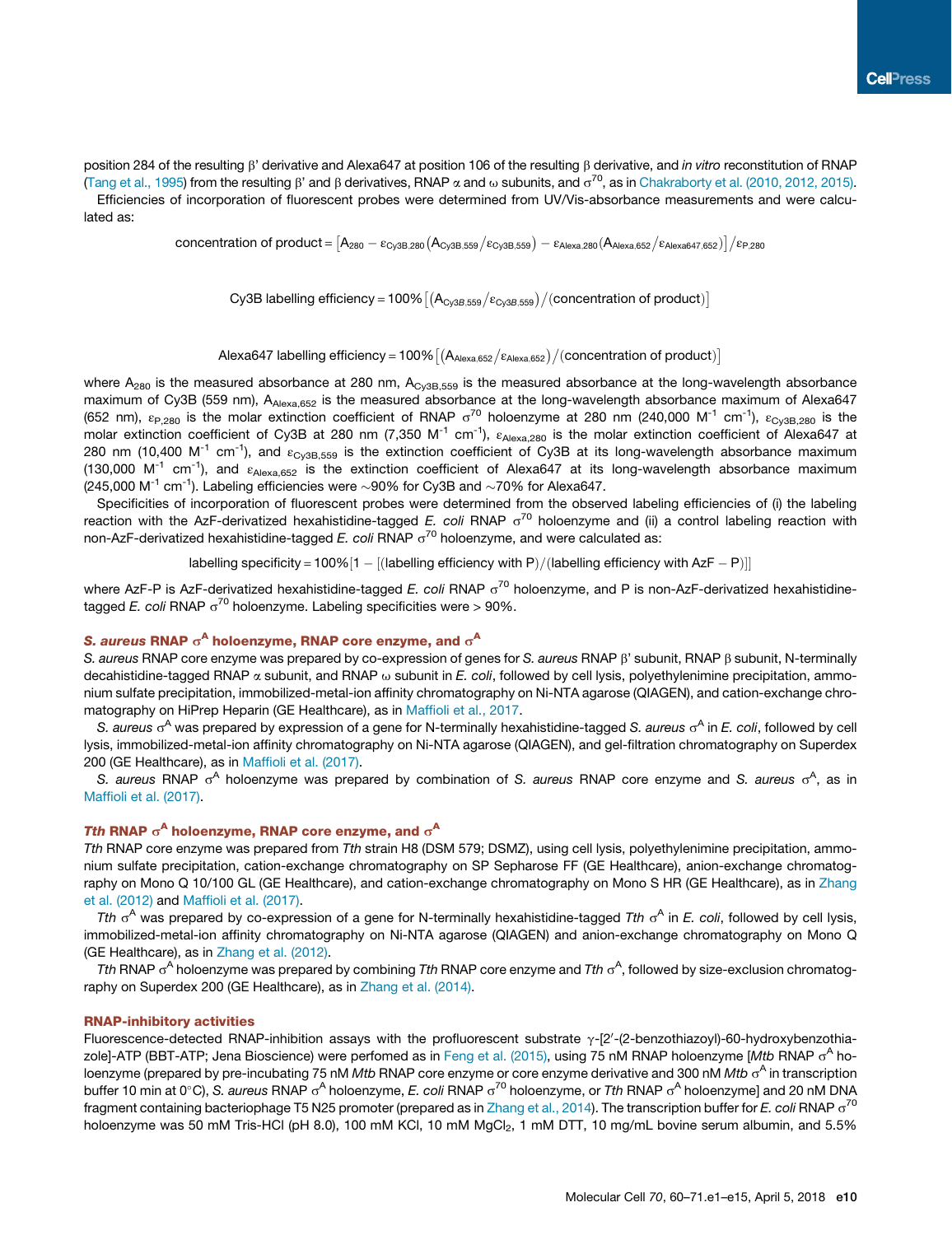glycerol. The transcription buffer for *Mtb* RNAP  $\sigma^A$  holoenzyme, *S. aureus* RNAP  $\sigma^A$  holoenzyme, and *Tth* RNAP  $\sigma^A$  holoenzyme was 40 mM Tris-HCl (pH 8.0), 75 mM NaCl, 5 mM MgCl<sub>2</sub>, 2.5 mM DTT, 5% DMSO, and 12.5% glycerol.

Radichemical RNAP-inhibition assays with HeLa nuclear extract (human RNAP I/II/III) were performed as in Degen et al. (2014). Half-maximal inhibitory concentrations (IC<sub>50</sub>s) were calculated by non-linear regression in SigmaPlot (Systat Software).

## Lpm-resistant mutants

Lpm-resistant mutants were isolated using procedures analogous to those used for isolation of Myx-resistant mutants in Mukhopadhyay et al. (2008). Mutagenesis reactions were performed using the QuikChange Site-Directed Mutagenesis Kit (Agilent) with *E. coli rpoC* plasmid pRL663 (Wang et al., 1995) and oligodeoxyribonucleotide forward and reverse primers corresponding to *rpoC* codons 1-20, 67-68, 77-81, 93-100, 245-256, 259-265, 325-355, 378-382, 393-403, 425-433, 466-481, 1319-1327, and 1347-1360, or with *E. coli rpoB* plasmid pRL706 (Severinov et al., 1997) and oligodeoxyribonucleotide forward and reverse primers corresponding to *rpoB* codons 854-857, 890-899, 914-922, and 1246-1342 (primers at 75 nM; all other components at concentrations as specified by the manufacturer). Mutagenized plasmid DNA was introduced by transformation into *E. coli* XL1-Blue (Agilent). Transformants ( $\sim$ 10<sup>4</sup> cells) were applied to LB-agar (Sambrook and Russell, 2001) plates containing 200 µg/mL ampicillin, plates were incubated 16 h at  $37^{\circ}$ C, and plasmid DNA was prepared from the pooled resulting colonies. The resulting pooled mutagenized plasmid DNA was introduced by transformation into uptake-proficient, efflux-deficient *E. coli* strain D21f2tolC (Fralick and Burns-Keliher, 1994). Transformants ( $\sim$ 10<sup>3</sup> cells) were applied to LB-agar plates containing 5 µg/mL Lpm (the minimal concentration that prevents colony formation by wild-type transformants), 200 µg/mL ampicillin, and 1 mM IPTG, and plates were incubated 24-48 h at 37C. Lpm-resistant mutants were identified by the ability to form colonies on this medium, were confirmed by re-streaking on the same medium, and were demonstrated to contain plasmid-linked Lpm-resistant mutations by preparing plasmid DNA, transforming *E. coli* D21f2tolC with plasmid DNA, and plating transformants on the same medium. Nucleotide sequences of *rpoB* and *rpoC* were determined by Sanger sequencing (eight primers per gene).

## Resistance and cross-resistance levels

Experiments in Figures 2C and S6B and S6C assessing resistance and cross-resistance levels of Lpm-resistant *E. coli* D21f2tolC pRL706 and *E. coli* D21f2tolC pRL663 derivatives (preceding section) and Myx/Cor/Rip-resistant *E. coli* D21f2tolC pRL706 and *E. coli* D21f2tolC pRL663 derivatives (Mukhopadhyay et al., 2008) were performed using spiral gradient endpoint assays (Wallace and Corkill, 1989; Paton et al., 1990; Schalkowsky, 1994) on 150 mm x 4 mm exponential-gradient plates containing LB agar (Sambrook and Russell, 2001), 0.05-50 µg/mL test compound (Lpm, Rif, Myx, Cor, or Rip), 200 mg/mL ampicillin, and 1 mM IPTG. Test compounds were applied to plates using an Autoplate 4000 spiral plater (Spiral Biotech). Single colonies of transformants of *E. coli* D21f2tolC (Fralick and Burns-Keliher, 1994) were inoculated into 5 mL LB broth (Sambrook and Russell, 2001) containing 200 µg/mL ampicillin and incubated at 37°C with shaking until OD<sub>600</sub> = 0.4-0.6, IPTG was added to 1 mM, and cultures were incubated 1 h at 37°C with shaking. Diluted aliquots ( $\sim$ 1x10 $^9$  cfu/mL for Figure 2C and  $\sim$ 1x10 $^8$  cfu/mL for Figure S6B) were swabbed radially onto plates, and plates were incubated 16 h at 37°C. For each culture, the streak length was measured using a clear plastic template (Spiral Biotech), the test-compound concentration at the streak endpoint was calculated using the program SGE: Spiral Gradient Endpoint (v1.3; Spiral Biotech), and the minimum inhibitory concentration (MIC) was defined as the test-compound concentration at the streak endpoint.

Experiments in Figure 2D assessing resistance and cross-resistance levels of chromosomal Lpm-resistant mutants [mutations transferred from pRL706 or pRL663 derivatives of preceding section to chromosome of *E. coli* D21f2tolC (Fralick and Burns-Keliher, 1994) by λ-Red-mediated recombineering (procedures essentially as in Datsenko and Wanner, 2000, but using transformation rather than electroporation)] were performed using broth microdilution assays (Clinical and Laboratory Standards Institute, 2009). Single colonies were inoculated into 5 mL LB broth (Sambrook and Russell, 2001) and incubated at 37°C with shaking until OD<sub>600</sub> = 0.4-0.8. Diluted aliquots ( $\sim$ 5x10<sup>4</sup> cells) in 97 µL LB broth were dispensed into wells of a 96-well plate, and were supplemented with 3  $\mu$ L methanol or 3  $\mu$ L of a 2-fold dilution series of Lpm (MIC<sub>wild-type</sub> = 1.56  $\mu$ g/mL), Rif (MIC<sub>wild-type</sub> = 0.20  $\mu$ g/mL), CBR  $(MIC_{\text{wild-type}} = 6.25 \,\mu\text{g/mL})$ , Sal  $(MIC_{\text{wild-type}} = 0.049 \,\mu\text{g/mL})$ , Stl  $(MIC_{\text{wild-type}} = 3.13 \,\mu\text{g/mL})$ , or Myx  $(MIC_{\text{wild-type}} = 0.20 \,\mu\text{g/mL})$ , in methanol (final concentrations = 0 and 0.006-50 µg/mL), or diluted aliquots ( $\sim$ 1x10<sup>5</sup> cells) in 50 µL LB broth were supplemented with 50 µL LB broth or 50 µL of a 2-fold dilution series of GE (MIC<sub>wild-type</sub> = 500 µg/mL) or PUM (MIC<sub>wild-type</sub> = 400 µg/mL) in LB broth (final concentrations = 0 and 25-2000  $\mu$ g/mL). Plates were incubated 16 h at 37°C. The MIC was defined as the lowest tested concentration that inhibited bacterial growth by  $\geq 90\%$ .

Experiments in Figure 2E assessing Lpm-cross-resistance levels of Rif-, GE/PUM-, and Sal-resistant mutants were performed as described for experiments in Figure 2D, but analyzing a panel of *E. coli* D21f2tolC derivatives (Degen et al., 2014; Zhang et al., 2014; Maffioli et al., 2017) comprising 4 chromosomal Rif-resistant mutants, 3 chromosomal GE/PUM-resistant mutants, and 5 chromosomal Sal-resistant mutants.

Experiments in Figure 2E assessing Lpm-cross-resistance levels of CBR- and Stl-resistant mutants were performed essentially as described for experiments in Figure 2D, but analyzing a panel of *E. coli* D21f2tolC pRL706 and *E. coli* D21f2tolC pRL663 derivatives (Tuske et al., 2005; Feng et al., 2015) comprising 5 CBR-resistant mutants and 5 Stl-resistant mutants. Single colonies were inoculated into 5 mL LB broth (Sambrook and Russell, 2001) containing 200 µg/mL ampicillin and incubated at 37°C with shaking until OD<sub>600</sub> = 0.4-0.6, IPTG was added to 1 mM, and cultures were incubated 1 h at 37°C with shaking. Diluted aliquots ( $\sim$ 5x10<sup>4</sup> cells)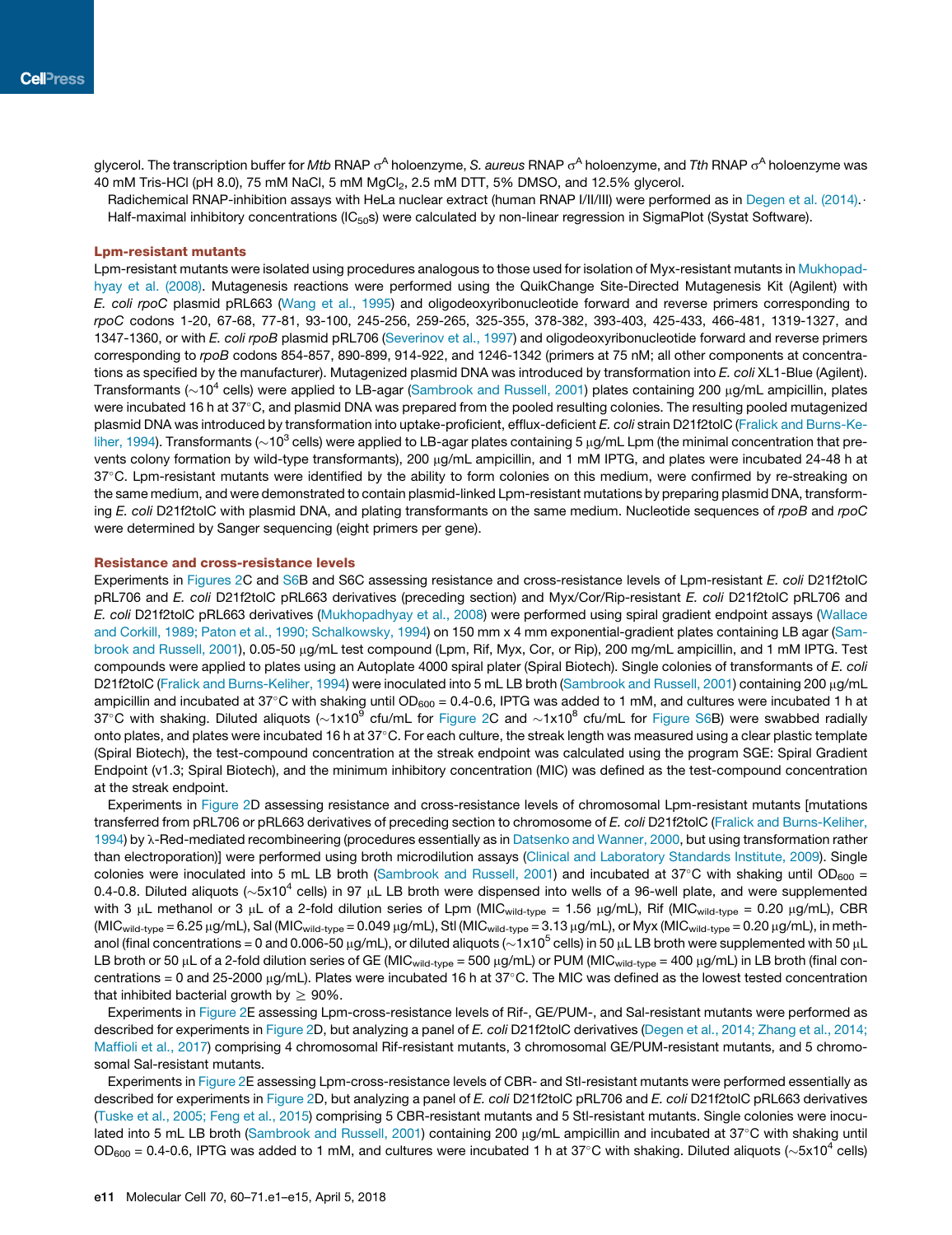in 97 µL LB broth containing 200 µg/mL ampicillin and 1 mM IPTG were dispensed into wells of a 96-well plate, and were supplemented with 3  $\mu$ L methanol or 3  $\mu$ L of a 2-fold dilution series of CBR or Stl in methanol and further processed as described for experiments in Figure 2D.

## Checkerboard interaction assays

Antibacterial activities of combinations of Lpm and Rif were assessed in checkerboard interaction assays (White et al., 1996; Meletiadis et al., 2010). Broth-microdilution assays (procedures as described in the preceding section for determination of resistance levels of chromosomal Lpm-resistant mutants) were performed in checkerboard format, using *E. coli* D21f2tolC (Fralick and Burns-Keliher, 1994) and using LB broth (Sambrook and Russell, 2001) containing all pairwise combinations of: (i) Lpm at 2.0x, 1.75x, 1.5x, 1.3125x, 1.25x, 1.125x, 0.9375x, 0.75x, 0.5625x, 0.5x, 0.375x, 0.25x, and 0.1875x MIC<sub>Lpm</sub> and (ii) Rif at 2.0x, 1.75x, 1.5x, 1.3125x, 1.25x, 1.125x, 0.9375x, 0.75x, 0.5625x, 0.5x, 0.375x, 0.25x, and 0.1875x MIC<sub>Rif</sub>. Fractional inhibitory concentrations (FICs), FIC indices (FICIs), and minimum and maximum FICIs (FICI<sub>min</sub> and FICI<sub>max</sub>) were calculated as in Meletiadis et al. (2010).  $FICI_{min} \leq 0.5$  was deemed indicative of super-additivity (synergism), FICI<sub>min</sub> > 0.5 and FICI<sub>max</sub>  $\leq 4.0$  was deemed indicative of additivity, and FICI<sub>max</sub> > 4.0 was deemed indicative of sub-additivity (antagonism) (White et al., 1996; Meletiadis et al., 2010).

## Cryo-EM structure determination (M. tuberculosis RNAP-Lpm): sample preparation

Lacey carbon grids (LC300-CU-100; Electron Microscopy Sciences) were glow-discharged for 30 s using a glow-discharge cleaning system (PELCO easiGlow; Ted Pella) and mounted in the sample chamber of an EM GP grid plunger (Leica) at 18°C and relative humidity = 95%. Grids were spotted with 3.5 μL 1 μM *Mtb* RNAP-Lpm and 50 μM Lpm in 20 mM Tris-HCl, pH 8.0, 75 mM NaCl, 5 mM MgCl<sub>2</sub>, 5 mM dithiothreitol, and 0.1% n-octyl-β-D-glucopyranoside [prepared by pre-equilibrating 150 µL samples containing components other than n-octyl-ß-D-glucopyranoside (Biosynth) 30 min at 25°C, and adding n-octyl-ß-D-glucopyranoside immediately before spotting], incubated 10 s, blotted with filter paper (Whatman Grade 541; Sigma-Aldrich) for 2.3 s, flash-frozen by plunging in liquid ethane cooled with liquid nitrogen, and stored in liquid nitrogen.

## Cryo-EM structure determination (M. tuberculosis RNAP-Lpm): data collection and data reduction

Data were collected at the National Resource for Automated Molecular Microscopy of the Simons Electron Microscopy Center using a 300 keV Titan Krios (FEI/ThermoFisher) electron microscope equipped with a K2 Summit direct electron detector (Gatan) operating in counting mode and a GIF Quantum imaging filter (Gatan) with slit width of 20 eV. Data were collected semi-automatically using the software package Leginon (Suloway et al., 2005), a nominal magnification of 130,000x, a calibrated pixel size of 1.061 Å, and a dose rate of 8 electrons/pixel/s. Movies were recorded at 200 ms/frame for 10 s (50 frames total), resulting in a total radiation dose of 72.05 electrons/Å $^2$  per movie Defocus range was varied between 1.0  $\mu$ m and 2.0  $\mu$ m. A total of 2,458 micrographs were recorded from two grids over 2 days.

Data were processed as summarized in Figures S1C–S1E. Data processing was performed on an Ubuntu 16.04 Linux GPU workstation (Titan Computers) containing four GeForce GTX 1080 Ti graphic cards (Nvidia; Kimanius et al., 2016). Frames in individual movies were aligned using MotionCor2 (Zheng et al., 2017), and the first 35 frames per movie were merged to calculate individual micrographs. Contrast-transfer-function estimations were performed using Gctf (Zhang, 2016), yielding defocus-range estimates ranging from  $0.4 \mu$ m to  $4.0 \mu$ m for individual micrographs. Initial particle picking was performed on 25 selected micrographs from the first grid (8,609 particles) using the Xmipp routine of the software package Scipion v1.1 (de la Rosa-Trevín et al., 2016), and particles were used for two-dimensional class averaging in Relion v2.0.5 (Fernandez-Leiro and Scheres, 2017). Eight distinct two-dimensional classes were selected as templates for picking 452,912 particles from 1,236 selected micrographs from the first grid and 366,594 particles from 1,025 selected micrographs from the second grid, using the Autopick routine of Relion. Two- and threedimensional classifications were performed on the 452,912 particles from the first grid and 366,594 particles from the second grid, using Relion and using a 60 Å low-pass-filtered map calculated from the crystal structure of *Mtb* RPo (PDB: 5UH5; Lin et al., 2017; protein residues only) as the starting reference model for three-dimensional classification. Following identification and removal of heterogeneous particles in the two- and three-dimensional classifications, independent but similar density maps were obtained from 126,977 particles from the first grid and 97,412 particles from the second grid. Following merging of the 224,389 particles from the first and second grids, three-dimensional auto-refinement using Relion, and local angular sampling using Relion, a final density map was obtained from a subset of 68,895 particles. Gold-standard Fourier-shell-correlation analysis (FSC; Henderson et al., 2012) indicated a mean map resolution of 3.52 Å, and ResMap (Kucukelbir et al., 2014) indicated a median map resolution of 3.5 Å (Figures S1F and S1G; Table 1).

The initial atomic model for protein residues of *Mtb* RNAP-Lpm was built by manual rigid-body fitting of RNAP  $\beta$ , RNAP  $\beta$ , RNAP  $\alpha^!$ , RNAP  $\alpha^{||}$ , RNAP  $\omega$ , and  $\sigma$  segments from the crystal structure of  $Mt$ b RPo (PDB: 5UH5; Lin et al., 2017; protein residues only) into the cryo-EM density map in Coot (Emsley et al., 2010), followed by adjustment of backbone and sidechain conformations in Coot. For sR4 (residues 464-528), density was weak, suggesting high segmental flexibility; sR4 was fitted as a rigid-body segment and was not further adjusted. For the RNAP  $\beta'$  N- and C-termini (residues 1-2 and 1282-1316), the central part of the RNAP  $\beta'$  trigger loop (residues 1014-1022), the RNAP  $\beta$  N- and C-termini (residues 1-27 and 1145-1172), the RNAP  $\alpha^{\prime}$  N-terminus and C-terminal domain (residues 1-2 and 227-347), the RNAP  $\alpha^{II}$  N-terminus and C-terminal domain (residues 1-2 and 233-347), the RNAP  $\omega$  N-terminus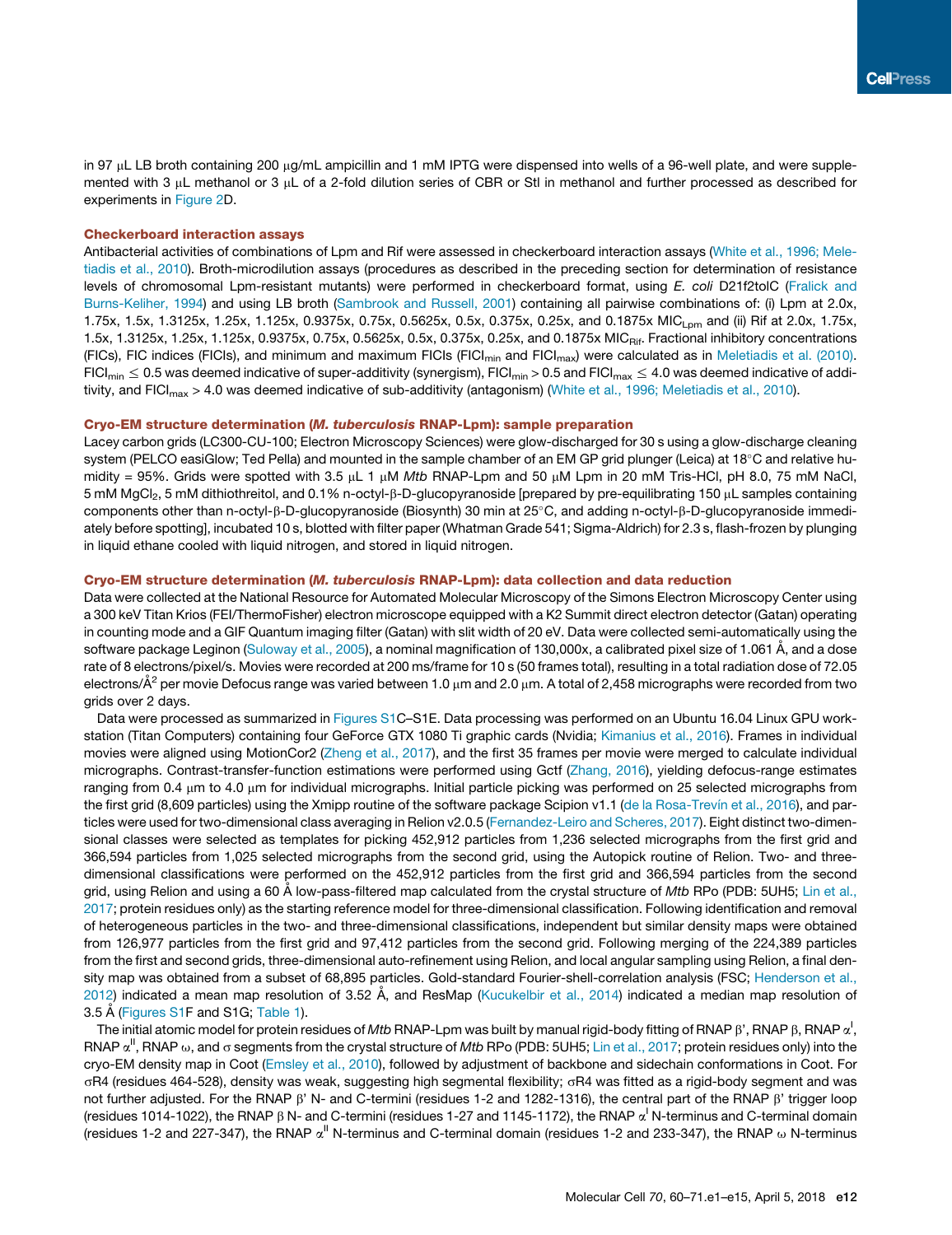(residues 1-27), sR1.1 (residues 1-224), and a loop and short extended segment of the sR3-sR4 linker (residues 426-433 and 443- 445), density was absent, suggesting very high segmental flexibility; these segments were not fitted. The initial atomic model for Lpm atoms of *Mtb* RNAP-Lpm was built by manual rigid-body fitting of a crystal structure of Lpm (CCDC 114782; Ihle et al., 2000) into the cryo-EM density map using Coot, followed by torsion-angle adjustments using Coot. Iterative cycles were performed of real-space model building in Coot followed by reciprocal-space fitting to structure-factor amplitudes and phases calculated from the cryo-EM density map in Phenix (Adams et al., 2010). The final atomic model, with map-to-model correlation of 0.83, was deposited in the Electron Microscopy Data Bank (EMDB) and Protein Data Bank (PDB) with accession codes EMDB: 4230 and PDB: 6FBV (Table 1).

#### Crystal structure determination (Tth RNAP core enzyme): sample preparation

Robotic crystallization trials were performed for *Tth* RNAP core enzyme using a Gryphon liquid handling system (Art Robbins Instruments), commercial screening solutions (Emerald Biosystems, Hampton Research, and QIAGEN), and the sitting-drop vapor-diffusion technique (drop: 0.2 µL RNAP plus 0.2 µL screening solution; reservoir: 60 µL screening solution; 22°C). 900 conditions were screened. Rod-like crystals appeared under the identified crystallization conditions [0.1 M HEPES-NaOH, pH 7.5, 20 mM MgCl<sub>2</sub>, and 22% poly(acrylic acid sodium salt), 5,100 Da (Hampton Research); 22°C] within two weeks. Crystals were transferred from the sitting drop to a reservoir solution containing 20% (v/v) ethylene glycol (Sigma-Aldrich) and flash-cooled by immersing in liquid nitrogen.

## Crystal structure determination (Tth RNAP core enzyme): data collection and data reduction

Diffraction data and selenium single-wavelength anomalous dispersion data were collected from cryo-cooled crystals at Argonne Photon Source beamline 19ID-D. Data were processed using HKL2000 (Otwinowski and Minor, 1997). The resolution cut-off criteria were  $I/\sigma > 1.1$  and  $R_{\text{merge}} < 1$ .

The structure of *Tth* RNAP core was solved by molecular replacement with Molrep (Vagin and Teplyakov, 1997) using PDB: 4GZY (Weixlbaumer et al., 2013) as the search model. One RNAP molecule was present in the asymmetric unit. Early-stage refinement included rigid-body refinement of RNAP, followed by rigid-body refinement of RNAP subunits, followed by rigid-body refinement of 44 RNAP domains (methods as in Zhang et al., 2012). Cycles of iterative model building with Coot (Emsley et al., 2010) and refinement with Phenix (Adams et al., 2010) were performed. Improvement of the coordinate model resulted from improvement of phasing. The final model was generated by XYZ-coordinate refinement with secondary-structure restraints in Phenix, followed by group B-factor and individual B-factor refinement in Phenix. The final model, refined to R<sub>work</sub> and R<sub>free</sub> of 0.22 and 0.27, respectively, was deposited in the PDB with accession code PDB: 6ASG (Table 2).

#### Single-molecule FRET: sample preparation

Observation wells were prepared essentially as described (Duchi et al., 2016, 2018; Figure 4B): Borosilicate glass coverslips (#1.5; Menzel/ThermoFisher) were incubated in 40 mL acetone 5 min at 22°C, incubated in 40 mL 2% (v/v) Vectabond aminosilane reagent (Vector Labs) in acetone 5 min at 22°C, washed with 100 mL water at 22°C, dried under nitrogen, and bonded to CultureWell 6 mm silicone gaskets (GBL103280; Grace Bio-Labs), yielding 30 µL wells containing aminosilane-functionalized glass floors. Aliquots (20 mL) of 30 mM methoxy-PEG succinimidyl valerate (mPEG-SVA, MW 5,000; Laysan Bio) and 0.75 mM biotinyl-PEG succinimidyl valerate (Biotin-PEG-SVA, MW 5,000; Laysan Bio) in 50 mM MOPS-NaOH, pH 7.5, were added to wells and incubated 90 min at 22°C, supernatants were removed, and wells were washed with 5x200 µL PBS (0.01 M sodium phosphate, pH. 7.4, 137 mM NaCl, and 2.7 mM KCl), yielding wells with biotin-PEG/mPEG-functionalized borosilicate glass floors. Aliquots (30 µL) of 10  $\mu$ M NeutrAvidin (ThermoFisher) in 0.5xPBS then were added to wells and incubated 10 min at 22 $\degree$ C, supernatants were removed, and wells were washed with 3x100 µL PBS, yielding wells with NeutrAvidin-biotin-PEG/PEG-functionalized glass floors. Aliquots (30 mL) of 40 nM biotinylated anti-hexahistidine monoclonal antibody (Penta-His Biotin Conjugate; QIAGEN) in buffer KG7 (40 mM HEPES-NaOH, pH 7.0, 100 mM potassium glutamate, 10 mM MgCl<sub>2</sub>, 1 mM dithiothreitol, 100 µg/mL bovine serum albumin, and 5% glycerol) then were added to wells and incubated 10 min at  $22^{\circ}$ C, supernatants were removed, and wells were washed with 3x100 µL KG7, yielding wells with (biotinylated anti-hexahistidine monoclonal antibody)-NeutrAvidin-biotin-PEG/mPEG-functionalized glass floors.

For experiments in Figures 4C–4F, fluorescent-probe-labeled, hexahistidine-tagged *E. coli* RNAP o<sup>70</sup> holoenzyme was immobilized in observation wells containing (biotinylated anti-hexahistidine monoclonal antibody)-Neutravidin-biotin-PEG/mPEG-functionalized glass floors (Figure 4B) as follows: Aliquots (30 µL) of 0.1 nM fluorescent-probe-labeled. hexahistidine-tagged *E. coli* RNAP  $\sigma^{70}$ holoenzyme and 0 or 20 µM (2.5xIC<sub>50</sub>) Lpm in KG7 (prepared by pre-equilibrating 50 nM fluorescent-probe-labeled. hexahistidinetagged *E. coli* RNAP σ<sup>70</sup> holoenzyme and 0 or 20 μM Lpm in KG7 10 min at 37°C, and then diluting 1:500 with 0 or 20 uM Lpm in KG7 at 37°C) were added and incubated 2-4 min at 22°C, supernatants were removed, wells were washed with 2x30  $\mu$ L KG7, and 30 µL KG7 containing 2 mM Trolox (Sigma-Aldrich) and an oxygen scavenging system [12.5 µM glucose oxidase (Sigma-Aldrich), 16 nM catalase (C30; Sigma-Aldrich), and 8 mM D-glucose] at 22°C was added. Immobilization densities typically were  $\sim$ 30 molecules per 10 um x 12 um field of view. Immobilization specificities typically were > 98% (assessed in control experiments omitting biotinylated anti-hexahistidine monoclonal antibody).

For experiments in Figure 4G, fluorescent-probe-labeled, hexahistidine-tagged *E. coli* RNAP  $\sigma^{70}$  holoenzyme was immobilized in observation wells containing (biotinylated anti-hexahistidine monoclonal antibody)-Neutravidin-biotin-PEG/mPEG-functionalized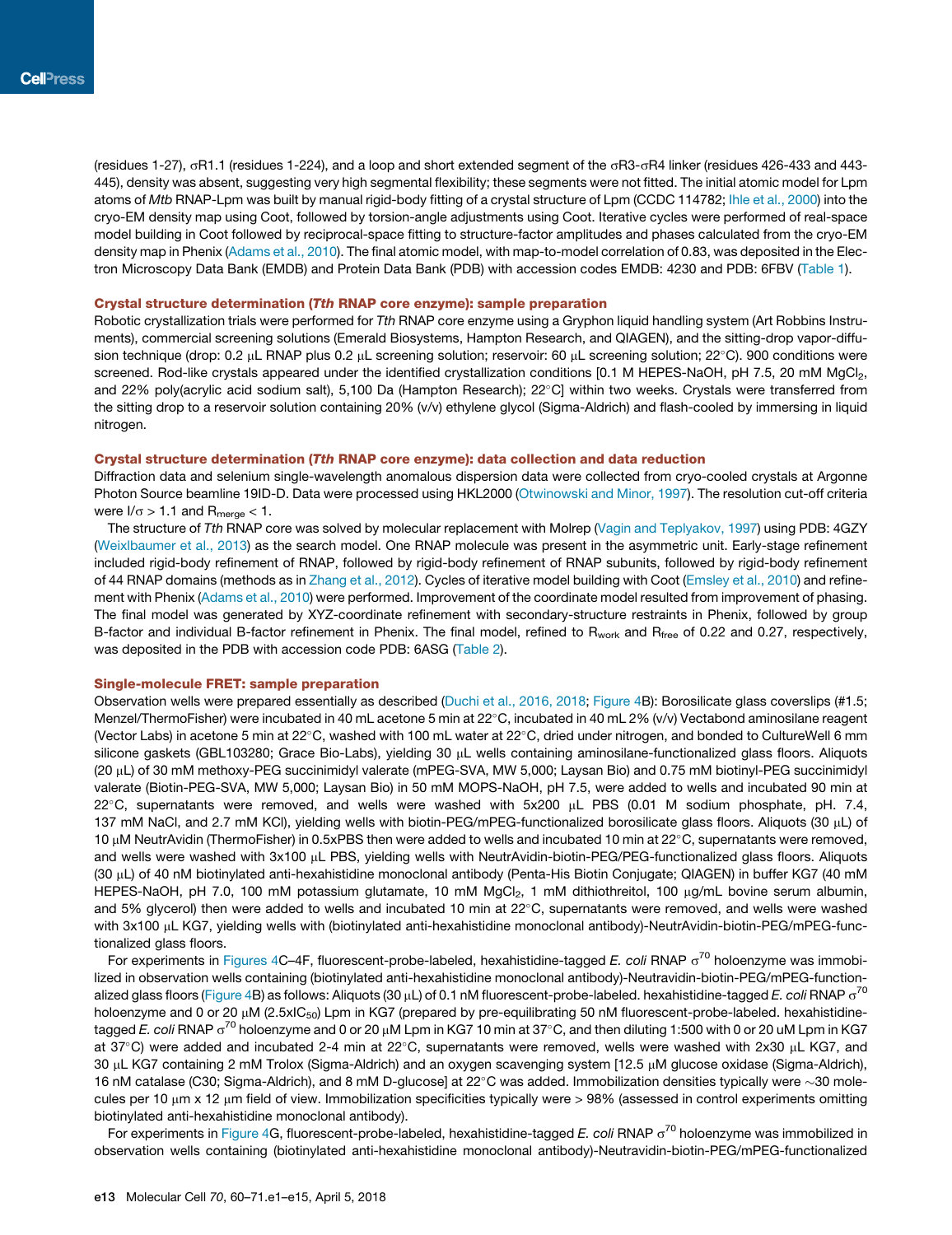glass floors in the absence of Lpm as described above, and 3 µL 200 µM Lpm in the same buffer was added during data acquisition [Lpm final concentration = 20  $\mu$ M (2.5xIC<sub>50</sub>)].

## Single-molecule FRET: data collection and data analysis

FRET experiments were performed on an objective-type total-internal-reflection (TIRF) microscope (Holden et al., 2010; Duchi et al., 2016, 2018). Light from a green laser (532 nm; Samba; Cobolt) and a red laser (635 nm; CUBE 635-30E; Coherent) was combined using a dichroic mirror, coupled into a fiber-optic cable, focused onto the rear focal plane of a 100x oil-immersion objective (numerical aperture 1.4; Olympus), and displaced off the optical axis such that the incident angle at the oil-glass interface of a stage-mounted observation chamber was greater than the critical angle, thereby creating an exponentially decaying evanescent wave. Alternatinglaser excitation (ALEX; Kapanidis et al., 2004) was implemented by directly modulating the two lasers using an acousto-optical modulator (1205C; Isomet). Fluorescence emission was collected from the objective, separated from excitation light by a dichroic mirror (545 nm/650 nm; Semrock) and emission filters (545 nm LP, Chroma; and 633/25 nm notch filter, Semrock), focused on a slit to crop the image, and then spectrally separated using a dichroic mirror (630 nm DRLP; Omega) into donor and emission channels focused side-by-side onto an electron-multiplying charge-coupled device camera (EMCCD; iXon 897; Andor Technology). A motorized x/y-scanning stage with continuous reflective-interface feedback focus (MS-2000; ASI) was used to control the sample position relative to the objective.

For experiments in Figure 4C-F, laser powers were 3.5 mW (532 nm laser) and 0.7 mW (635 nm laser), and data were collected for 20 s using a frame rate of 1 frame per 20 ms. For experiments in Figure 4G, laser powers were 0.5 mW (532 nm laser) and 0.15 mW (635 nm laser), and data were collected for 50 s using a frame rate of 200 ms.

Fluorescence emission intensities in donor (green) and acceptor (red) emission channels were detected using the peak-finding algorithm of the MATLAB (MathWorks) software package TwoTone-ALEX (Holden et al., 2010), as in Holden et al. (2010). Peaks detected in both emission channels (i.e., peaks for molecules containing both donor and acceptor probes) and meeting ellipticity and distance-to-nearest-neighbor thresholds (i.e., ellipticity  $\leq$  0.6 and distance-to-nearest-neighbor  $\geq$  6 pixels) were fitted with twodimensional Gaussian functions to extract background-corrected intensity-versus-time trajectories for donor emission intensity upon donor excitation ( $I_{DD}$ ), acceptor emission intensity upon donor excitation ( $I_{DA}$ ), and acceptor emission intensity upon acceptor excitation ( $I_{AA}$ ) (Figure 4C, top), as described (Holden et al., 2010). Intensity-versus-time trajectories were curated to exclude trajectories exhibiting  $I_{DD}$  < 300 or > 2,000 counts or  $I_{AA}$  < 200 or > 2,000 counts, trajectories exhibiting multiple-step donor or acceptor photobleaching, trajectories exhibiting donor or acceptor photobleaching in frames 1-50, and trajectories exhibiting donor or acceptor photoblinking, and to exclude portions of traces following donor or acceptor photobleaching.

Intensity-versus-time trajectories were used to calculate trajectories of apparent donor-acceptor FRET efficiency (E\*) and donoracceptor stoichiometry (S) (Figure 4C, bottom), as described (Kapanidis et al., 2004 and Lee et al., 2005):

 $E^* = I_{DA}/(I_{DD} + I_{DA})$ 

$$
S = (I_{DA} + I_{DD})/(I_{DD} + I_{DA} + I_{AA})
$$

E\*-versus-S plots were prepared, S values were used to distinguish species containing only donor, only acceptor, and both donor and acceptor, and E\* histograms were prepared for species containing both donor and acceptor, as described (Kapanidis et al., 2004; Lee et al., 2005).

 $E^*$ -versus time trajectories that on visual inspection exhibited transitions between distinct  $E^*$  states (dynamic  $E^*$ -versus-time trajectories;  $\sim$ 34%; N = 207) were analyzed globally to identify E\* states by use of Hidden Markov Modeling (HMM) with an empirical Bayesian as implemented in the MATLAB (MathWorks) software package ebFRET (van de Meent et al., 2014), essentially as described (van de Meent et al., 2014; Duchi et al., 2016, 2018). E\*-versus-time trajectories were fitted to HMM models with two, three, four, five, or six distinct E\* states; the mean scoring parameter L (lower bound per trajectory) was extracted for each model. and the model with three distinct  $E^*$  states was found to best describe the data (Figure 4D, right;  $L = 536$ , 538, 537, 537 and 537 for models with two, three, four, five, and six states). E<sup>\*</sup> values from the three-state HMM model were extracted, plotted using Origin (OriginLab), and fitted to Gaussian distributions using Origin (Figure 4D, left, colored curves). The resulting histograms provide equilibrium population distributions of  $E^*$  states and, for each  $E^*$  state, define mean  $E^*$  (Figure 4D, left, colored curves and inset).

Dwell times for E\* states were extracted from E\*-versus-time trajectories exhibiting > 3 transitions between E\* states and were plotted as histograms in Origin. The resulting dwell-time histograms were fit with single-exponential functions, and mean dwell times were extracted (Figure 4F).

E\* values were corrected, and accurate donor-acceptor efficiencies (E) and donor-acceptor distances (R) were calculated, as follows (Lee et al., 2005).

$$
C_1 = E_{DO}^*/(1 - E_{DO}^*)
$$

 $C_2 = S_{AO}/(1 - S_{AO})$